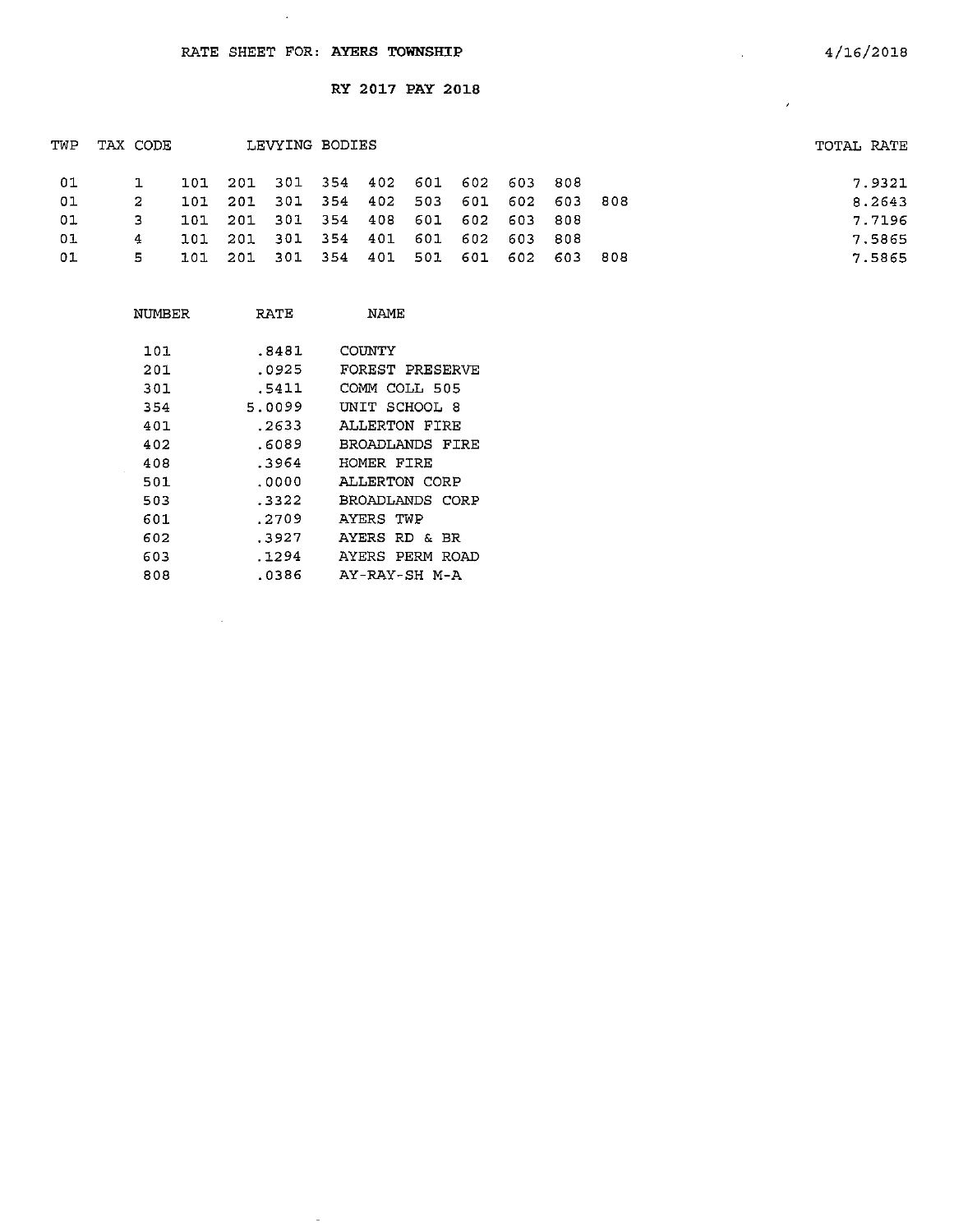| TWP             | TAX CODE |      |     | LEVYING BODIES |       |     |     |     |      |      |       |     | TOTAL RATE |
|-----------------|----------|------|-----|----------------|-------|-----|-----|-----|------|------|-------|-----|------------|
| 02 <sub>1</sub> |          | 101  | 201 | 301            | - 356 | 417 | 607 | 608 | 609  | -946 |       |     | 8.4520     |
| 02              | 2        | 101  | 201 | 301            | 341   | 417 | 607 | 608 | -609 |      |       |     | 7.3025     |
| 02              | 3        | 101. | 201 | 301            | 341   | 417 | 509 | 607 | 608. | -609 |       |     | 7.6385     |
| 02              | 4        | 101  | 201 | 301            | -356  | 417 | 510 | 607 | 608  | 609  | - 946 |     | 8.6783     |
| 02              | 53       | 101  | 201 | -301           | 341   | 417 | 509 | 607 | 608  | -609 |       | 509 | 7.6385     |
| 02              | 54       | 101  | 201 | 301            | 341   | 417 | 509 | 607 | 608  | 609  |       | 509 | 7.6385     |
| 02              | 56       | 101  | 201 | -301           | -341  | 417 | 509 | 607 | 608  | -609 |       | 509 | 7.6385     |

| NUMBER | RATE   | NAME                  |
|--------|--------|-----------------------|
| 101    | .8481  | COINTY                |
| 201    | .0925  | FOREST PRESERVE       |
| 301    | .5411  | COMM COLL 505         |
| 341    | 4.9268 | INIT SCHOOL 1C        |
| 356    | 5.8746 | UNIT SCHOOL SF        |
| 417    | .1327  | SANG VALLY FIRE       |
| 509    | -3360  | FISHER CORP           |
| 510    | . 2263 | FOOSLAND CORP         |
| 607    | .2902  | BROWN TWP             |
| 608    | . 3133 | BROWN RD & BR         |
| 609    | . 1578 | PERM<br>BROWN<br>ROAD |
| 946    | .2017  | MOYER DIST<br>LTB     |

 $\mathcal{L}^{\text{max}}_{\text{max}}$ 

 $\sim$   $-$ 

 $\mathcal{L}^{\text{max}}_{\text{max}}$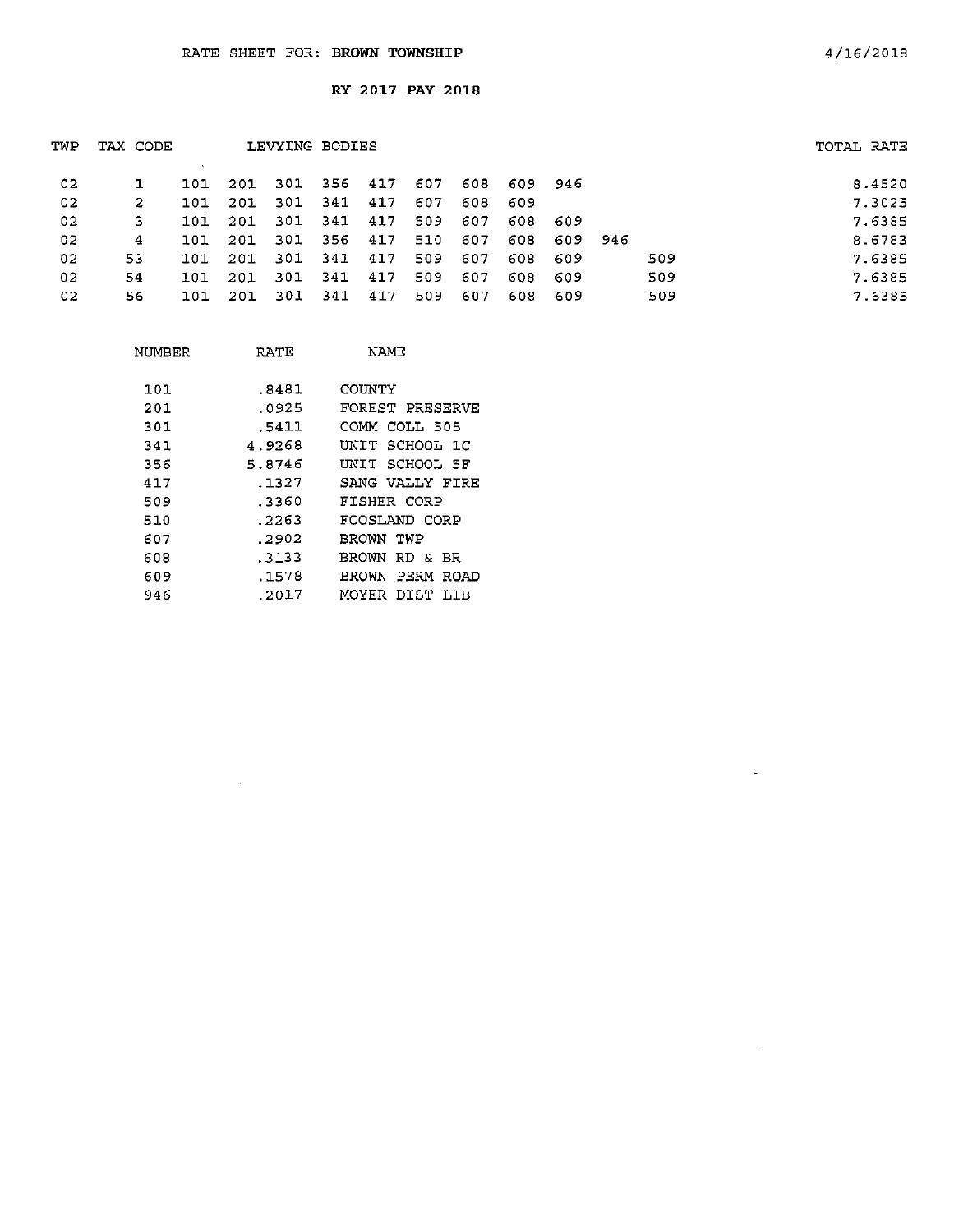| TWP | TAX CODE |     |     |     | LEVYING BODIES |     |     |     |     |     |     |     |     |     | TOTAL RATE |
|-----|----------|-----|-----|-----|----------------|-----|-----|-----|-----|-----|-----|-----|-----|-----|------------|
| 03  | 2        | 101 | 201 | 301 | 345            | 613 | 614 | 615 |     |     |     |     |     |     | 6.8072     |
| 03  | 3        | 101 | 201 | 301 | 345            | 613 | 614 | 615 | 911 | 921 |     |     |     |     | 7.8495     |
| 03  | 4        | 101 | 201 | 301 | 345            | 613 | 614 | 615 | 901 | 921 |     |     |     |     | 7.1346     |
| 03  | 4A       | 101 | 201 | 301 | 345            | 405 | 613 | 614 | 615 | 901 | 921 |     |     |     | 7.5413     |
| 03  | 6        | 101 | 201 | 301 | 345            | 613 | 614 | 615 | 901 | 911 | 921 |     |     |     | 7.8495     |
| 03  | 7        | 101 | 201 | 301 | 345            | 421 | 613 | 614 | 615 | 901 | 921 |     |     |     | 7.3027     |
| 03  | 7A       | 101 | 201 | 301 | 345            | 421 | 613 | 614 | 615 | 901 | 911 | 921 |     |     | 8.0176     |
| 03  | 8        | 101 | 201 | 301 | 345            | 613 | 614 | 615 | 921 |     |     |     |     |     | 7.1346     |
| 03  | 8A       | 101 | 201 | 301 | 345            | 422 | 613 | 614 | 615 | 901 | 921 |     |     |     | 7.4835     |
| 03  | 9        | 101 | 201 | 301 | 345            | 525 | 613 | 614 | 615 | 901 | 941 |     |     |     | 7.6658     |
| 03  | 9A       | 101 | 201 | 301 | 345            | 525 | 613 | 614 | 615 | 941 |     |     |     |     | 7.6658     |
| 03  | 11       | 101 | 201 | 301 | 345            | 613 | 614 | 615 | 901 |     |     |     |     |     | 6.8072     |
| 03  | 13       | 101 | 201 | 301 | 345            | 416 | 613 | 614 | 615 |     |     |     |     |     | 7.1897     |
| 03  | 13A      | 101 | 201 | 301 | 345            | 416 | 613 | 614 | 615 | 921 |     |     |     |     | 7.5171     |
| 03  | 16       | 101 | 201 | 301 | 345            | 410 | 613 | 614 | 615 | 901 | 921 |     |     |     | 7.2701     |
| 03  | 18       | 101 | 201 | 301 | 345            | 525 | 613 | 614 | 615 | 901 | 921 | 941 |     |     | 7.9932     |
| 03  | 19       | 101 | 201 | 301 | 345            | 424 | 613 | 614 | 615 |     |     |     |     |     | 7.0491     |
| 03  | 20       | 101 | 201 | 301 | 344            | 424 | 613 | 614 | 615 |     |     |     |     |     | 6.5842     |
| 03  | 21       | 101 | 201 | 301 | 345            | 424 | 613 | 614 | 615 | 901 | 921 |     |     |     | 7.3765     |
| 03  | 22       | 101 | 201 | 301 | 345            | 424 | 613 | 614 | 615 | 901 |     |     |     |     | 7.0491     |
| 03  | 34       | 101 | 201 | 301 | 345            | 410 | 613 | 614 | 615 | 921 |     |     |     |     | 7.2701     |
| 03  | 35       | 101 | 201 | 301 | 345            | 424 | 613 | 614 | 615 | 921 |     |     |     |     | 7.3765     |
| 03  | 36       | 101 | 201 | 301 | 345            | 525 | 613 | 614 | 615 | 921 | 941 |     |     |     | 7.9932     |
| 03  | 40       | 101 | 201 | 301 | 345            | 504 | 613 | 614 | 615 | 901 | 911 |     |     |     | 8.8373     |
| 03  | 41       | 101 | 201 | 301 | 345            | 504 | 613 | 614 | 615 | 901 | 911 | 921 |     |     | 9.1647     |
| 03  | 42       | 101 | 201 | 301 | 345            | 504 | 613 | 614 | 615 | 911 | 921 |     |     |     | 9.1647     |
| 03  | 52       | 101 | 201 | 301 | 345            | 525 | 613 | 614 | 615 | 901 | 941 |     | 525 |     | 7.6658     |
| 03  | 57       | 101 | 201 | 301 | 345            | 525 | 613 | 614 | 615 | 921 | 941 |     | 525 |     | 7.9932     |
| 03  | 58       | 101 | 201 | 301 | 345            | 525 | 613 | 614 | 615 | 901 | 921 | 941 |     | 525 | 7.9932     |
| 03  | 59       | 101 | 201 | 301 | 345            | 525 | 613 | 614 | 615 | 901 | 941 |     | 525 |     | 7.6658     |
| 03  | 59A      | 101 | 201 | 301 | 345            | 525 | 613 | 614 | 615 | 941 |     | 525 |     |     | 7.6658     |
| 03  | 64       | 101 | 201 | 301 | 345            | 613 | 614 | 615 | 901 | 921 |     |     |     |     | 7.1346     |
| 03  | 68       | 101 | 201 | 301 | 345            | 424 | 613 | 614 | 615 | 921 |     |     |     |     | 7.3765     |

| NUMBER | RATE   | NAME            |
|--------|--------|-----------------|
| 101    | .8481  | COUNTY          |
| 201    | .0925  | FOREST PRESERVE |
| 301    | .5411  | COMM COLL 505   |
| 344    | 4.5650 | UNIT SCHOOL 3   |
| 345    | 5.0299 | UNIT SCHOOL 4   |
| 405    | .4067  | E PRAIRIE FIRE  |
| 410    | .1355  | LINCLNSHR FIRE  |
| 416    | .3825  | ROLL ACRE FIRE  |
| 421    | .1681  | WINDSOR PK FIRE |
| 422    | .3489  | CHERRY HIL FIRE |
| 424    | .2419  | SCOTT FIRE      |
| 504    | 1.3152 | CHAMPAIGN CORP  |
| 525    | .7273  | SAVOY CORP      |
| 613    | .0459  | CHAMPAIGN TWP   |

 $\sim 10^6$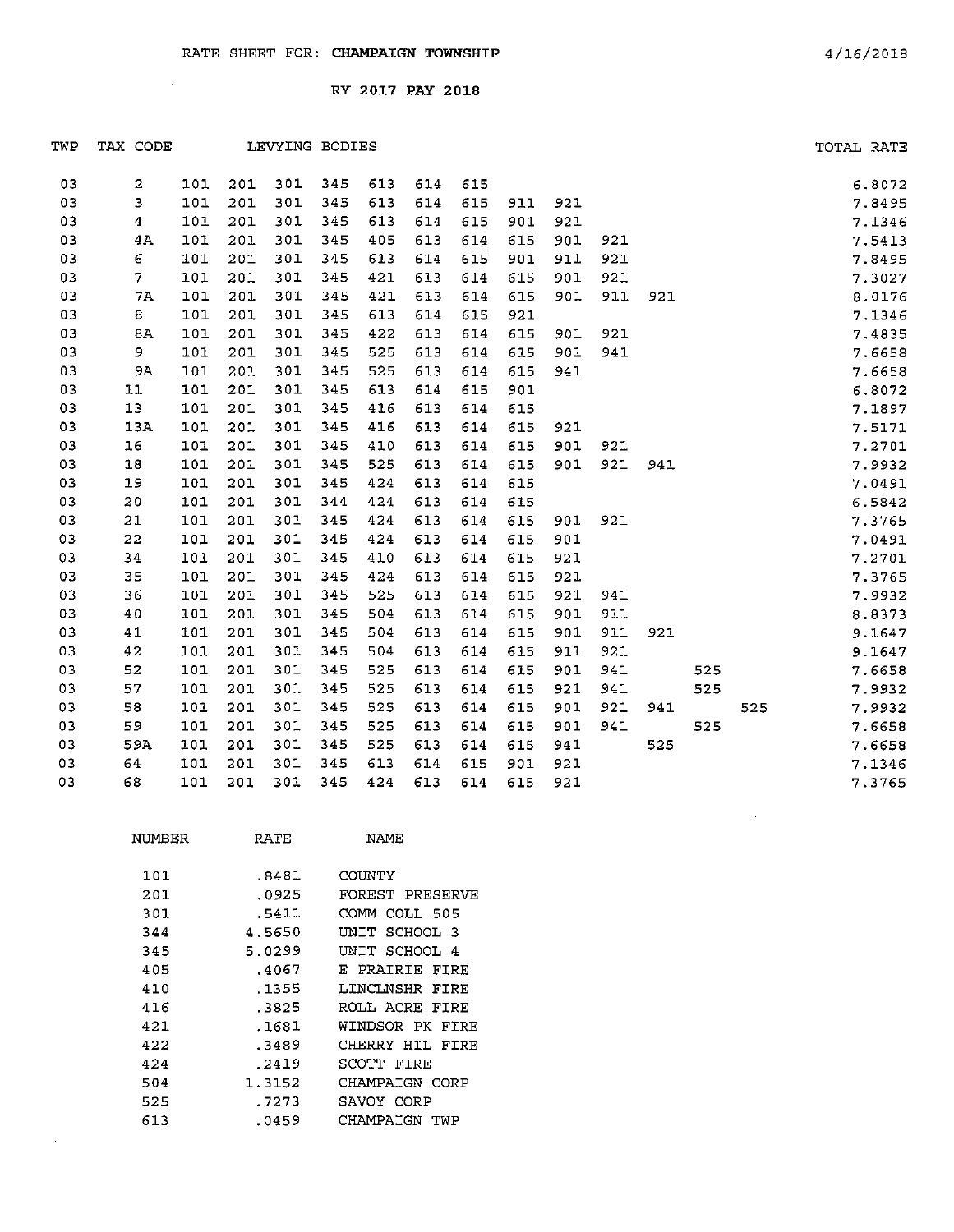$\sim$ 

| TWP | TAX CODE | LEVYING BODIES |                 | TOTAL RATE |
|-----|----------|----------------|-----------------|------------|
|     | 614      | .0749          | CHAMP RD & BR   |            |
|     | 615      | .1748          | CHAMP PERM ROAD |            |
|     | 901      | .0000          | U - C SANITARY  |            |
|     | 911      | .7149          | CHAMPAIGN PARK  |            |
|     | 921      | .3274          | CU MASS TRANSIT |            |
|     | 941      | .1313          | TOLONO PUBL LIB |            |
|     |          |                |                 |            |

 $\sim$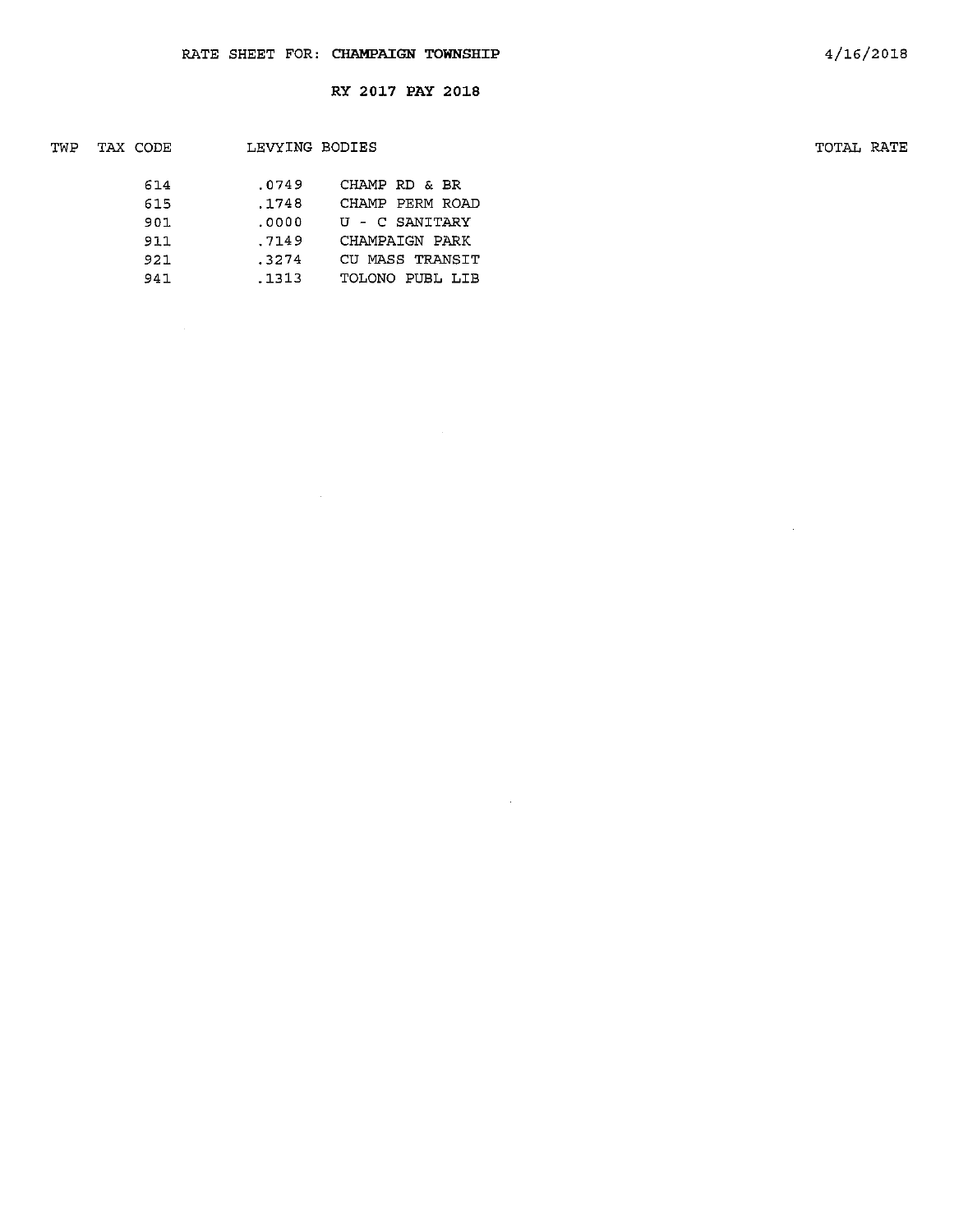| TWP | TAX CODE |       |         | LEVYING BODIES                  |     |             |     |                     | TOTAL RATE |
|-----|----------|-------|---------|---------------------------------|-----|-------------|-----|---------------------|------------|
| -05 |          | 101   |         | 201 301 348 425 624 625 626 806 |     |             |     |                     | 6.8461     |
| 05  | 2        | 101   | 201 301 |                                 | 348 |             |     | 409 624 625 626 806 | 7.1203     |
| -05 | З.       | 101   |         | 201 301 349 424 624 625 626 806 |     |             |     |                     | 6.0512     |
| 05  | 4        | 101   | 201     | 301                             |     | 349 409 624 |     | 625 626 806         | 6.3654     |
| 05  | 5.       | .10.1 | -201    | 301                             | 348 | 424         | 624 | 625 626 806         | 6.8061     |
|     |          |       |         |                                 |     |             |     |                     |            |

 $\sim 10^7$ 

 $\sim 10^7$ 

| NUMBER | RATE   | <b>NAME</b>     |
|--------|--------|-----------------|
|        |        |                 |
| 101    | .8481  | COUNTY          |
| 201    | .0925  | FOREST PRESERVE |
| 301    | .5411  | COMM COLL 505   |
| 348    | 4.2661 | UNIT SCHOOL 7   |
| 349    | 3.5112 | INIT SCHOOL 25P |
| 409    | .5561  | IVESDALE FIRE   |
| 424    | .2419  | SCOTT FIRE      |
| 425    | .2819  | SADORUS FIRE    |
| 624    | .3060  | COLFAX TWP      |
| 625    | .3826  | COLFAX RD & BR  |
| 626    | .1278  | COLFAX PERM RD  |
| 806    | .0000  | CLFX-SADRS M-A  |
|        |        |                 |

 $\sim 10$ 

 $\mathcal{L}_{\text{eff}}$ 

 $\bar{1}$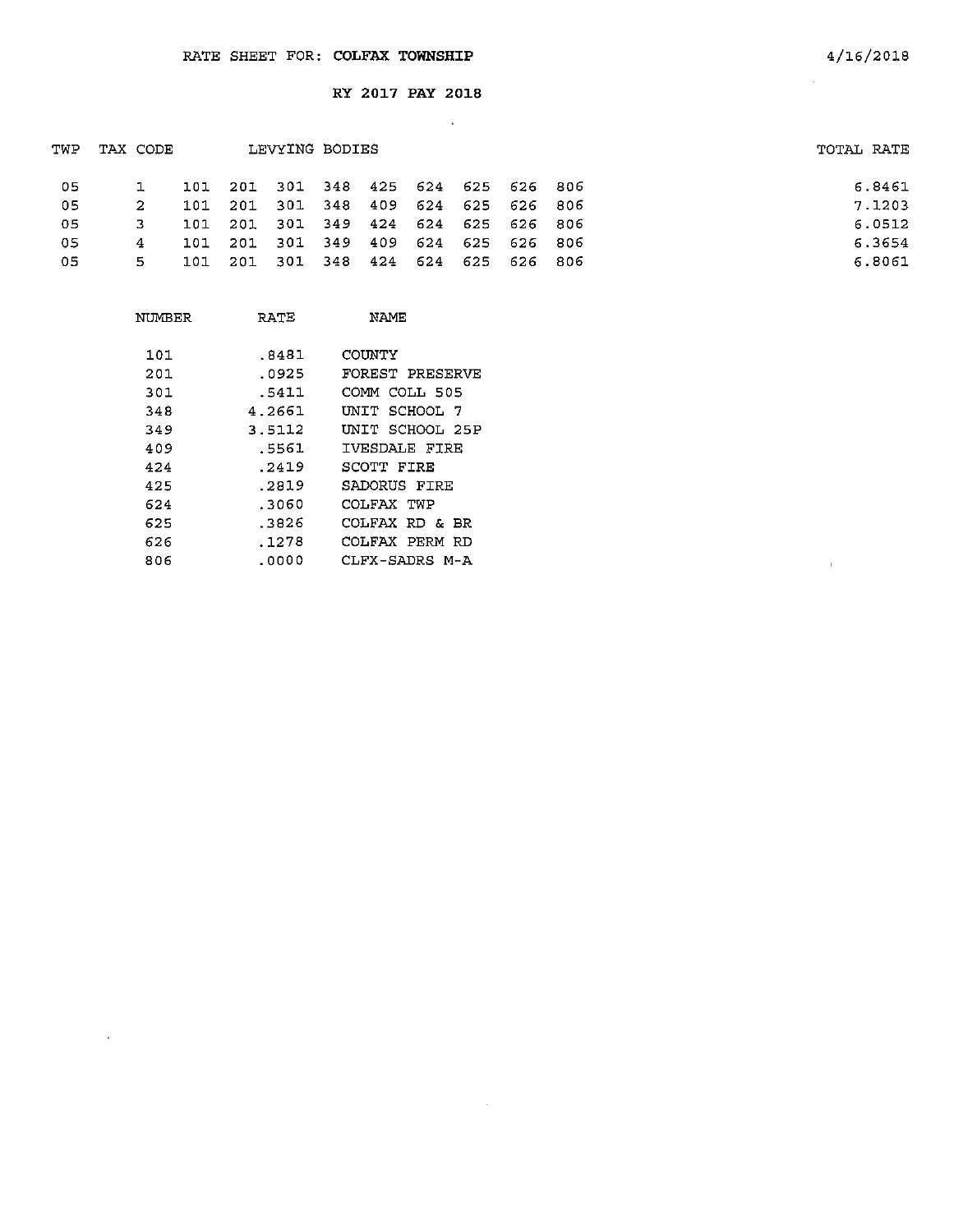| TWP | TAX CODE        |      |         | LEVYING BODIES                  |  |     |                     |  | TOTAL RATE |
|-----|-----------------|------|---------|---------------------------------|--|-----|---------------------|--|------------|
| -06 |                 |      | 101 201 | 301 315 331 407 630 631 632 804 |  |     |                     |  | 8.3859     |
| -06 | 4               |      |         | 101 201 301 315 331 407         |  |     | 511 630 631 632 804 |  | 8.8520     |
| 06  | 5.              | 101. | 201     | 302 315 332 413 630 631 632 804 |  |     |                     |  | 7.4795     |
| -06 | 6               | 101  | -201    | 302 315 332 407 630 631 632 804 |  |     |                     |  | 7.6625     |
| 06  | 11              | 101  | 201     | 302 332 358 413                 |  |     | 630 631 632 804     |  | 7.8823     |
| 06  | 12 <sub>1</sub> | 101  | 201     | 301 331 358                     |  | 407 | 630 631 632 804     |  | 8.7887     |
|     |                 |      |         |                                 |  |     |                     |  |            |

| NUMBER | RATE   | NAME                  |
|--------|--------|-----------------------|
| 101    | .8481  | COUNTY                |
| 201    | .0925  | FOREST PRESERVE       |
| 301    | .5411  | COMM COLL 505         |
| 302    | .6104  | COMM COLL 507         |
| 315    | 2.6487 | SCHOOL DIST 188       |
| 331    | 2.9505 | HIGH SCHOOL 193       |
| 332    | 2.1578 | HIGH SCHOOL 225       |
| 358    | 3.0515 | SCHOOL DIST 197       |
| 407    | .3389  | GIFFORD FIRE          |
| 413    | .1559  | OGDN/ROYAL FIRE       |
| 511    | .4661  | GIFFORD CORP          |
| 630    | .3735  | COMPROMISE TWP        |
| 631    | .3710  | COMPR RD & BR         |
| 632    | .1914  | COMPR<br>PERM RD      |
| 804    | .0302  | KER M-A<br>HWD<br>COM |

 $\sim 10^{-11}$ 

 $\hat{\boldsymbol{\beta}}$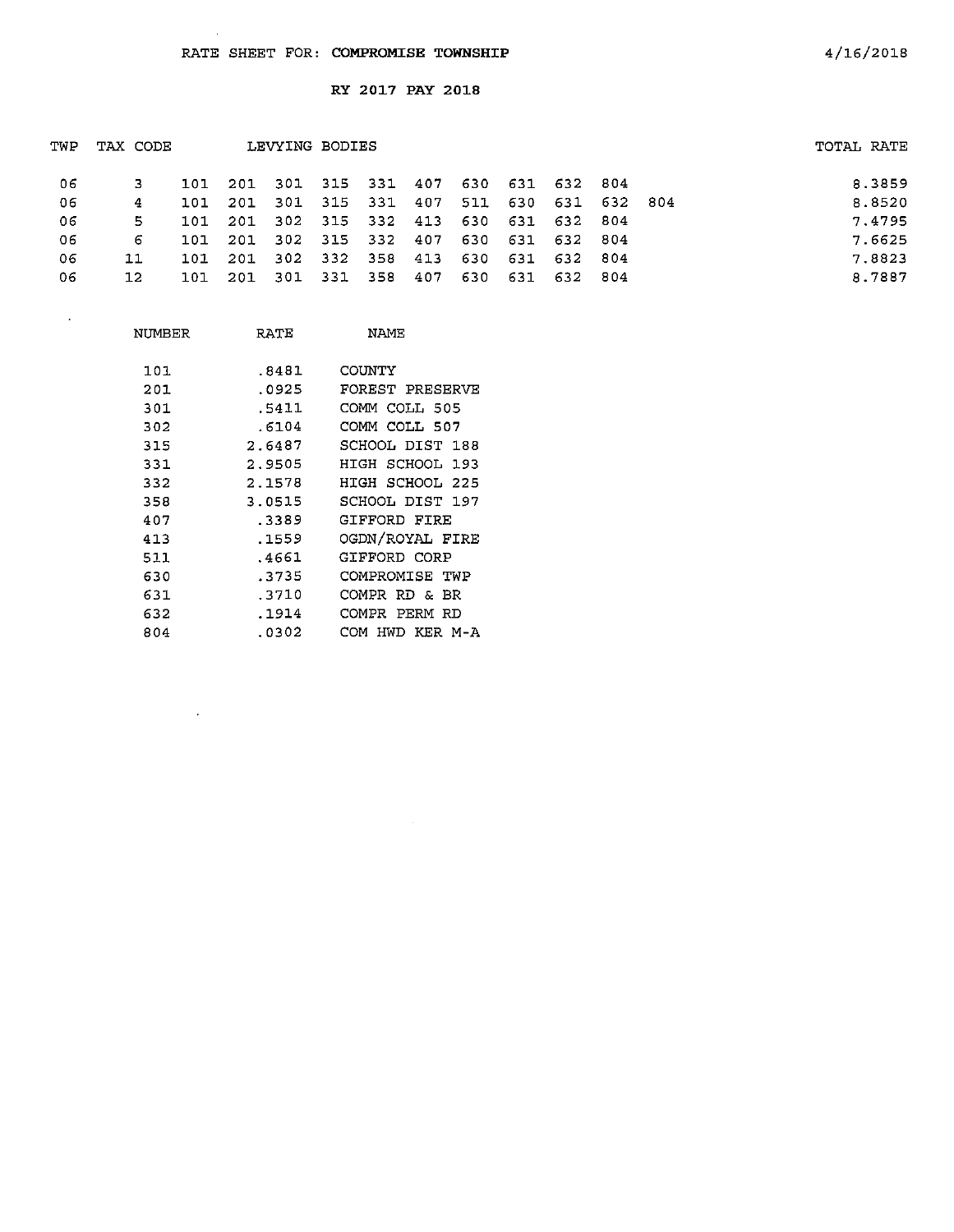| TWP | TAX CODE |     |      | LEVYING BODIES |         |         |         |     |         |         |         |     | TOTAL RATE |
|-----|----------|-----|------|----------------|---------|---------|---------|-----|---------|---------|---------|-----|------------|
| 07  |          | 101 | 201  | 301 341 417    |         |         | 636 637 |     | 638 802 |         |         |     | 7.3033     |
| 07  | 2        | 101 | -201 | -301           | 341 417 |         | 509     | 636 | 637     | 638 802 |         |     | 7.6393     |
| 07  | 3.       | 101 | 201  | 301            | 341     | 420     | 636     | 637 | 638 802 |         |         |     | 7.4580     |
| 07  | 4        | 101 | 201  | -301           |         | 311 331 | 420     |     | 636 637 | 638 802 |         |     | 8.4909     |
| 07  | 5        | 101 | -201 | 301            |         | 311 331 | 417     | 636 | 637     | 638 802 |         |     | 8.3362     |
| 07  | 6        | 101 | 201  | 301            |         | 312 331 | 420     |     | 636 637 | 638 802 |         |     | 10.4513    |
| 07  | 7        | 101 | -201 | 301            | 312     | 331     | 417     | 636 | 637     |         | 638 802 |     | 10.2966    |
| 07  | 52       | 101 | -201 | 301            | 341     | 417     | 509     |     | 636 637 | 638     | 802     | 509 | 7.6393     |
|     |          |     |      |                |         |         |         |     |         |         |         |     |            |

 $\sim 10$ 

| NÜMBER | RATE   | NAME               |
|--------|--------|--------------------|
| 101    | .8481  | COUNTY             |
| 201    | .0925  | FOREST PRESERVE    |
| 301    | .5411  | COMM COLL 505      |
| 311    | 3.0092 | SCHOOL DIST 130    |
| 312    | 4.9696 | SCHOOL DIST 137    |
| 331    | 2.9505 | HIGH SCHOOL 193    |
| 341    | 4.9268 | UNIT SCHOOL 1C     |
| 417    | .1327  | SANG VALLY FIRE    |
| 420    | .2874  | THOMASBORO FIRE    |
| 509    | .3360  | FISHER CORP        |
| 636    | .2262  | CONDIT TWP         |
| 637    | .3604  | CONDIT RD & BR     |
| 638    | .1514  | CONDIT PERM RD     |
| 802    | .0241  | CN EB HE NE<br>M-A |
|        |        |                    |

 $\sim 10^{11}$ 

 $\bar{z}$ 

 $\sim$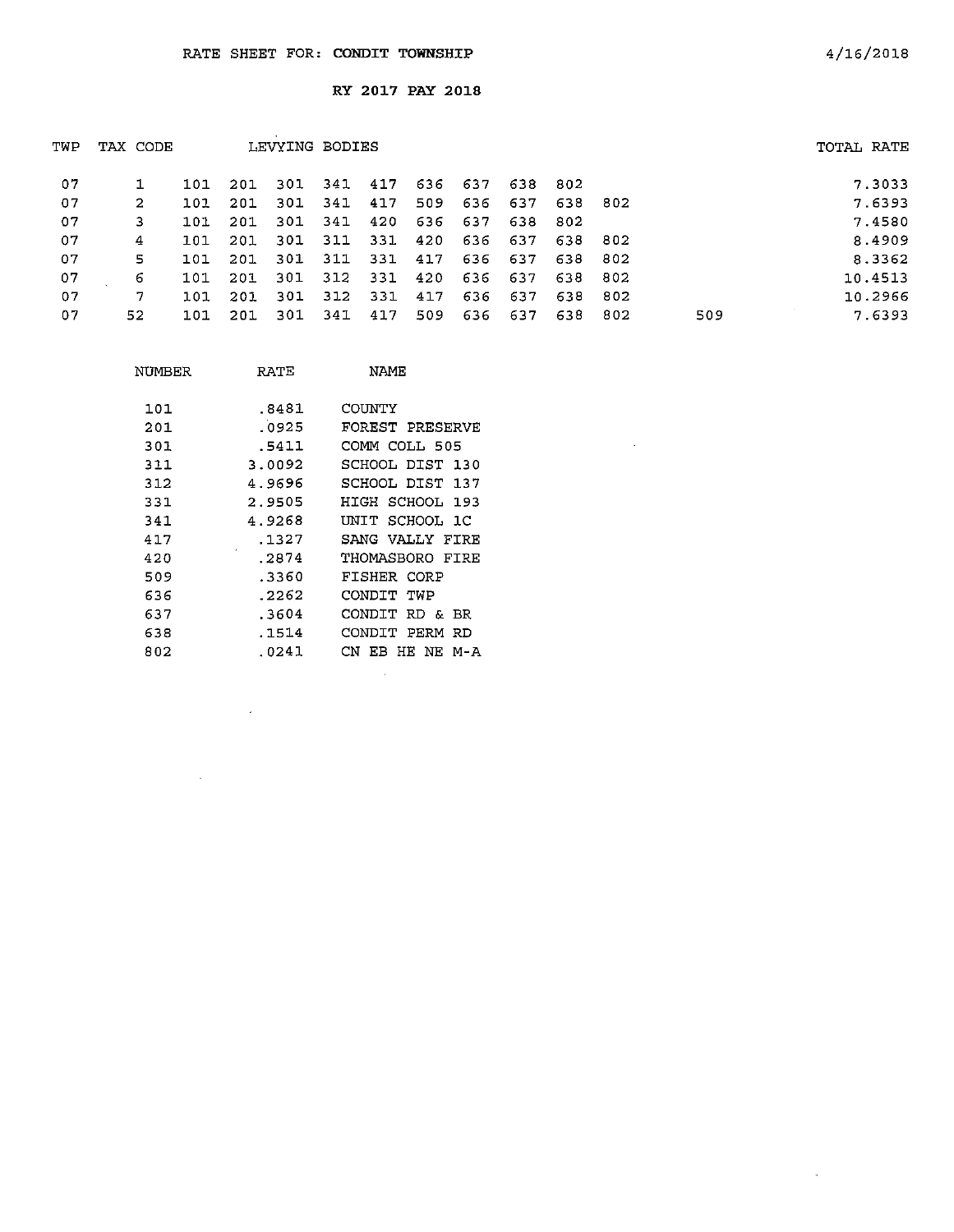| TWP | TAX CODE |     |      | LEVYING BODIES |         |     |             |         |     |         |       | TOTAL RATE |
|-----|----------|-----|------|----------------|---------|-----|-------------|---------|-----|---------|-------|------------|
| 08  |          | 101 | -201 | -301           | 348     | 426 | 642         | 643     |     | 644 807 |       | 6.8423     |
| 08  | 2        | 101 | 201  | -301           | 348 414 |     |             | 642 643 | 644 | 807     |       | 6.8791     |
| 03  | 3        | 101 | 201  | -301           | 348     |     | 415 642 643 |         |     | 644 807 |       | 6.8091     |
| 08  | 4        | 101 | -201 | -301           | 353     |     | 415 642 643 |         | 644 | 807     | - 943 | 7.1259     |
| 08  | 5        | 101 | 201  | 301            | - 353   |     | 402 642 643 |         | 644 | 807     | -943  | 7.5281     |
| 08  | 6        | 101 | 201  | 301            | - 353   | 414 | 642         | 643     | 644 | 807     | - 943 | 7.1959     |
| 08  |          | 101 | 201  | 301            | - 353   | 642 | 643         | -644    | 807 | -943    |       | 6.9192     |
|     |          |     |      |                |         |     |             |         |     |         |       |            |

| NUMBER | RATE   | NAME                  |
|--------|--------|-----------------------|
| 101    | .8481  | COUNTY                |
| 201    | .0925  | FOREST PRESERVE       |
| 301    | .5411  | COMM COLL 505         |
| 348    | 4.2661 | UNIT SCHOOL 7         |
| 353    | 4.3201 | UNIT SCHL 302D        |
| 402    | .6089  | BROADLANDS FIRE       |
| 414    | . 2767 | PESOTUM FIRE          |
| 415    | .2067  | PHILO FIRE            |
| 426    | .2399  | TOLONO FIRE           |
| 642    | .4251  | CRITTENDEN TWP        |
| 643    | .2930  | CRITT<br>RD &<br>- BR |
| 644    | .1208  | CRITT PERM ROAD       |
| 807    | .0157  | CRITT-PESOT M-A       |
| 943    | . 2628 | CAMARGO LIB<br>DIS    |

 $\hat{\mathcal{A}}$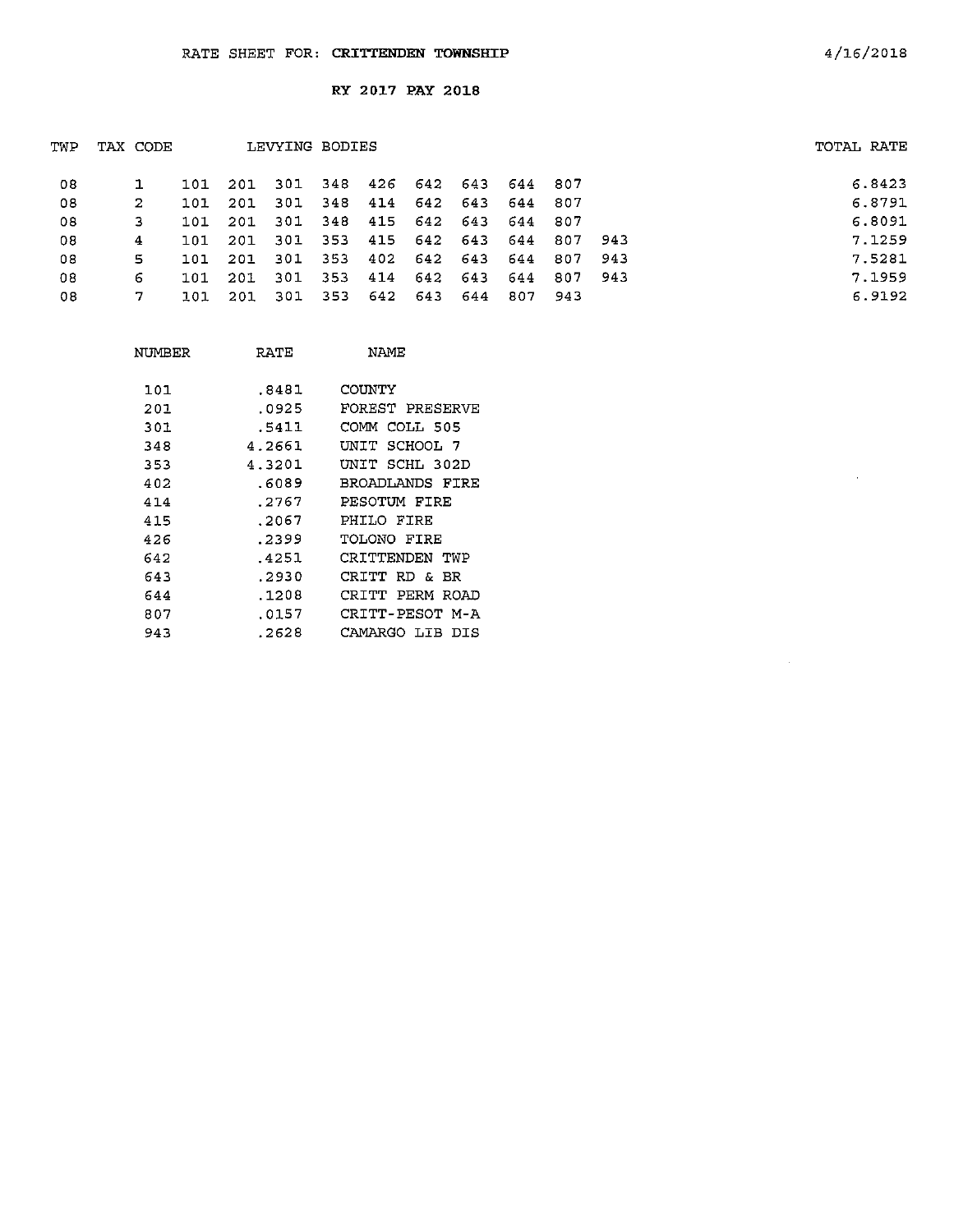| 10<br>-301<br>417<br>653<br>654<br>201<br>- 341 -<br>655 802<br>101<br>10<br>417<br>653<br>-301<br>341<br>509<br>654<br>655 802<br>2<br>201<br>101 | TOTAL RATE |  |  |
|----------------------------------------------------------------------------------------------------------------------------------------------------|------------|--|--|
|                                                                                                                                                    | 7.6631     |  |  |
|                                                                                                                                                    | 7.9991     |  |  |
| 10<br>653<br>341<br>417<br>654<br>3<br>301<br>655<br>802<br>101.                                                                                   | 7.5706     |  |  |
| 10<br>312<br>331<br>301<br>417<br>653<br>654<br>4<br>201<br>655 802<br>101                                                                         | 10.6564    |  |  |
| 10<br>5.<br>301<br>356<br>653<br>654<br>417<br>655<br>802 946<br>201<br>101                                                                        | 8.8126     |  |  |
| 10<br>52.<br>417<br>509<br>301<br>-341<br>509<br>653<br>654<br>201<br>655 802<br>101                                                               | 7.9991     |  |  |
| 10<br>509<br>417<br>-301<br>341<br>653<br>509<br>54<br>654<br>655<br>- 802<br>201<br>101                                                           | 7.9991     |  |  |

| NUMBER | RATE   | NAME                  |
|--------|--------|-----------------------|
| 101    | .8481  | COINTY                |
| 201    | .0925  | FOREST PRESERVE       |
| 301    | .5411  | COMM COLL 505         |
| 312    | 4.9696 | SCHOOL DIST 137       |
| 331    | 2.9505 | HIGH SCHOOL 193       |
| 341    | 4.9268 | UNIT SCHOOL 1C        |
| 356    | 5.8746 | UNIT SCHOOL 5F        |
| 417    | .1327  | SANG VALLY FIRE       |
| 509    | .3360  | FISHER CORP           |
| 653    | .2884  | RAST BEND TWP         |
| 654    | .6601  | RD & BR<br>BEND.<br>F |
| 655    | .1493  | PERM RD<br>BEND<br>F. |
| 802    | .0241  | CN EB HE NE M-A       |
| 946    | .2017  | MOYER<br>DIST LIB     |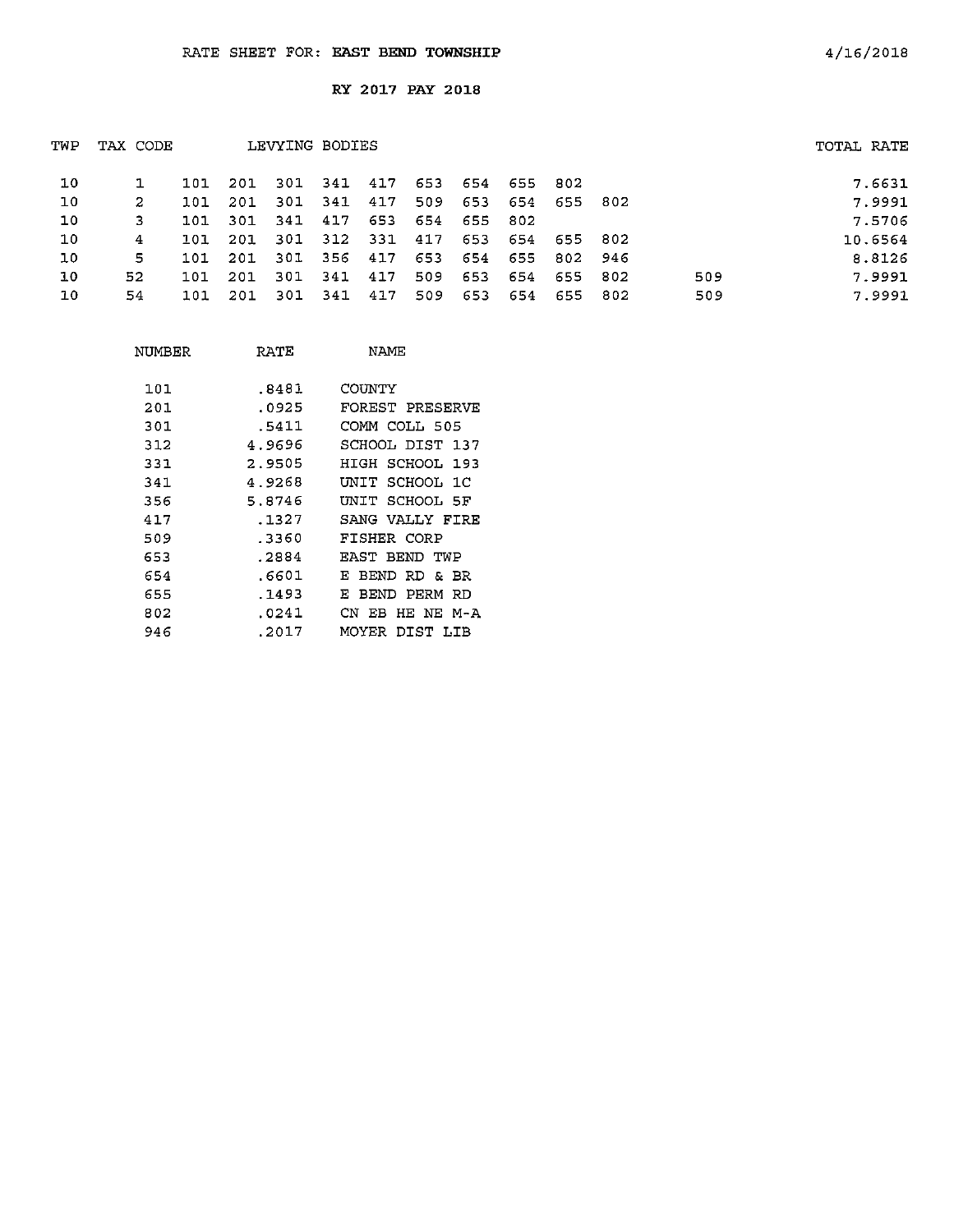$\ddot{\phantom{0}}$ 

RY 2017 PAY 2018

| TWP | TAX CODE |     |     | LEVYING BODIES |      |      |     |     |     |     |      |     | TOTAL RATE |
|-----|----------|-----|-----|----------------|------|------|-----|-----|-----|-----|------|-----|------------|
| 11  |          | 101 | 201 | -301           | 355  | 411  | 659 | 660 | 661 | 804 |      |     | 9.2627     |
| 11  | 2        | 101 | 201 | 301            | 355  | 407  | 659 | 660 | 661 | 804 |      |     | 9.1230     |
| 11  | з        | 101 | 201 | 301            | -313 | 331  | 659 | 660 | 661 | 804 |      |     | 9.0455     |
| 11  | 4        | 101 | 201 | 301            | 313  | 331  | 411 | 659 | 660 | 661 | -804 |     | 9.5241     |
| 11  | 5        | 101 | 201 | 301            | 315  | 331  | 407 | 659 | 660 | 661 | -804 |     | 8.4605     |
| 11  | 6        | 101 | 201 | 302            | 315  | 332  | 407 | 659 | 660 | 661 | -804 |     | 7.7371     |
| 11  | 7        | 101 | 201 | 302            | 315  | -332 | 411 | 659 | 660 | 661 | -804 |     | 7.8768     |
| 11  | 8        | 101 | 201 | 301            | 313  | 331  | 407 | 659 | 660 | 661 | -804 |     | 9.3844     |
| 11  | 9        | 101 | 201 | 301            | 315  | 331  | 407 | 511 | 659 | 660 | 661  | 804 | 8.9266     |

 $\sim 10^7$ 

| NUMBER | RATE   | NAME                         |
|--------|--------|------------------------------|
| 101    | .8481  | COUNTY                       |
| 201    | .0925  | FOREST PRESERVE              |
| 301    | .5411  | COMM COLL 505                |
| 302    | .6104  | COMM COLL 507                |
| 313    | 3.5726 | SCHOOL DIST 142              |
| 315    | 2.6487 | SCHOOL DIST 188              |
| 331    | 2.9505 | HIGH SCHOOL 193              |
| 332    | 2.1578 | SCHOOL 225<br>HICH           |
| 355    | 6.2617 | UNIT SCHOOL 10F              |
| 407    | .3389  | GIFFORD FIRE                 |
| 411    | .4786  | LUDLOW<br>FIRE               |
| 511    | .4661  | GIFFORD CORP                 |
| 659    | . 2597 | HARWOOD<br>TWP               |
| 660    | .5709  | HARWOOD<br>RD &<br><b>BR</b> |
| 661    | .1799  | HARWOOD<br>PERM<br>RD        |
| 804    | .0302  | HWD<br>KER M-A<br>COM        |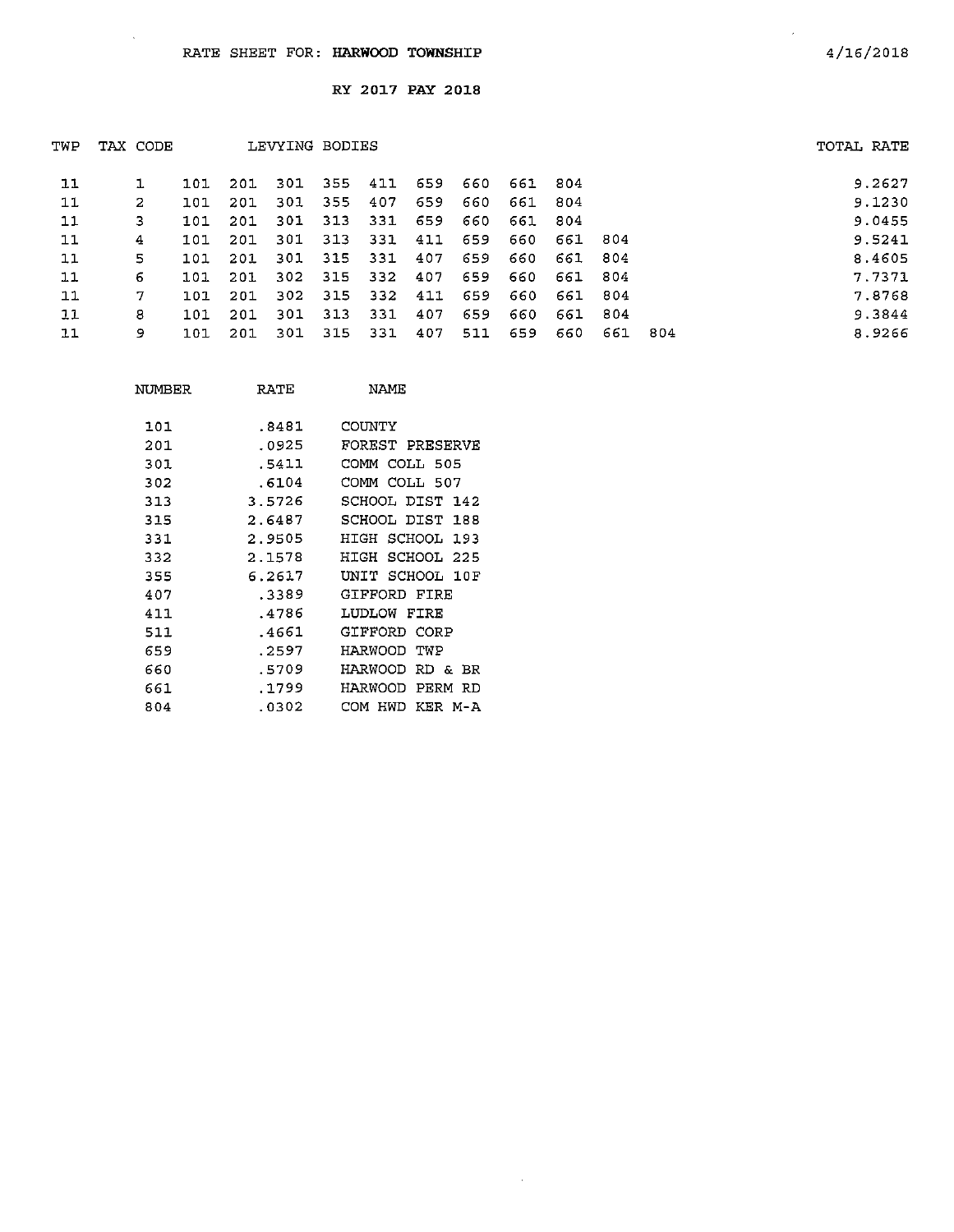$\mathcal{A}^{\text{max}}$ 

RY 2017 PAY 2018

| TWP     | TAX CODE     |     |     | LEVYING BODIES |     |     |     |     |     |     |     |     |     | TOTAL RATE       |
|---------|--------------|-----|-----|----------------|-----|-----|-----|-----|-----|-----|-----|-----|-----|------------------|
| 12      | $\mathbf{1}$ | 101 | 201 | 301            | 345 | 665 | 666 | 667 | 802 | 901 |     |     |     | 7.2473           |
| 12      | 2            | 101 | 201 | 301            | 345 | 665 | 666 | 667 | 802 |     |     |     |     | 7.2473           |
| $12 \,$ | 2A           | 101 | 201 | 301            | 345 | 405 | 665 | 666 | 667 | 802 |     |     |     | 7.6540           |
| 12      | 3            | 101 | 201 | 301            | 345 | 420 | 665 | 666 | 667 | 802 |     |     |     | 7.5347           |
| 12      | 4            | 101 | 201 | 301            | 345 | 405 | 665 | 666 | 667 | 802 | 901 | 921 |     | 7.9814           |
| $12 \,$ | 6A           | 101 | 201 | 301            | 345 | 405 | 665 | 666 | 667 | 802 | 921 |     |     | 7.9814<br>$\sim$ |
| 12      | 7            | 101 | 201 | 301            | 344 | 404 | 665 | 666 | 667 | 802 |     |     |     | 7.1464           |
| 12      | 8            | 101 | 201 | 301            | 345 | 405 | 665 | 666 | 667 | 802 | 901 | 911 | 921 | 8.6963           |
| 12      | 9            | 101 | 201 | 301            | 345 | 404 | 665 | 666 | 667 | 802 |     |     |     | 7.6113           |
| 12      | 10           | 101 | 201 | 301            | 345 | 665 | 666 | 667 | 802 | 901 | 921 |     |     | 7.5747           |
| $12 \,$ | 11           | 101 | 201 | 301            | 345 | 424 | 665 | 666 | 667 | 802 |     |     |     | 7.4892           |
| $12 \,$ | 12           | 101 | 201 | 301            | 344 | 417 | 665 | 666 | 667 | 802 |     |     |     | 6.9151           |
| $12 \,$ | 13           | 101 | 201 | 301            | 344 | 404 | 516 | 665 | 666 | 667 | 802 |     |     | 8.0022           |
| 12      | 14           | 101 | 201 | 301            | 345 | 665 | 666 | 667 | 802 | 921 |     |     |     | 7.5747           |
| $12 \,$ | 15           | 101 | 201 | 301            | 345 | 420 | 665 | 666 | 667 | 802 | 901 |     |     | 7.5347           |
| 12      | 16           | 101 | 201 | 301            | 345 | 405 | 665 | 666 | 667 | 802 | 901 |     |     | 7.6540           |
| 12      | 17           | 101 | 201 | 301            | 345 | 404 | 665 | 666 | 667 | 802 | 901 |     |     | 7.6113           |
| 12      | 50           | 101 | 201 | 301            | 344 | 404 | 516 | 665 | 666 | 667 | 802 |     | 516 | 8.0022           |
|         |              |     |     |                |     |     |     |     |     |     |     |     |     |                  |

| NUMBER   | RATE   | NAME                   |
|----------|--------|------------------------|
|          |        |                        |
| 101      | .8481  | COUNTY                 |
| 201      | .0925  | <b>FOREST PRESERVE</b> |
| 301      | .5411  | COMM COLL 505          |
| 344      | 4.5650 | ידותז<br>SCHOOL 3      |
| 345      | 5.0299 | UNIT SCHOOL 4          |
| 404      | .3640  | CORNBELT FIRE          |
| 405      | .4067  | R PRATRTE FIRE         |
| 417      | .1327  | SANG VALLY FIRE        |
| 420      | .2874  | THOMASBORO<br>FIRE     |
| 424      | .2419  | SCOTT FIRE             |
| 516      | .8558  | MAHOMET CORP           |
| 665      | .1702  | HENSLEY TWP            |
| 666      | .3780  | HENSLEY<br>RD &<br>RF. |
| 667      | .1634  | HENSLEY<br>PERM<br>RD  |
| 802      | .0241  | CN EB HE NE M-A        |
| 901      | .0000  | - C SANITARY<br>Tĭ     |
| 911      | . 7149 | CHAMPAIGN PARK         |
| ţ<br>921 | .3274  | CU.<br>MASS TRANSIT    |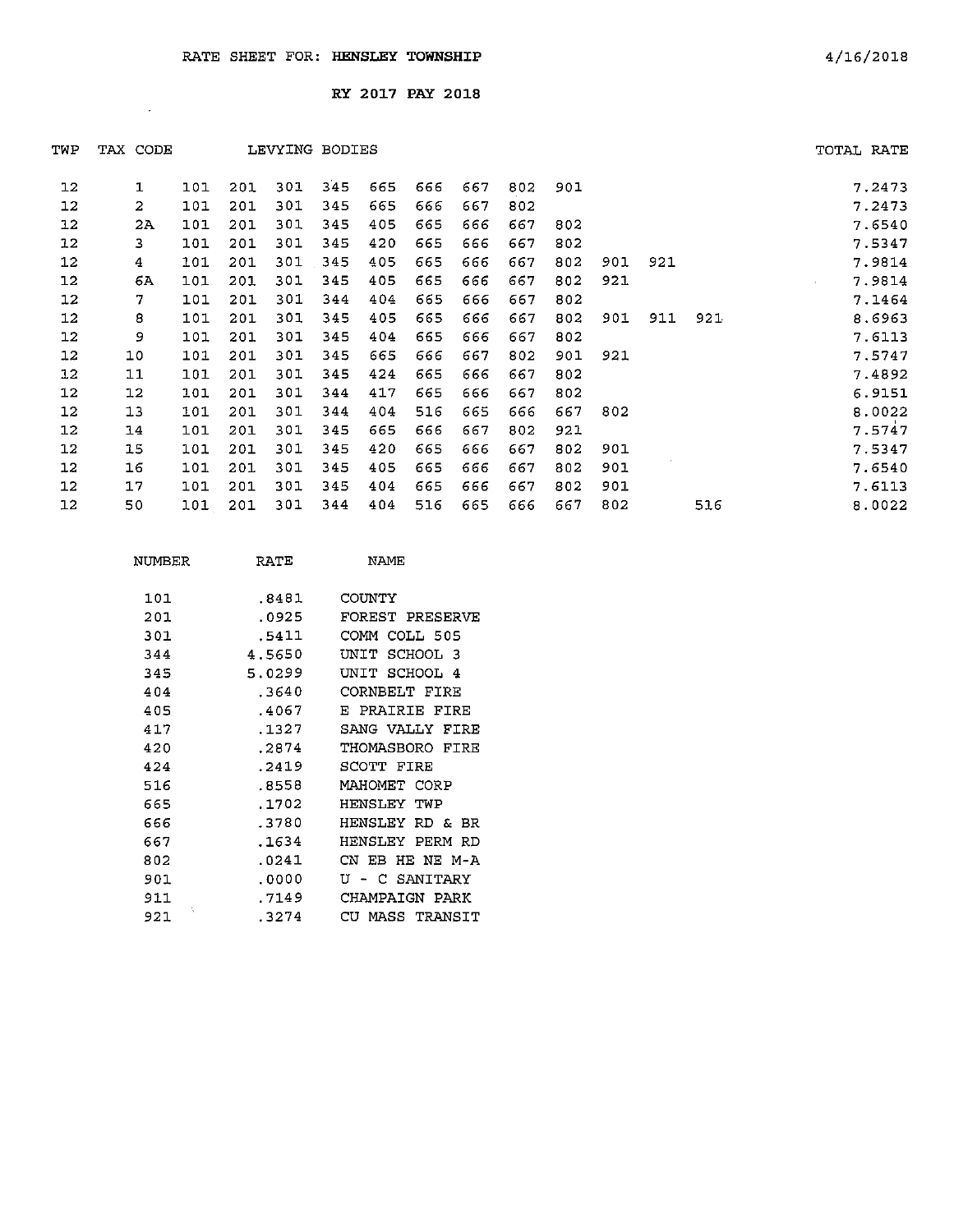| TWP | LEVYING BODIES<br>TAX CODE |  |  |                                         | TOTAL RATE |  |  |  |        |
|-----|----------------------------|--|--|-----------------------------------------|------------|--|--|--|--------|
| 13  | $\sim$ 2                   |  |  | 101 201 302 315 332 407 671 672 673 804 |            |  |  |  | 7.5707 |
| 13  | 4                          |  |  | 101 201 302 320 332 407 671 672 673 804 |            |  |  |  | 7.4377 |
| 13  | 5.                         |  |  | 101 201 301 355 407 671 672 673 804     |            |  |  |  | 8.9566 |
| 13  | 6.                         |  |  | 101 201 301 315 331 407 671 672 673 804 |            |  |  |  | 8.2941 |

| NUMBER | RATE   | NAME                  |
|--------|--------|-----------------------|
| 101    | .8481  | COIMTY                |
| 201    | .0925  | FOREST PRESERVE       |
| 301    | .5411  | COMM COLL 505         |
| 302    | .6104  | COMM COLL 507         |
| 315    | 2.6487 | SCHOOL DIST 188       |
| 320    | 2.5157 | SCHOOL DIST<br>61V    |
| 331    | 2.9505 | HIGH SCHOOL 193       |
| 332    | 2.1578 | HIGH SCHOOL 225       |
| 355    | 6.2617 | UNIT SCHOOL 10F       |
| 407    | .3389  | GIFFORD FIRE          |
| 671    | .3041  | KERR TWP              |
| 672    | .3611  | KERR<br>RD & BR       |
| 673    | .1789  | KERR<br>PERM ROAD     |
| 804    | .0302  | COM<br>KER M-A<br>HWD |

 $\bar{\beta}$ 

 $\sim 10^7$ 

 $\mathcal{A}$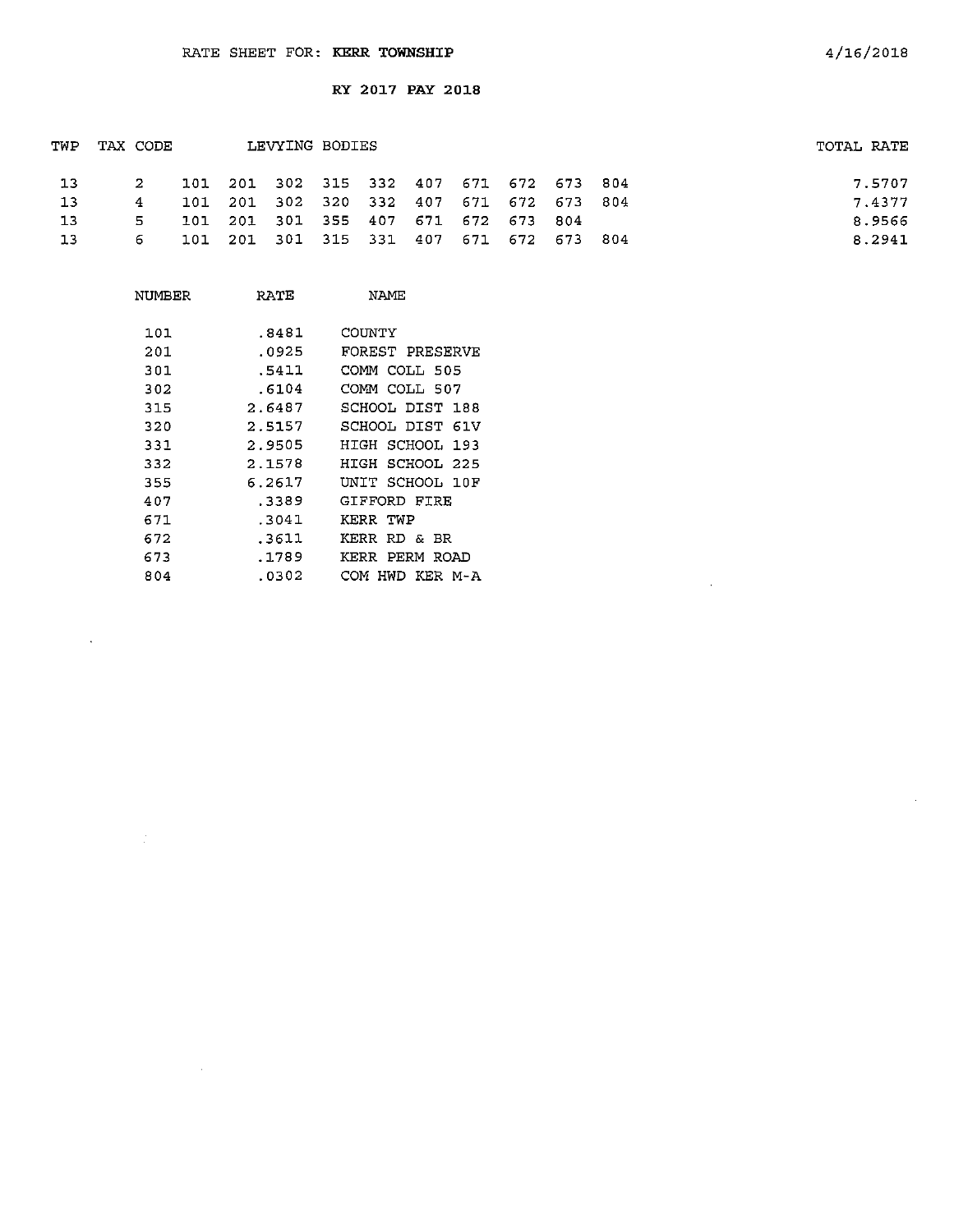$\sim$ 

 $\overline{a}$ 

 $\tilde{\mathbf{c}}$ 

**RY** 2017 **PAY** 2018

| TWP | TAX CODE |     |     |     | LEVYING BODIES |     |     |     |     |     |     |     |     |     |     | TOTAL RATE |
|-----|----------|-----|-----|-----|----------------|-----|-----|-----|-----|-----|-----|-----|-----|-----|-----|------------|
| 14  |          | 101 | 301 | 355 | 411            | 677 | 678 | 679 | 803 | 961 |     |     |     |     |     | 9.0532     |
| 14  | 2        | 101 | 201 | 301 | 355            | 411 | 677 | 678 | 679 | 803 | 961 |     |     |     |     | 9.1457     |
| 14  | 3        | 101 | 201 | 301 | 312            | 331 | 677 | 678 | 679 | 803 | 912 | 961 |     |     |     | 10.5748    |
| 14  | 4        | 101 | 201 | 301 | 312            | 331 | 677 | 678 | 679 | 803 | 961 |     |     |     |     | 10.3255    |
| 14  | 5.       | 101 | 201 | 301 | 312            | 331 | 520 | 677 | 678 | 679 | 803 | 912 | 961 |     |     | 12.1452    |
| 14  | 6        | 101 | 201 | 301 | 312            | 331 | 520 | 677 | 678 | 679 | 803 | 961 |     |     |     | 11.8959    |
| 14  | 8        | 101 | 301 | 313 | 331            | 411 | 677 | 678 | 679 | 803 | 961 |     |     |     |     | 9.3146     |
| 14  | 9        | 101 | 201 | 301 | 313            | 331 | 411 | 677 | 678 | 679 | 803 | 961 |     |     |     | 9.4071     |
| 14  | 10       | 101 | 201 | 301 | 313            | 331 | 411 | 515 | 677 | 678 | 679 | 803 | 961 |     |     | 9.7172     |
| 14  | 11       | 101 | 201 | 301 | 313            | 331 | 677 | 678 | 679 | 803 | 961 |     |     |     |     | 8.9285     |
| 14  | 50       | 101 | 201 | 301 | 312            | 331 | 520 | 677 | 678 | 679 | 803 | 961 |     | 520 |     | 11.8959    |
| 14  | 51       | 101 | 201 | 301 | 312            | 331 | 520 | 677 | 678 | 679 | 803 | 912 | 961 |     | 520 | 12.1452    |
| 14  | 60       | 101 | 201 | 301 | 312            | 331 | 520 | 677 | 678 | 679 | 803 | 912 | 961 |     |     | 12.1452    |

| NUMBER | RATE   | NAME            |
|--------|--------|-----------------|
| 101    | .8481  | COUNTY          |
| 201    | .0925  | FOREST PRESERVE |
| 301    | .5411  | COMM COLL 505   |
| 312    | 4.9696 | SCHOOL DIST 137 |
| 313    | 3.5726 | SCHOOL DIST 142 |
| 331    | 2.9505 | HIGH SCHOOL 193 |
| 355    | 6.2617 | UNIT SCHOOL 10F |
| 411    | .4786  | LUDLOW FIRE     |
| 515    | .3101  | LUDLOW CORP     |
| 520    | 1.5704 | RANTOUL CORP    |
| 677    | .2696  | LUDLOW TWP      |
| 678    | .2926  | LUDLOW RD & BR  |
| 679    | .2466  | LUDLOW PERM RD  |
| 803    | .0413  | RANTL-LUDL M-A  |
| 912    | .2493  | RANTOUL PARK    |
| 961    | .0736  | RANT/LUD CEM    |
|        |        |                 |

 $\bar{z}$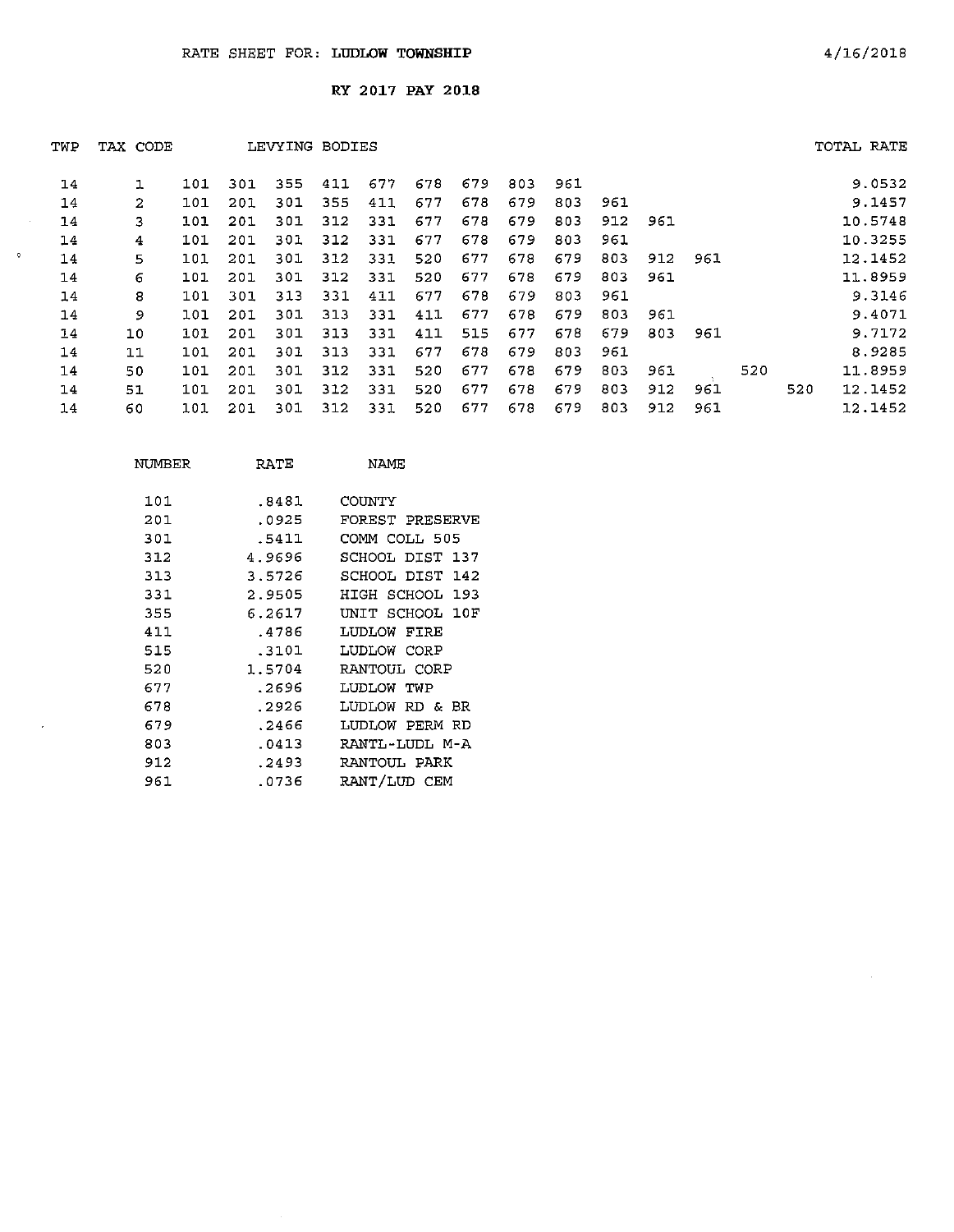| TWP | TAX CODE |      |         | LEVYING BODIES  |     |             |         |     |                             |         |       |     | TOTAL RATE |
|-----|----------|------|---------|-----------------|-----|-------------|---------|-----|-----------------------------|---------|-------|-----|------------|
| 15  |          |      | 101 201 |                 |     |             |         |     | 301 344 404 683 684 685 944 |         |       |     | 7.1899     |
| -15 | -2       | 101  | 201     | - 301           | 344 | 404 516 683 |         |     | 684                         | 685 944 |       |     | 8.0457     |
| 15  | З.       | 1.01 | 201     | 301             |     |             |         |     | 344 412 683 684 685 944     |         |       |     | 7.1206     |
| 15  | 5.       | 101  | -201    | 301 344 424 683 |     |             |         | 684 | 685 944                     |         |       |     | 7.0678     |
| 15  | 50.      | 101. | -201    | -301            | 344 | 404         | 516 683 |     | 684                         | 685     | - 944 | 516 | 8.0457     |

| NUMBER | RATE   | NAME                  |
|--------|--------|-----------------------|
| 101    | .8481  | COUNTY                |
| 201    | .0925  | FOREST PRESERVE       |
| 301    | .5411  | COMM COLL 505         |
| 344    | 4.5650 | UNIT SCHOOL 3         |
| 404    | .3640  | CORNBELT FIRE         |
| 412    | .2947  | NO PIATT FIRE         |
| 424    | .2419  | SCOTT FIRE            |
| 516    | . 8558 | MAHOMET CORP          |
| 683    | .1225  | МАНОМЕТ ТWP           |
| 684    | .1851  | MAHOMET RD & BR       |
| 685    | . 1552 | MAHOMET PERM RD       |
| 944    | .3164  | МАНОМЕТ<br>PUB<br>LIB |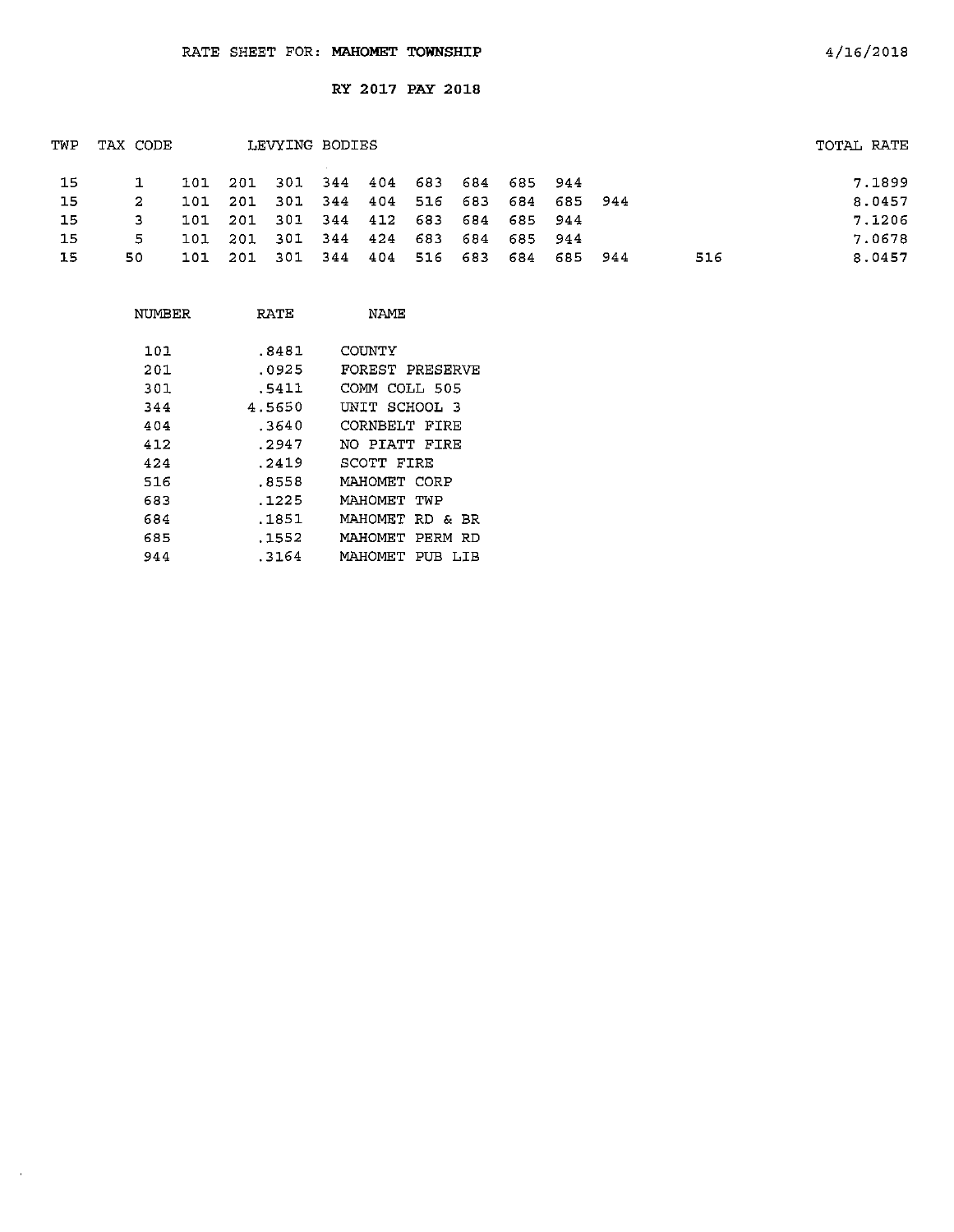| TWP | TAX CODE |     |     | LEVYING BODIES |     |     |     |      |         |     |     |         | TOTAL RATE |
|-----|----------|-----|-----|----------------|-----|-----|-----|------|---------|-----|-----|---------|------------|
| 16  |          | 101 | 201 | 301            | 341 | 417 | 689 | 690  | 691     | 802 |     |         | 7.2425     |
| 16  | 2        | 101 | 201 | 301            | 341 | 412 | 689 | 690. | 691     | 802 |     |         | 7.4045     |
| 16  | 3        | 101 | 201 | 301            | 344 | 404 | 689 |      | 690 691 | 802 |     |         | 7.1120     |
| 16  | 4        | 101 | 201 | 301            | 344 | 412 | 689 | 690  | 691     | 802 |     |         | 7.0427     |
| 16  | 5        | 101 | 201 | 301            | 341 | 417 | 509 | 689  | 690     | 691 | 802 |         | 7.5785     |
| 16  | 6        | 101 | 201 | 301            | 344 | 417 | 689 | 690  | 691     | 802 |     |         | 6.8807     |
| 16  | 7        | 101 | 201 | 301            | 344 | 404 | 516 | 689  | 690     | 691 | 802 |         | 7.9678     |
| 16  | 8        | 101 | 201 | 301            | 341 | 404 | 689 | 690  | 691     | 802 |     | $\cdot$ | 7.4738     |
| 16  | 55       | 101 | 201 | 301            | 341 | 417 | 509 | 689  | 690     | 691 | 802 | 509     | 7.5785     |
| 16  | 56       | 101 | 201 | 301            | 341 | 417 | 509 | 689  | 690     | 691 | 302 | 509     | 7.5785     |

 $\sim 10^{-1}$ 

 $\sim 10^{-11}$ 

 $\sim$   $\omega$ 

| NUMBER | RATE   | NAME            |
|--------|--------|-----------------|
| 101    | .8481  | COUNTY          |
| 201    | .0925  | FOREST PRESERVE |
| 301    | .5411  | COMM COLL 505   |
| 341    | 4.9268 | UNIT SCHOOL 1C  |
| 344    | 4.5650 | UNIT SCHOOL 3   |
| 404    | .3640  | CORNBELT FIRE   |
| 412    | .2947  | NO PIATT FIRE   |
| 417    | .1327  | SANG VALLY FIRE |
| 509    | .3360  | FISHER CORP     |
| 516    | .8558  | MAHOMET CORP    |
| 689    | .2488  | NEWCOMB TWP     |
| 690    | .2781  | NEWCOMB RD & BR |
| 691    | .1503  | NEWCOMB PERM RD |
| 802    | .0241  | CN EB HE NE M-A |
|        |        |                 |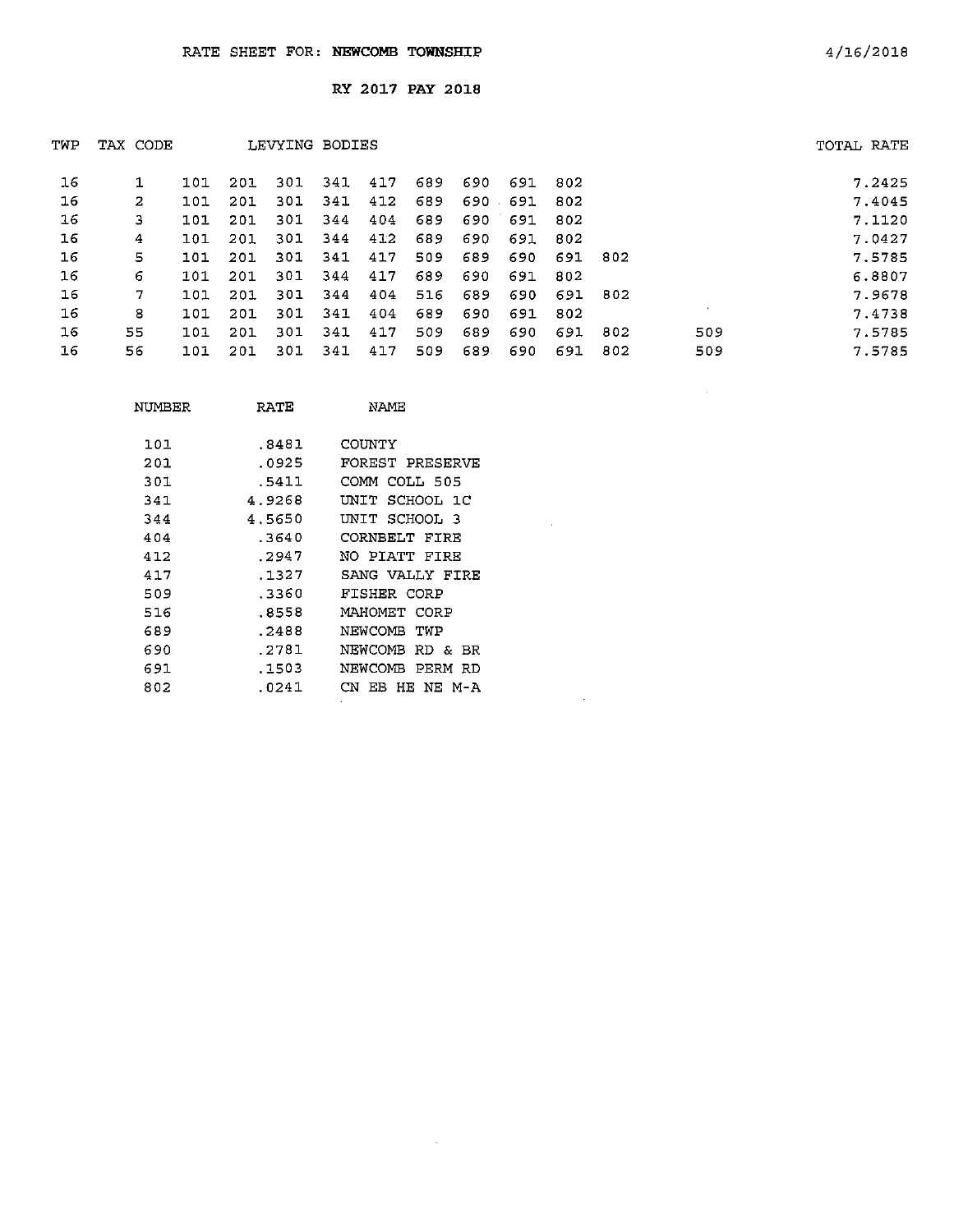| TWP | TAX CODE |      |      | LEVYING BODIES                          |      |             |     |             |             |                         |      |      | TOTAL RATE |
|-----|----------|------|------|-----------------------------------------|------|-------------|-----|-------------|-------------|-------------------------|------|------|------------|
| 17  |          |      |      | 101 201 301 314 333 419 695 696 697 805 |      |             |     |             |             |                         |      |      | 7.2079     |
| 17  | 8        | 101. | -201 | -301                                    | -357 | 413         |     | 695 696 697 |             | -805                    |      |      | 7.6693     |
| 17  | 9.       | 101  | 201  | 301                                     |      |             |     |             |             | 333 358 413 695 696 697 | -805 |      | 7.4307     |
| 17  | 10.      | 101. | 201  | -301                                    | 333  | 358         | 419 |             | 695 696 697 |                         | -805 |      | 7.5688     |
| 17  | 11       | 101  | -201 | 301                                     |      | 333 358     | 413 | 517         |             | 695 696 697             |      | -805 | 8.1107     |
| 17  | 12       | 101  | 201  | 301                                     |      | 333 358 413 |     |             |             | 522 695 696 697         |      | 805  | 7.4926     |

 $\hat{\mathcal{A}}$ 

| NUMBER | RATE   | NAME                  |
|--------|--------|-----------------------|
| 101    | .8481  | COUNTY                |
| 201    | .0925  | FOREST PRESERVE       |
| 301    | .5411  | COMM COLL 505         |
| 314    | 2.6906 | SCHOOL DIST 169       |
| 333    | 2.0013 | HIGH SCHOOL305C       |
| 357    | 5.2914 | UNIT SCHOOL 76V       |
| 358    | 3.0515 | SCHOOL DIST 197       |
| 413    | .1559  | OGDN/ROYAL FIRE       |
| 419    | .2940  | S JOE STAN<br>FIRE    |
| 517    | .6800  | OGDEN CORP            |
| 522    | .0619  | ROYAL CORP            |
| 695    | .3319  | OGDEN<br>TWP          |
| 696    | .2190  | OGDEN<br>RD & BR      |
| 697    | . 1528 | OGDEN<br>PERM<br>ROAD |
| 805    | .0366  | OGDN-STNTN M-A        |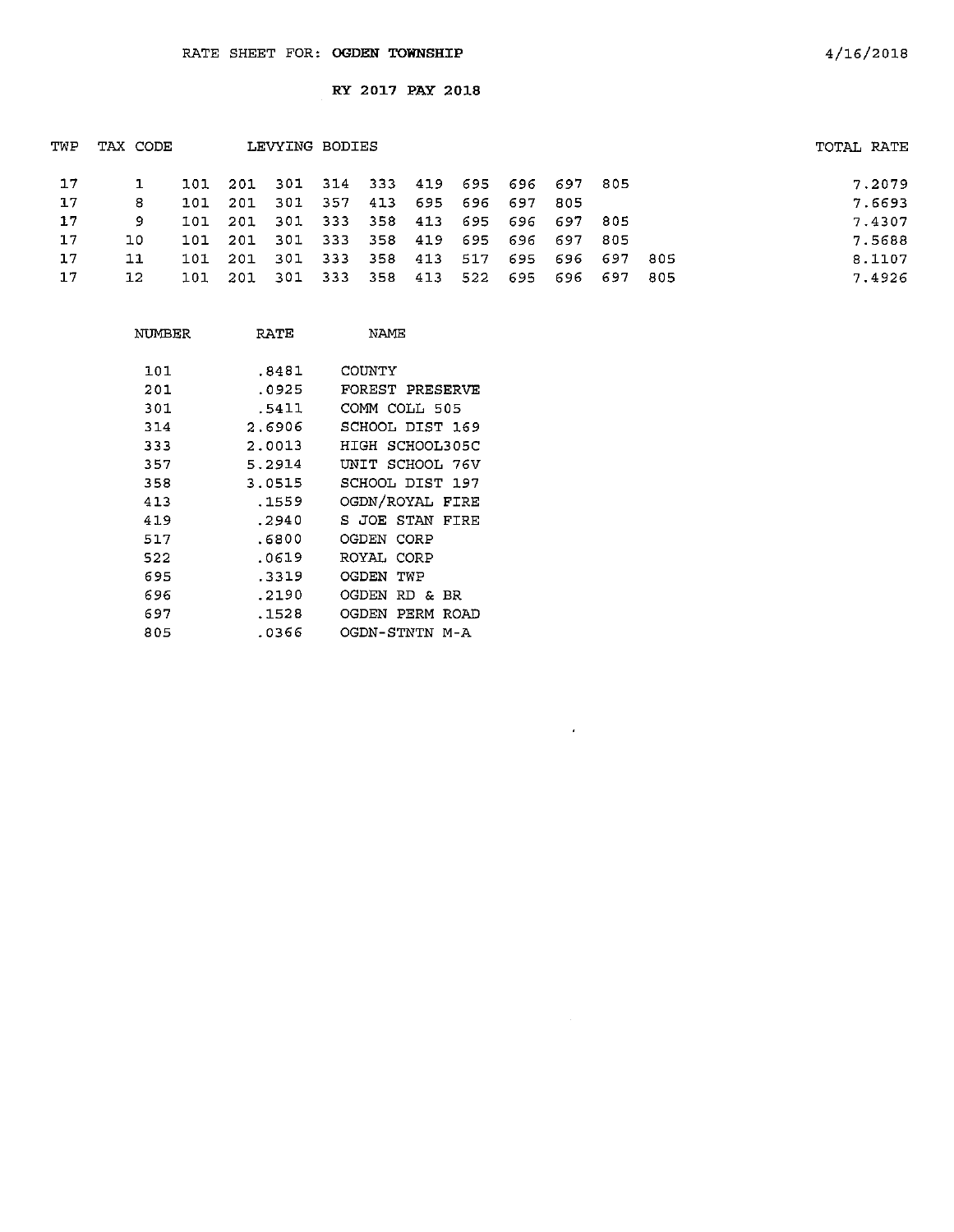| TWP | TAX CODE |     |       | LEVYING BODIES |  |  |                                     |  | TOTAL RATE |
|-----|----------|-----|-------|----------------|--|--|-------------------------------------|--|------------|
| 18  |          |     |       |                |  |  | 101 201 301 348 414 701 702 703 807 |  | 6.7240     |
| 18  | 2        | 101 | - 201 |                |  |  | 301 348 414 518 701 702 703 807     |  | 6.9781     |
| 18  |          | 101 | 201   |                |  |  | 301 352 414 701 702 703 807         |  | 7.3782     |
| 18  | 4        | 101 | - 201 |                |  |  | 301 353 414 701 702 703 807 943     |  | 7.0408     |
| 18  | 5.       | 101 | - 201 |                |  |  | 301 348 426 701 702 703 807         |  | 6.6872     |
| 18  | 6        | 101 | - 201 | - 301          |  |  | 348 425 701 702 703 807             |  | 6.7292     |
|     |          |     |       |                |  |  |                                     |  |            |

| NUMBER | RATE   | NAMF                   |
|--------|--------|------------------------|
| 101    | .8481  | COUNTY                 |
| 201    | .0925  | FOREST PRESERVE        |
| 301    | .5411  | COMM COLI 505          |
| 348    | 4.2661 | SCHOOL 7<br>UNIT       |
| 352    | 4.9203 | UNIT<br>SCHL 301D      |
| 353    | 4.3201 | UNIT SCHL 302D         |
| 414    | .2767  | PESOTUM FIRE           |
| 425    | .2819  | SADORUS FIRE           |
| 426    | .2399  | TOLONO FIRE            |
| 518    | .2541  | PESOTUM CORP           |
| 701    | . 2465 | PESOTUM<br>TWP         |
| 702    | .3068  | PESOTUM RD &<br>BR.    |
| 703    | .1305  | PESOTUM<br>PERM<br>-RD |
| 807    | .0157  | CRITT-PESOT M-A        |
| 943    | .2628  | CAMARGO LIB<br>DTS     |

 $\sim 10^{-10}$ 

4/16/2018

 $\sim$   $\mu$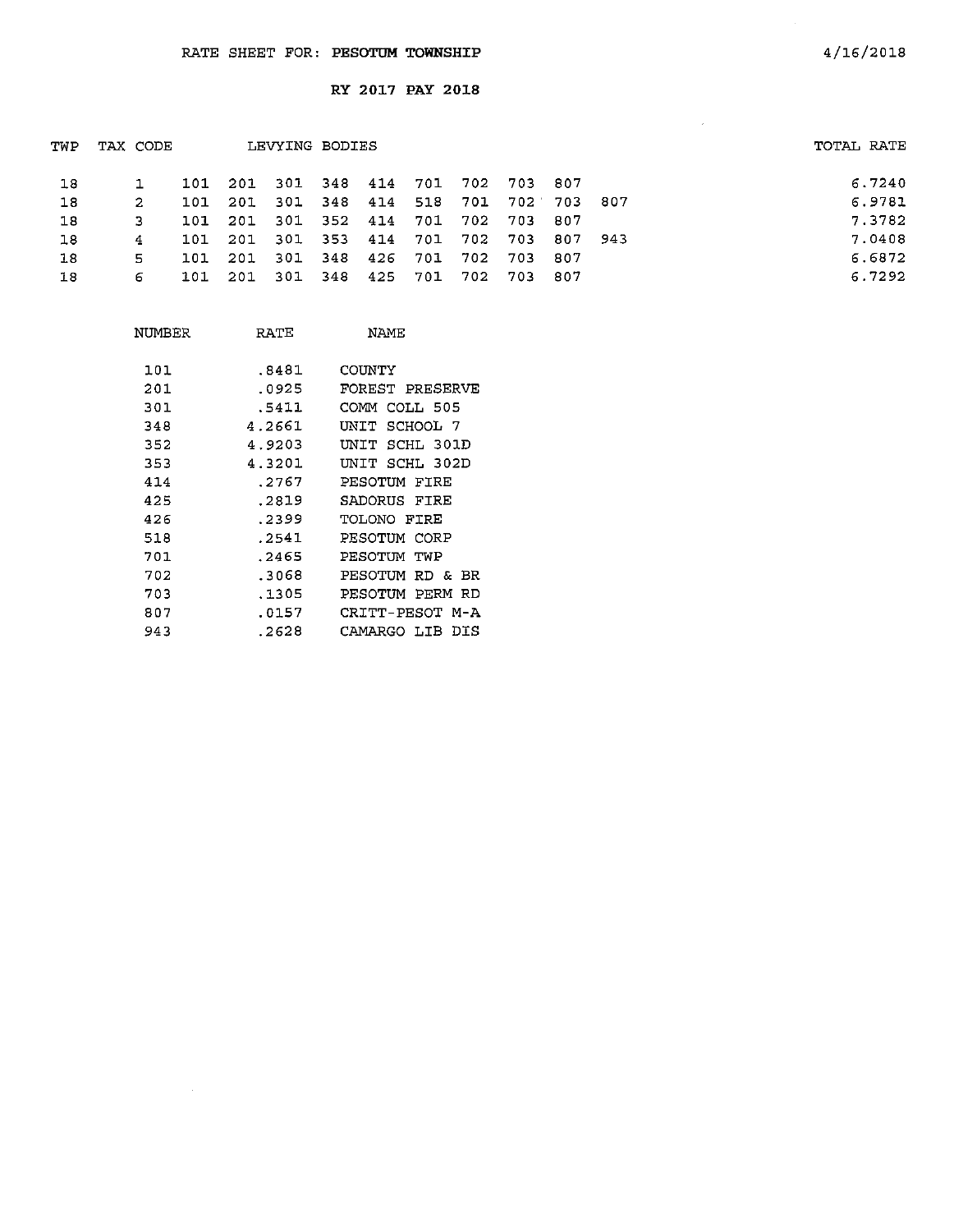| TWP | LEVYING BODIES<br>TAX CODE |  |                                     |  |  | TOTAL RATE |                                         |  |        |
|-----|----------------------------|--|-------------------------------------|--|--|------------|-----------------------------------------|--|--------|
| 19  | $\mathbf{1}$               |  | 101 201 301 348 415 707 708 709 942 |  |  |            |                                         |  | 7.1056 |
| 19  | <b>2</b>                   |  |                                     |  |  |            | 101 201 301 348 415 519 707 708 709 942 |  | 7.4717 |
| 19  | $\overline{\mathbf{3}}$    |  | 101 201 301 348 426 707 708 709 942 |  |  |            |                                         |  | 7.1388 |

| NUMBER | RATE   | NAMF            |
|--------|--------|-----------------|
| 101    | .8481  | COUNTY          |
| 201    | .0925  | FOREST PRESERVE |
| 301    | .5411  | COMM COLL 505   |
| 348    | 4.2661 | UNIT SCHOOL 7   |
| 415    | .2067  | PHILO FIRE      |
| 426    | .2399  | TOLONO FIRE     |
| 519    | .3661  | PHILO CORP      |
| 707    | . 2263 | PHILO TWP       |
| 708    | .5921  | PHILO RD & BR   |
| 709    | . 1494 | PHILO PERM ROAD |
| 942    | . 1833 | PHTLO LIBRARY   |

 $\sim$   $\sim$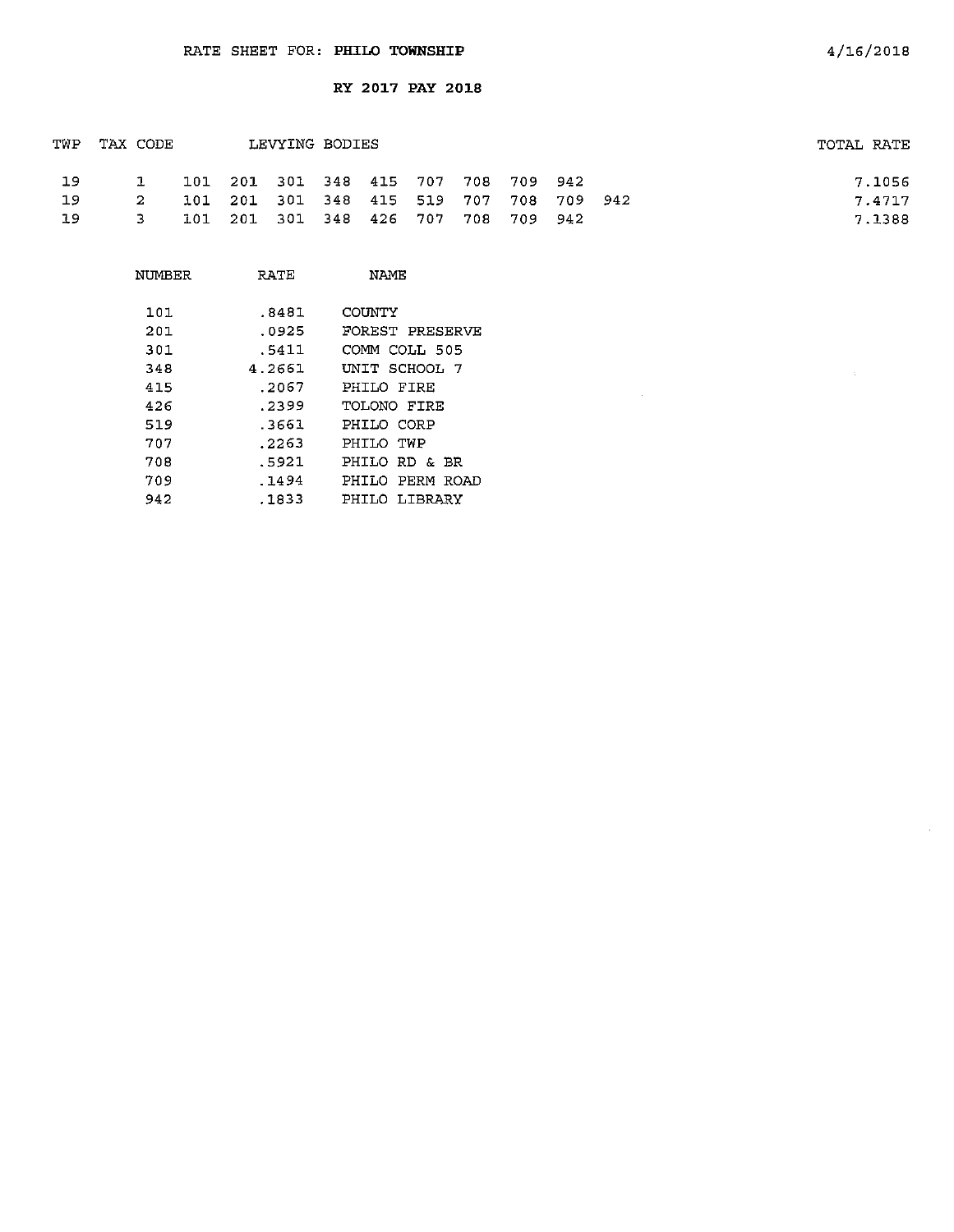| TWP | TAX CODE |     |     |          | LEVYING BODIES |     |     |     |     |     |     |     |     |     |     | TOTAL RATE |
|-----|----------|-----|-----|----------|----------------|-----|-----|-----|-----|-----|-----|-----|-----|-----|-----|------------|
| 20  | 1        | 101 | 201 | 301      | 311            | 331 | 420 | 713 | 714 | 715 | 803 | 961 |     |     |     | 8.5092     |
| 20  | 2        | 101 | 201 | 301      | 311            | 331 | 420 | 527 | 713 | 714 | 715 | 803 | 961 |     |     | 9.4421     |
| 20  | 3        | 101 | 201 | 301      | 312            | 331 | 713 | 714 | 715 | 803 | 961 |     |     |     |     | 10.1822    |
| 20  | 4        | 101 | 201 | 301      | 312            | 331 | 520 | 713 | 714 | 715 | 803 | 961 |     |     |     | 11.7526    |
| 20  | 5        | 101 | 201 | 301      | 312            | 331 | 520 | 713 | 714 | 715 | 803 | 912 | 961 |     |     | 12.0019    |
| 20  | 7        | 101 | 201 | 301      | 315            | 331 | 713 | 714 | 715 | 803 | 961 |     |     |     |     | 7.8613     |
| 20  | 8        | 101 | 201 | 301      | 311            | 331 | 520 | 713 | 714 | 715 | 803 | 912 | 961 |     |     | 10.0415    |
| 20  | 9        | 101 | 201 | 301      | 311            | 331 | 713 | 714 | 715 | 803 | 961 |     |     |     |     | 8.2218     |
| 20  | 10       | 101 | 201 | 301      | 312            | 331 | 420 | 713 | 714 | 715 | 803 | 961 |     |     |     | 10.4696    |
| 20  | 11       | 101 | 201 | 30I      | 315            | 331 | 407 | 713 | 714 | 715 | 803 | 961 |     |     |     | 8.2002     |
| 20  | 12       | 101 | 201 | 301      | 311            | 331 | 520 | 713 | 714 | 715 | 803 | 961 |     |     |     | 9.7922     |
| 20  | 13       | 101 | 201 | 301      | 331            | 358 | 420 | 713 | 714 | 715 | 803 | 961 |     |     |     | 8.5515     |
| 20  | 14       | 101 | 201 | 301      | 312            | 331 | 713 | 714 | 715 | 803 | 912 | 961 |     |     |     | 10.4315    |
| 20  | 50       | 101 | 201 | 301      | 312            | 331 | 520 | 713 | 714 | 715 | 803 | 912 | 961 |     | 520 | 12.0019    |
| 20  | 51       | 101 | 201 | 301      | 312            | 331 | 520 | 713 | 714 | 715 | 803 | 912 | 961 |     | 520 | 12.0019    |
| 20  | 52       | 101 | 201 | 301      | 312            | 331 | 520 | 713 | 714 | 715 | 803 | 961 |     | 520 |     | 11.7526    |
| 20  | 54       | 101 | 201 | 301      | 312            | 331 | 520 | 713 | 714 | 715 | 803 | 961 |     | 520 |     | 11.7526    |
| 20  | 55       | 101 | 201 | 301      | 312            | 331 | 520 | 713 | 714 | 715 | 803 | 912 | 961 |     | 520 | 12.0019    |
| 20  | 58       | 101 | 201 | 301      | 311            | 331 | 520 | 713 | 714 | 715 | 803 | 912 | 961 |     | 520 | 10.0415    |
| 20  | 60       | 101 | 201 | 301      | 312            | 331 | 520 | 713 | 714 | 715 | 803 | 912 | 961 |     |     | 12.0019    |
|     |          |     |     | $\Delta$ |                |     |     |     |     |     |     |     |     |     |     |            |

| NUMBER | RATE   | NAME.           |
|--------|--------|-----------------|
|        |        |                 |
| 101    | .8481  | COUNTY          |
| 201    | .0925  | FOREST PRESERVE |
| 301    | .5411  | COMM COLL 505   |
| 311    | 3.0092 | SCHOOL DIST 130 |
| 312    | 4.9696 | SCHOOL DIST 137 |
| 315    | 2.6487 | SCHOOL DIST 188 |
| 331    | 2.9505 | HIGH SCHOOL 193 |
| 358    | 3.0515 | SCHOOL DIST 197 |
| 407    | .3389  | GIFFORD FIRE    |
| 420    | .2874  | THOMASBORO FIRE |
| 520    | 1.5704 | RANTOUL CORP    |
| 527    | . 9329 | THOMASBORO CORP |
| 713    | .1733  | RANTOUL TWP     |
| 714    | .2601  | RANTOUL RD & BR |
| 715    | .2321  | RANTOUL PERM RD |
| 803    | .0413  | RANTL-LUDL M-A  |
| 912    | . 2493 | RANTOUL PARK    |
| 961    | .0736  | RANT/LUD CEM    |

 $\epsilon$  .

 $\sim$   $\sim$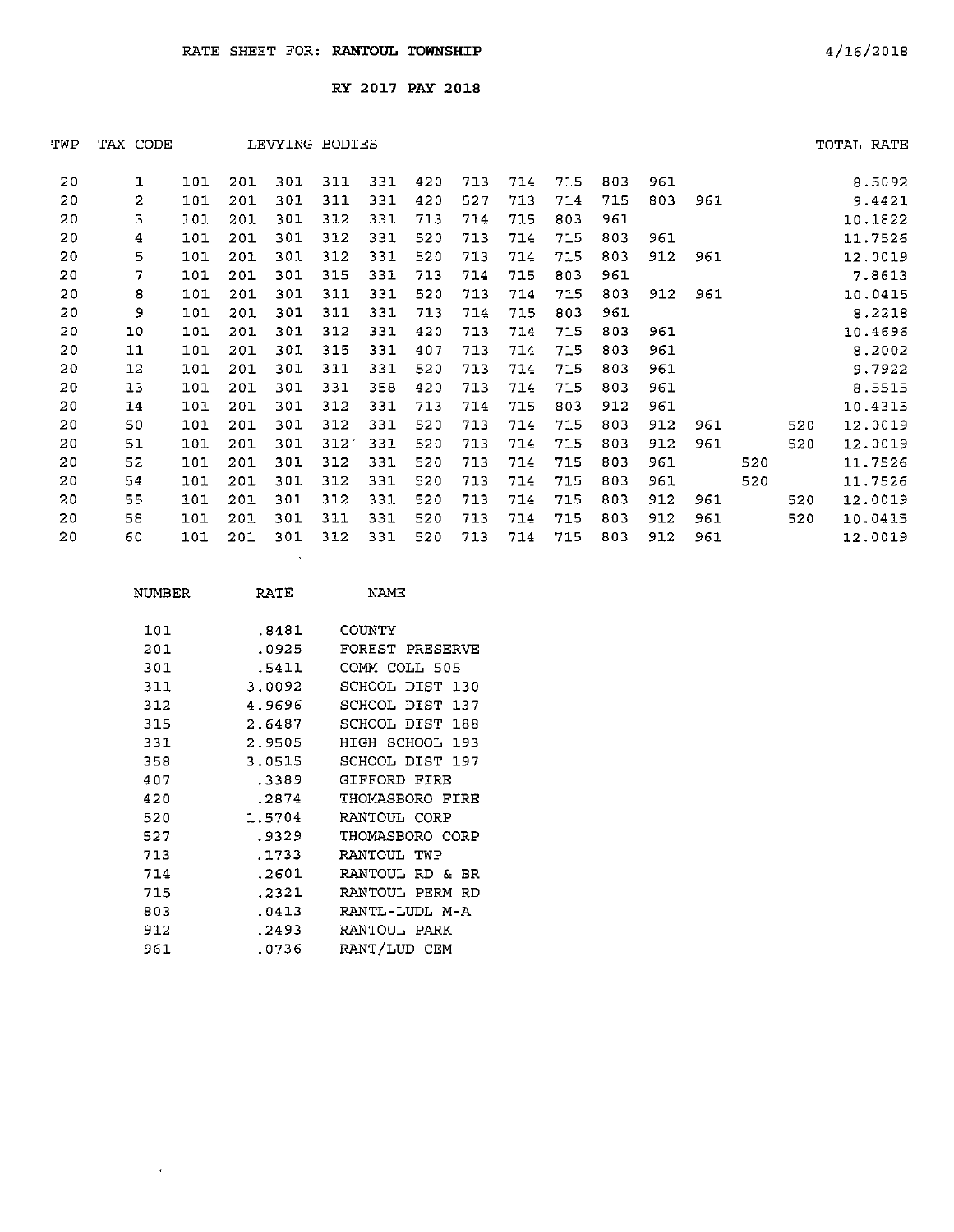$\sim$ 

RY 2017 PAY 2018

|   |     |          |      |     |                  |                |                                   |                         |                            |                        | TOTAL RATE                        |
|---|-----|----------|------|-----|------------------|----------------|-----------------------------------|-------------------------|----------------------------|------------------------|-----------------------------------|
|   |     |          |      |     |                  |                |                                   |                         |                            |                        | 7.9266                            |
| 2 | 101 | - 201    |      |     |                  |                |                                   |                         |                            |                        | 9.0445                            |
|   | 101 | 201      |      |     |                  |                |                                   |                         |                            |                        | 7.4996                            |
| 4 | 101 |          |      |     |                  |                |                                   | - 721                   |                            |                        | 8.1894                            |
| 5 | 101 | -201     | -301 |     |                  |                | -720                              | 721                     | -808                       |                        | 7.2368                            |
|   |     | TAX CODE | 201  | 301 | 301 353<br>- 353 | LEVYING BODIES | 402 719<br>354 402 719<br>402 719 | 101 201 301 354 402 719 | 301 354 402 514 719<br>720 | 720 721 808<br>720 721 | 720 721 808<br>808 943<br>808 943 |

 $\sim$   $\mu$ 

| NUMBER | RATE   | NAME            |
|--------|--------|-----------------|
| 101    | .8481  | COUNTY          |
| 201    | .0925  | FOREST PRESERVE |
| 301    | .5411  | COMM COLL 505   |
| 353    | 4.3201 | UNIT SCHL 302D  |
| 354    | 5.0099 | UNIT SCHOOL 8   |
| 402    | .6089  | BROADLANDS FIRF |
| 514    | 1.1179 | LONGVIEW CORP   |
| 719    | .3399  | RAYMOND TWP     |
| 720    | .3223  | RAYMOND RD & BR |
| 721    | .1253  | RAYMOND PERM RD |
| 808    | .0386  | AY-RAY-SH M-A   |
| 943    | .2628  | CAMARGO LIB DIS |

 $\bar{r}$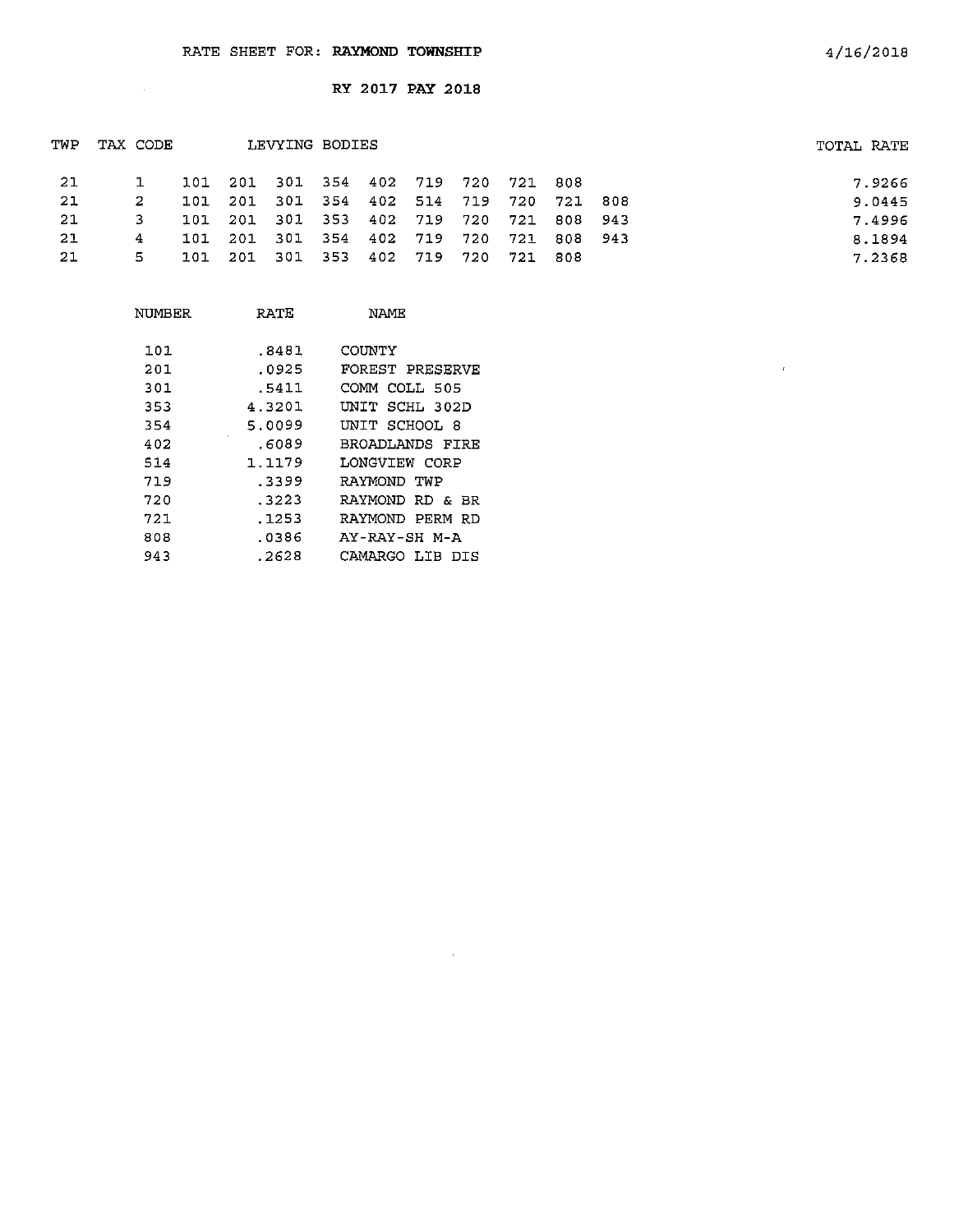| TWP | TAX CODE |     |     | LEVYING BODIES |     |     |     |     |     |      |      |     | TOTAL RATE |
|-----|----------|-----|-----|----------------|-----|-----|-----|-----|-----|------|------|-----|------------|
| 22  |          | 101 | 201 | 301            | 348 | 425 | 725 | 726 | 727 | 806  |      |     | 7.1467     |
| 22  | 2        | 101 | 201 | 301            | 348 | 409 | 725 | 726 | 727 | 806  |      |     | 7.4209     |
| 22  | 3.       | 101 | 201 | 301            | 348 | 425 | 523 | 725 | 726 | 727  | 806  | 941 | 7.5767     |
| 22  | зв       | 101 | 201 | 301            | 348 | 425 | 523 | 725 | 726 | 727  | 806  |     | 7.4454     |
| 22  | 4        | 101 | 201 | 301            | 346 | 409 | 725 | 726 | 727 | 806  | 945  |     | 8.4623     |
| 22  | 5        | 101 | 201 | 301            | 346 | 409 | 513 | 725 | 726 | 727  | 806  | 945 | 8.9266     |
| 22  | 7        | 101 | 201 | 301            | 352 | 425 | 725 | 726 | 727 | 806  |      |     | 7.8009     |
| 22  | 8        | 101 | 201 | 301            | 352 | 409 | 725 | 726 | 727 | 806  |      |     | 8.0751     |
| 22  | 9        | 101 | 201 | 301            | 348 | 414 | 725 | 726 | 727 | 806  |      |     | 7.1415     |
| 22  | 10       | 101 | 201 | 301            | 350 | 359 | 409 | 725 | 726 | -727 | -806 |     | 7.4275     |

| NUMBER | RATE   | NAME               |
|--------|--------|--------------------|
| 101    | .8481  | COUNTY             |
| 201    | .0925  | FOREST PRESERVE    |
| 301    | .5411  | COMM COLL 505      |
| 346    | 5.0508 | UNIT SCHOOL 5P     |
| 348    | 4.2661 | UNIT SCHOOL 7      |
| 350    | .6882  | UNIT SCHOOL 39P    |
| 352    | 4.9203 | UNIT SCHL 301D     |
| 359    | 3.5845 | UNIT SCHOOL305M    |
| 409    | .5561  | IVESDALE FIRE      |
| 414    | . 2767 | PESOTUM FIRE       |
| 425    | .2819  | SADORUS FIRE       |
| 513    | .4643  | IVESDALE CORP      |
| 523    | .2987  | SADORUS CORP       |
| 725    | .3567  | SADORUS TWP        |
| 726    | .6153  | SADORUS RD & BR    |
| 727    | .1450  | SADORUS PERM RD    |
| 806    | .0000  | CLFX-SADRS M-A     |
| 941    | .1313  | TOLONO<br>PUBL LIB |
| 945    | .2567  | BEMENT PUB LIBR    |
|        |        |                    |

 $\sim 10^{-1}$ 

 $\sim 10^{-1}$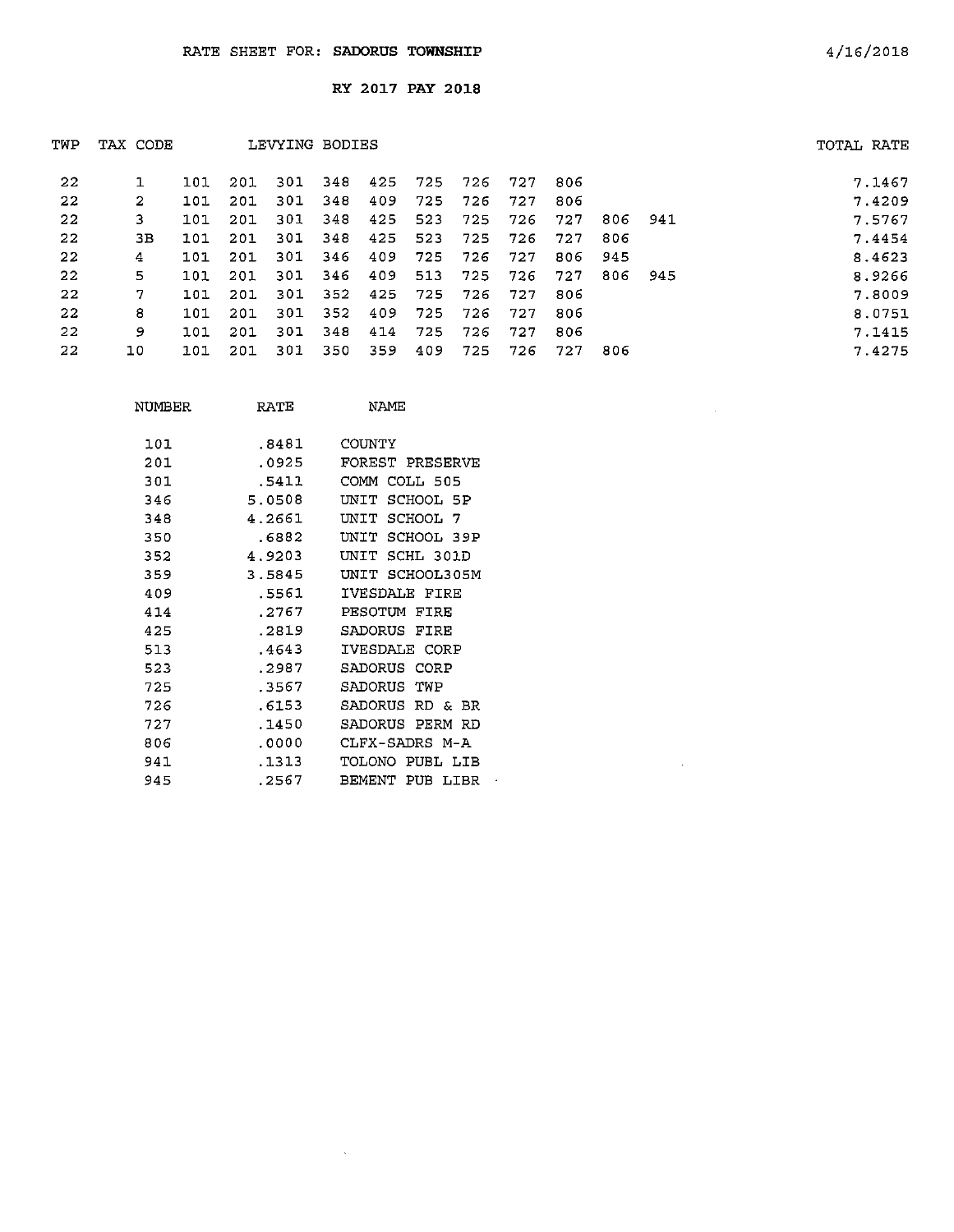| TWP | LEVYING BODIES<br>TAX CODE |     |                                     |             |     | TOTAL RATE  |         |  |        |
|-----|----------------------------|-----|-------------------------------------|-------------|-----|-------------|---------|--|--------|
| -23 |                            |     | 101 201 301 344 424 731 732 733     |             |     |             |         |  | 6.9513 |
| -23 | -2                         | 101 | 201                                 | 301 345 424 |     | 731 732 733 |         |  | 7.4162 |
| 23  | 3.                         | 101 | 201 301 349 424 731 732 733         |             |     |             |         |  | 5.8975 |
| 23  | 4                          | 101 | 201                                 | 301 344     | 404 | 731         | 732 733 |  | 7.0734 |
| -23 | 5.                         |     | 101 201 301 345 424 502 731 732 733 |             |     |             |         |  | 7.6469 |
|     | $\sim$                     |     |                                     |             |     |             |         |  |        |
|     |                            |     |                                     |             |     |             |         |  |        |

 $\sim 10^7$ 

| NUMBER | RATE   | NAME.                 |
|--------|--------|-----------------------|
|        |        |                       |
| 101    | .8481  | COUNTY                |
| 201    | .0925  | FOREST PRESERVE       |
| 301    | .5411  | COMM COLL 505         |
| 344    | 4.5650 | UNIT SCHOOL 3         |
| 345    | 5.0299 | INIT SCHOOL 4         |
| 349    | 3.5112 | UNIT SCHOOL 25P       |
| 404    | .3640  | CORNBELT FIRE         |
| 424    | .2419  | SCOTT FIRE            |
| 502    | .2307  | BONDVILLE CORP        |
| 731    | .2309  | SCOTT TWP             |
| 732    | .2614  | SCOTT RD & BR         |
| 733    | .1704  | SCOTT<br>PERM<br>ROAD |

 $\mathcal{L}$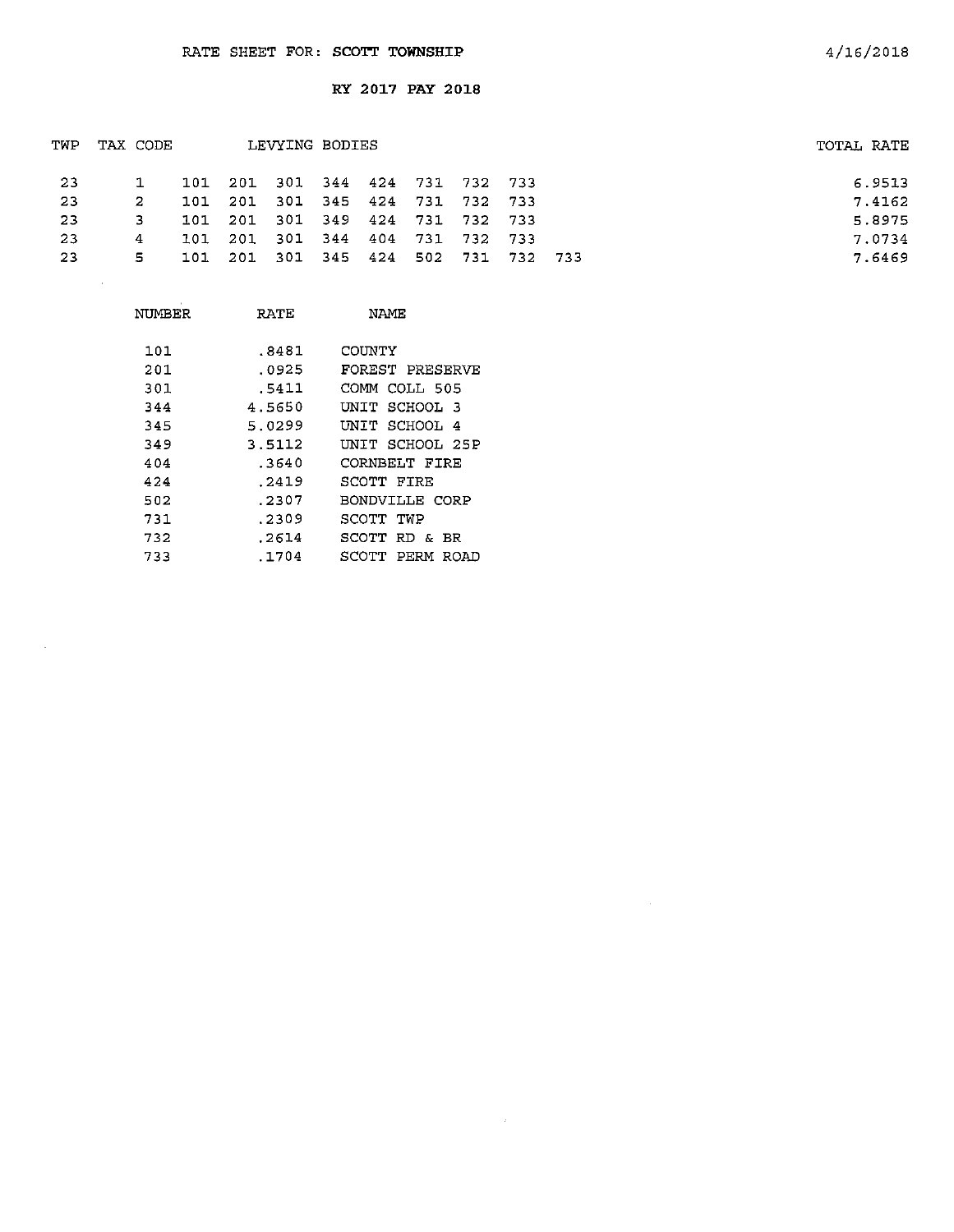| TWP | TAX CODE |                                         | LEVYING BODIES |  |  |  | TOTAL RATE |
|-----|----------|-----------------------------------------|----------------|--|--|--|------------|
| -24 |          | 101 201 301 348 418 737 738 739 740     |                |  |  |  | 6.5765     |
| -24 |          | 101 201 301 348 418 526 737 738 739 740 |                |  |  |  | 6.8962     |
| -24 | -3-      | 101 201 301 354 418 737 738 739 740     |                |  |  |  | 7.3203     |

 $\mathcal{A}^{\mathcal{A}}$ 

| NUMBER | RATE   | NAME                 |
|--------|--------|----------------------|
| 101    | .8481  | <b>COUNTY</b>        |
| 201    | .0925  | FOREST PRESERVE      |
| 301    | .5411  | COMM COLL 505        |
| 348    | 4.2661 | INIT SCHOOL 7        |
| 354    | 5.0099 | UNIT SCHOOL 8        |
| 418    | .2000  | SIDNEY FIRE          |
| 526    | .3197  | SIDNEY CORP          |
| 737    | . 2285 | SIDNEY TWP           |
| 738    | . 2525 | SIDNEY RD & BR       |
| 739    | .1477  | SIDNEY<br>PFRM<br>RD |
| 740    | .0000  | SIDNEY CEMETERY      |

 $\ddot{\phantom{1}}$ 

 $\sim 10^7$ 

 $\sim 10^{-10}$  km  $^{-1}$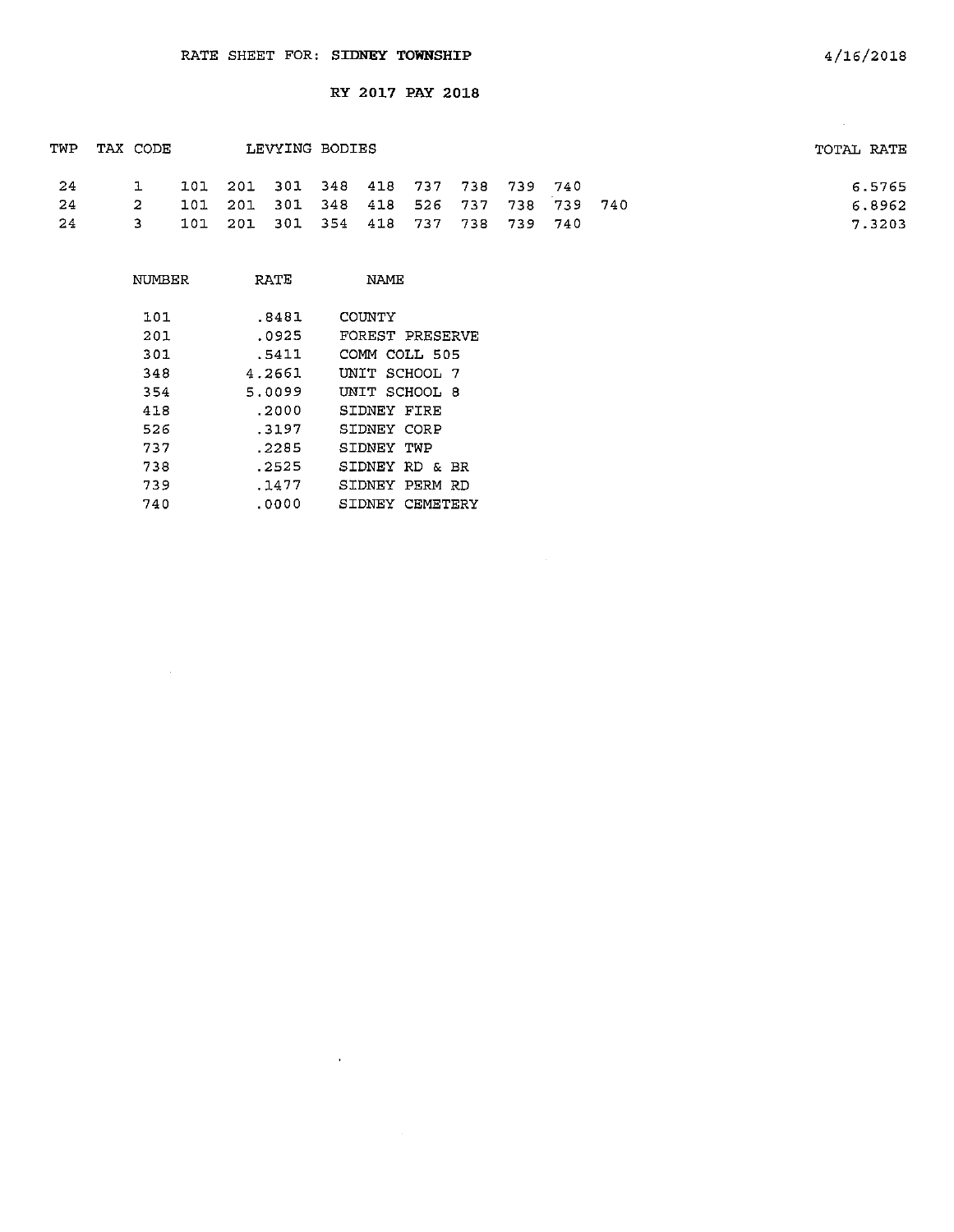$\sim$ 

RY 2017 PAY 2018

| TWP | TAX CODE           |     |     |     | LEVYING BODIES |     |     |     |     |     |     | TOTAL RATE |
|-----|--------------------|-----|-----|-----|----------------|-----|-----|-----|-----|-----|-----|------------|
| 25  | ı                  | 101 | 201 | 301 | 351            | 403 | 743 | 744 | 745 | 901 |     | 8.2308     |
| 25  | 1A                 | 101 | 201 | 301 | 345            | 405 | 743 | 744 | 745 |     |     | 7.3868     |
| 25  | $\mathbf{2}$       | 101 | 201 | 301 | 351            | 403 | 743 | 744 | 745 |     |     | 8.2308     |
| 25  | 2A                 | 101 | 201 | 301 | 351            | 405 | 743 | 744 | 745 |     |     | 8.3253     |
| 25  | 3                  | 101 | 201 | 301 | 311            | 333 | 420 | 743 | 744 | 745 |     | 7.2481     |
| 25  | $\overline{\bf 4}$ | 101 | 201 | 301 | 314            | 333 | 403 | 743 | 744 | 745 |     | 6.9543     |
| 25  | 5                  | 101 | 201 | 301 | 311            | 331 | 420 | 743 | 744 | 745 |     | 8.1973     |
| 25  | 7                  | 101 | 201 | 301 | 345            | 420 | 743 | 744 | 745 |     |     | 7.2675     |
| 25  | 8                  | 101 | 201 | 301 | 351            | 420 | 743 | 744 | 745 |     |     | 8.2060     |
| 25  | 9                  | 101 | 201 | 301 | 345            | 405 | 743 | 744 | 745 | 901 |     | 7.3868     |
| 25  | 10                 | 101 | 201 | 301 | $3-4$          | 333 | 419 | 743 | 744 | 745 |     | 6.9361     |
| 25  | 11                 | 101 | 201 | 301 | 351            | 405 | 743 | 744 | 745 | 901 |     | 8.3253     |
| 25  | 12                 | 101 | 201 | 301 | 345            | 405 | 743 | 744 | 745 | 901 | 921 | 7.7142     |
| 25  | 13                 | 101 | 201 | 301 | 333            | 358 | 420 | 743 | 744 | 745 |     | 7.2904     |
| 25  | 62                 | 101 | 201 | 301 | 345            | 405 | 743 | 744 | 745 | 901 | 921 | 7.7142     |

 $\sim$ 

 $\sim 10^{11}$ 

| 101<br>COUNTY<br>.8481<br>201<br>.0925<br>301<br>.5411<br>COMM COLL 505<br>311<br>3.0092<br>2.6906<br>314<br>SCHOOL<br>331<br>2.9505<br>HIGH<br>333<br>2.0013<br>HIGH<br>5.0299<br>345<br>UNIT<br>SCHOOL 4<br>351<br>5.9684<br>דדות | NUMBER | RATE   | NAME            |
|-------------------------------------------------------------------------------------------------------------------------------------------------------------------------------------------------------------------------------------|--------|--------|-----------------|
|                                                                                                                                                                                                                                     |        |        |                 |
|                                                                                                                                                                                                                                     |        |        |                 |
|                                                                                                                                                                                                                                     |        |        | FOREST PRESERVE |
|                                                                                                                                                                                                                                     |        |        |                 |
|                                                                                                                                                                                                                                     |        |        | SCHOOL DIST 130 |
|                                                                                                                                                                                                                                     |        |        | DIST 169        |
|                                                                                                                                                                                                                                     |        |        | SCHOOL 193      |
|                                                                                                                                                                                                                                     |        |        | SCHOOL305C      |
|                                                                                                                                                                                                                                     |        |        |                 |
|                                                                                                                                                                                                                                     |        |        | SCHOOL 116      |
|                                                                                                                                                                                                                                     | 358    | 3.0515 | SCHOOL DIST 197 |
| 403<br>.3122<br>CARROLI, FIRE                                                                                                                                                                                                       |        |        |                 |
| 405<br>.4067<br>PRAIRIE FIRE<br>E.                                                                                                                                                                                                  |        |        |                 |
| 419<br>.2940<br>S JOE STAN                                                                                                                                                                                                          |        |        | FIRE            |
| 420<br>.2874                                                                                                                                                                                                                        |        |        | THOMASBORO FIRE |
| 743<br>.1171<br>SOMER TWP                                                                                                                                                                                                           |        |        |                 |
| 744<br>.1993<br>SOMER<br>RD & BR                                                                                                                                                                                                    |        |        |                 |
| .1521<br>745<br>SOMER                                                                                                                                                                                                               |        |        | PERM ROAD       |
| 901<br>.0000<br>τT<br>SANTTARY<br>с                                                                                                                                                                                                 |        |        |                 |
| 921<br>$-3274$<br>CU                                                                                                                                                                                                                |        |        | MASS TRANSIT    |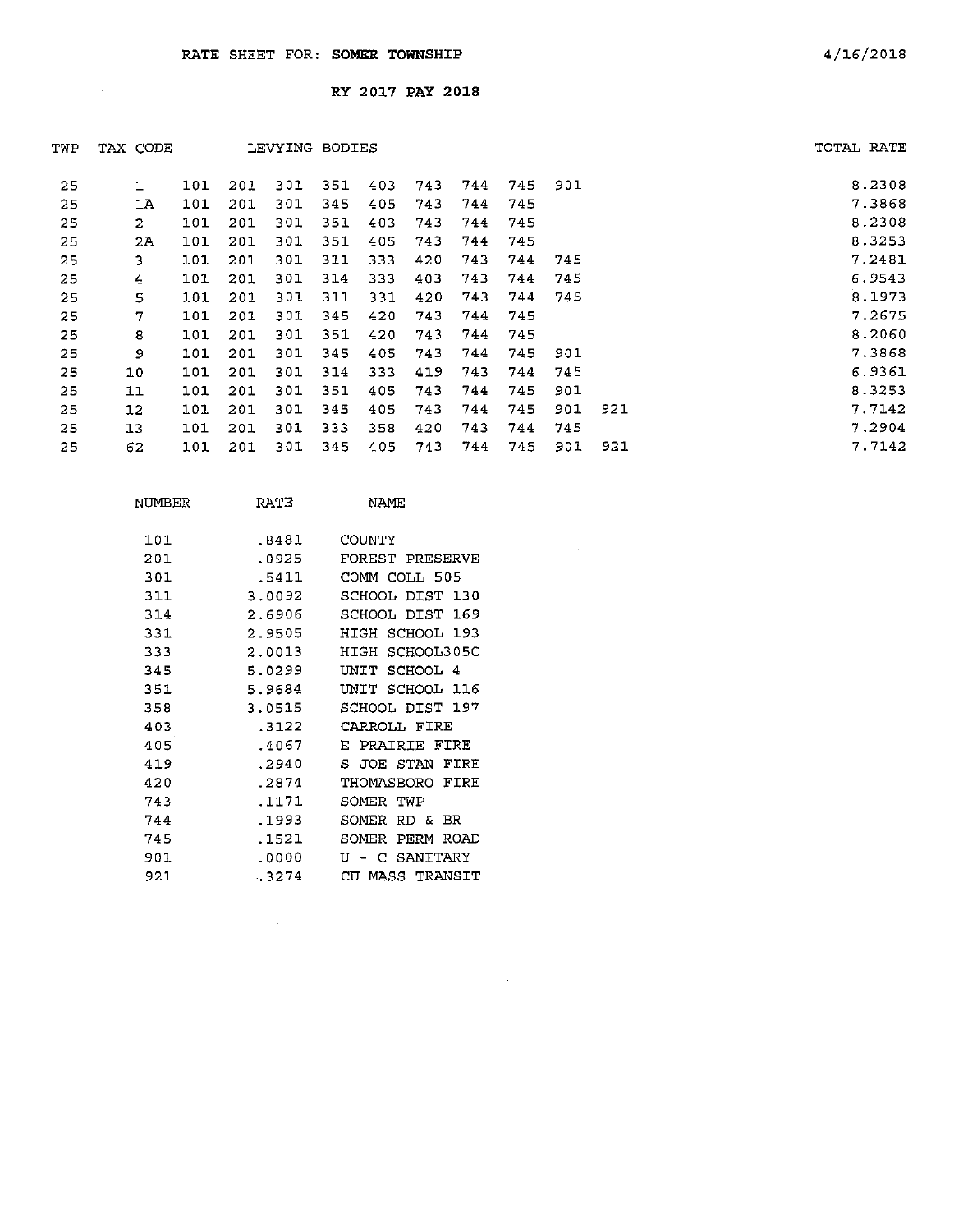| TWP | TAX CODE |      |                                         | LEVYING BODIES                  |  |  |                     |       |      |     | TOTAL RATE |  |
|-----|----------|------|-----------------------------------------|---------------------------------|--|--|---------------------|-------|------|-----|------------|--|
| -26 |          |      | 101 201 301 314 333 408 749 750 751 808 |                                 |  |  |                     |       |      |     | 7.2237     |  |
| -26 |          | 101  | - 201                                   | 301 354 408 512 749 750 751 808 |  |  |                     |       |      |     | 8.8245     |  |
| -26 |          |      | 101 201 301 354 408 749 750 751 808     |                                 |  |  |                     |       |      |     | 7.5417     |  |
| -26 | -5.      | 101. | 201                                     | 301 333 358 408 749 750 751 808 |  |  |                     |       |      |     | 7.5846     |  |
| 26  | 50.      | 101  | - 201                                   | - 301                           |  |  | 354 408 512 749 750 | 751 - | -808 | 512 | 8.8245     |  |
|     |          |      |                                         |                                 |  |  |                     |       |      |     |            |  |

| NUMBER | RATE   | NAME            |
|--------|--------|-----------------|
| 101    | .8481  | COUNTY          |
| 201    | .0925  | FOREST PRESERVE |
| 301    | .5411  | COMM COLL 505   |
| 314    | 2.6906 | SCHOOL DIST 169 |
| 333    | 2.0013 | HIGH SCHOOL305C |
| 354    | 5.0099 | UNIT SCHOOL 8   |
| 358    | 3.0515 | SCHOOL DIST 197 |
| 408    | .3964  | HOMER FIRE      |
| 512    | 1.2828 | HOMER CORP      |
| 749    | .2603  | SOUTH HOMER TWP |
| 750    | .1990  | S HOMER RD & BR |
| 751    | .1553  | S HOMER PERM RD |
| 808    | .0386  | AY-RAY-SH M-A   |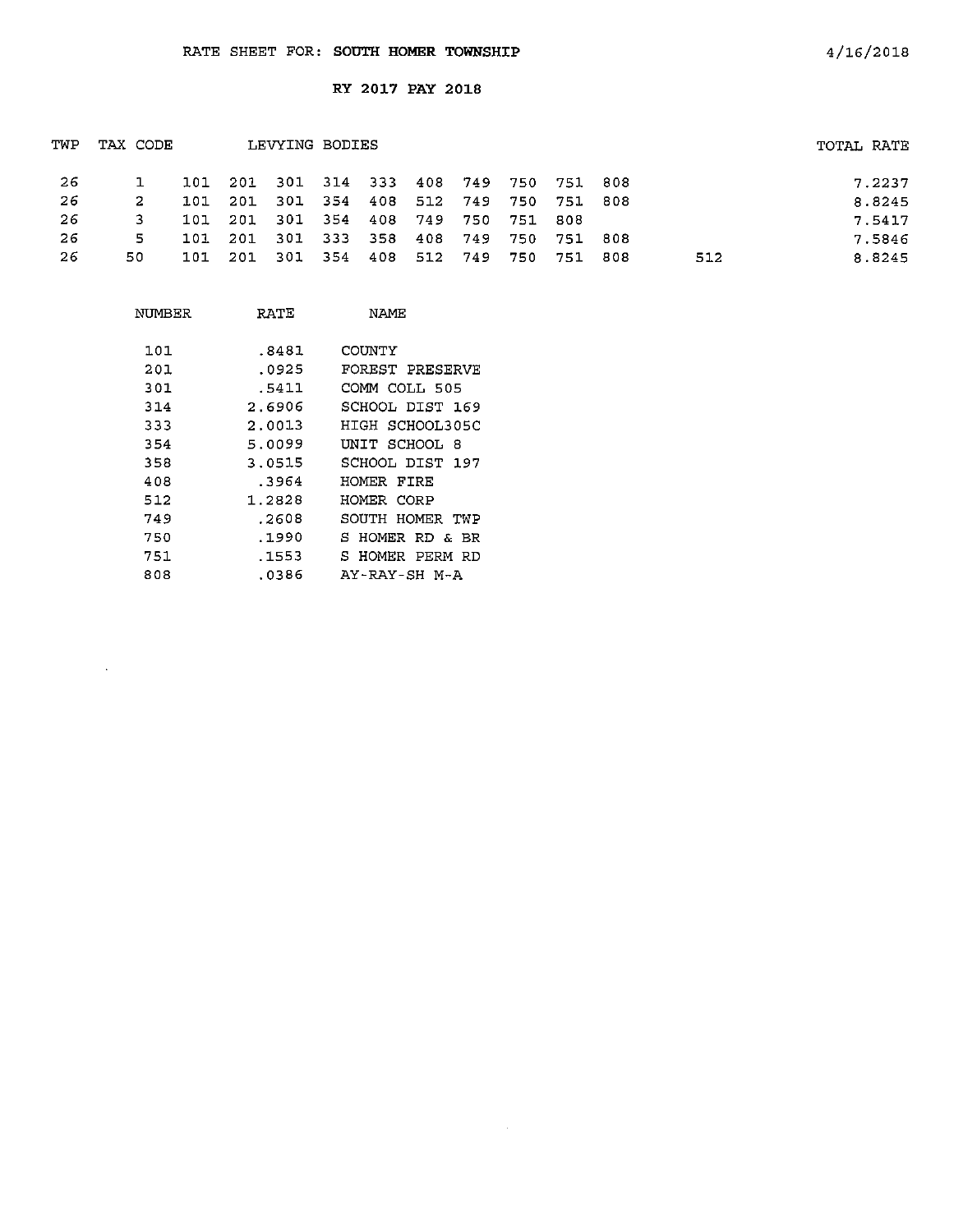| TWP | TAX CODE        |  | LEVYING BODIES                          |  |  |  | TOTAL RATE |
|-----|-----------------|--|-----------------------------------------|--|--|--|------------|
| 27  | $2^{\circ}$     |  | 101 201 301 314 333 419 755 756 757 805 |  |  |  | 7.2124     |
| 27  | $\sim$ 7 $\sim$ |  | 101 201 301 333 358 413 755 756 757 805 |  |  |  | 7.4352     |
| 27  | 8.              |  | 101 201 301 333 358 419 755 756 757 805 |  |  |  | 7.5733     |
| 27  | 9.              |  | 101 201 301 333 358 420 755 756 757 805 |  |  |  | 7.5667     |

| NUMBER | RATE   | NAME            |
|--------|--------|-----------------|
| 101    | .8481  | COUNTY          |
| 201    | .0925  | FOREST PRESERVE |
| 301    | .5411  | COMM COLL 505   |
| 314    | 2.6906 | SCHOOL DIST 169 |
| 333    | 2.0013 | HIGH SCHOOL305C |
| 358    | 3.0515 | SCHOOL DIST 197 |
| 413    | .1559  | OGDN/ROYAL FIRE |
| 419    | .2940  | S JOE STAN FIRE |
| 420    | .2874  | THOMASBORO FTRE |
| 755    | - 3103 | STANTON TWP     |
| 756    | .2618  | STANTON RD & BR |
| 757    | .1361  | STANTON PERM RD |
| 805    | .0366  | OGDN-STNTN M-A  |

 $\sim$   $\sim$ 

 $\sim 10^{-1}$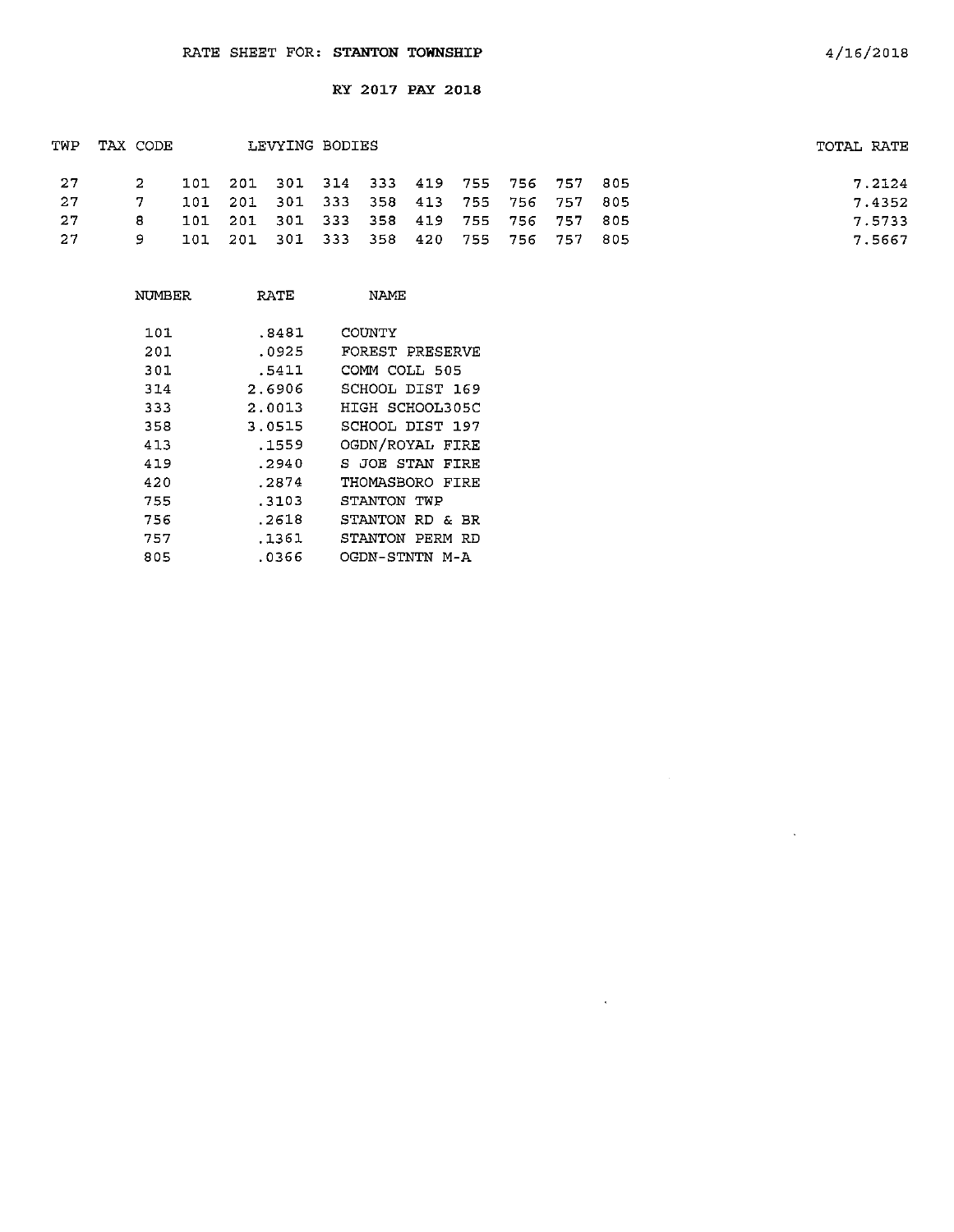| TWP  | TAX CODE     |  | LEVYING BODIES                      |  |  |                                         | TOTAL RATE |
|------|--------------|--|-------------------------------------|--|--|-----------------------------------------|------------|
| - 28 |              |  | 101 201 301 314 333 419 761 762 763 |  |  |                                         | 7.0597     |
| -28  | $\mathbf{B}$ |  |                                     |  |  | 101 201 301 314 333 419 524 761 762 763 | 7.4938     |
| -28  | 65.          |  |                                     |  |  | 101 201 301 314 333 419 524 761 762 763 | 7.4938     |

| NUMBER | RATE   | NAME            |
|--------|--------|-----------------|
|        |        |                 |
| 101    | .8481  | COUNTY          |
| 201    | .0925  | FOREST PRESERVE |
| 301    | .5411  | COMM COLL 505   |
| 314    | 2.6906 | SCHOOL DIST 169 |
| 333    | 2.0013 | HIGH SCHOOL305C |
| 419    | .2940  | S JOE STAN FIRE |
| 524    | .4341  | ST JOE CORP     |
| 761    | .2820  | ST JOSEPH TWP   |
| 762    | .1564  | ST JOE RD & BR  |
| 763    | .1537  | S JOE PERM ROAD |

 $\sim 10^{-11}$ 

 $\mathcal{A}^{\mathcal{A}}$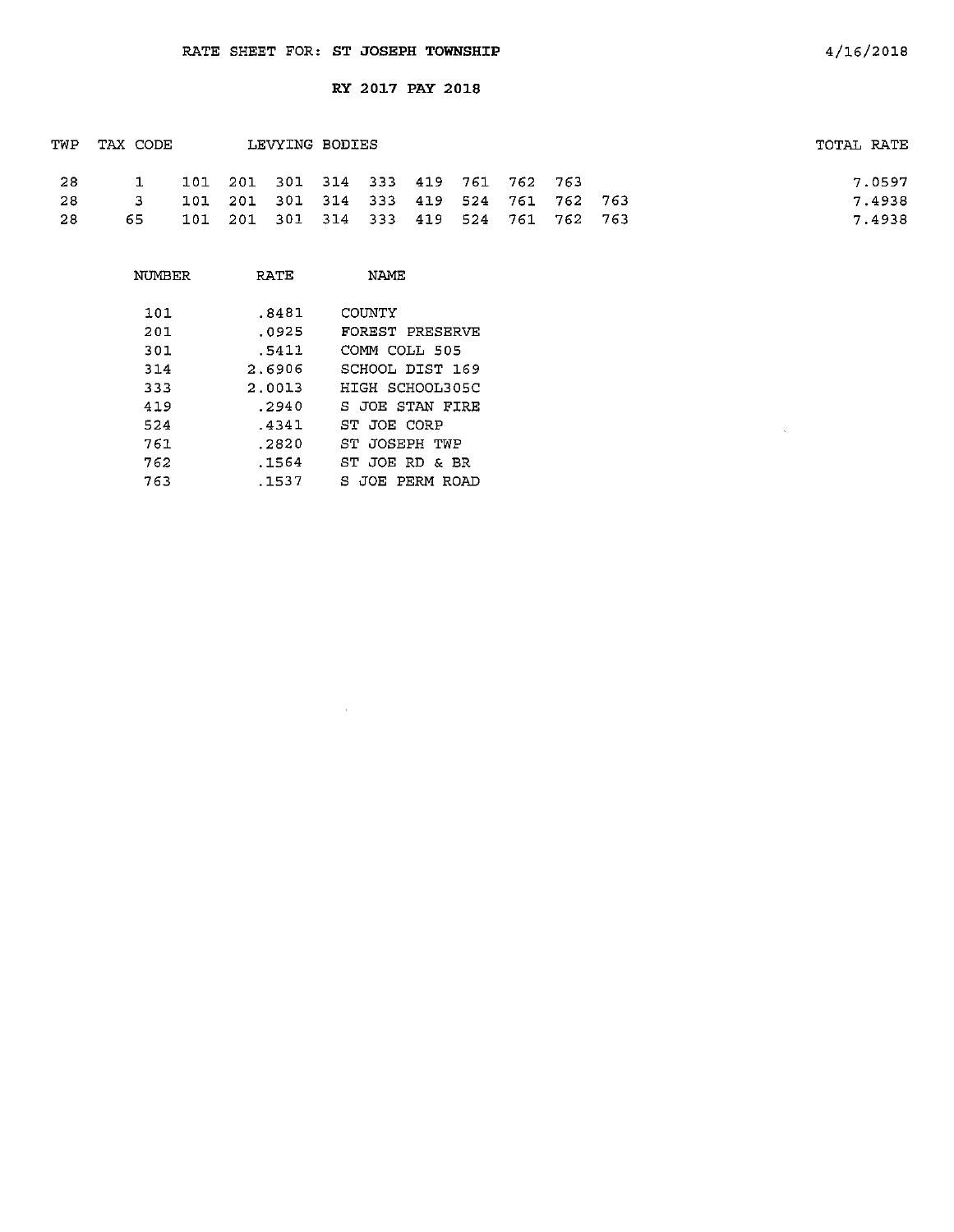| TWP | TAX CODE |     |     |     | LEVYING BODIES |     |     |     |     |     |     |     |     |     | TOTAL RATE |
|-----|----------|-----|-----|-----|----------------|-----|-----|-----|-----|-----|-----|-----|-----|-----|------------|
| 29  | ı        | 101 | 201 | 301 | 345            | 767 | 768 | 769 | 941 |     |     |     |     |     | 7.2515     |
| 29  | 2        | 101 | 201 | 301 | 348            | 426 | 767 | 768 | 769 | 941 |     |     |     |     | 6.7276     |
| 29  | з        | 101 | 201 | 301 | 348            | 426 | 528 | 767 | 768 | 769 | 913 | 941 |     |     | 7.5120     |
| 29  | ЗA       | 101 | 201 | 301 | 348            | 426 | 528 | 767 | 768 | 769 | 941 |     |     |     | 7.1585     |
| 29  | 4        | 101 | 201 | 301 | 348            | 425 | 523 | 767 | 768 | 769 | 941 |     |     |     | 7.0683     |
| 29  | 5        | 101 | 201 | 301 | 345            | 525 | 767 | 768 | 769 | 901 | 941 |     |     |     | 7.9788     |
| 29  | 6        | 101 | 201 | 301 | 345            | 767 | 768 | 769 | 901 | 941 |     |     |     |     | 7.2515     |
| 29  | 7        | 101 | 201 | 301 | 348            | 424 | 767 | 768 | 769 | 941 |     |     |     |     | 6.7296     |
| 29  | 8        | 101 | 201 | 301 | 345            | 424 | 767 | 768 | 769 | 941 |     |     |     |     | 7.4934     |
| 29  | 9        | 101 | 201 | 301 | 348            | 425 | 767 | 768 | 769 | 941 |     |     |     |     | 6.7696     |
| 29  | 10       | 101 | 201 | 301 | 348            | 767 | 768 | 769 | 941 |     |     |     |     |     | 6.4877     |
| 29  | 11       | 101 | 201 | 301 | 345            | 525 | 767 | 768 | 769 | 941 |     |     |     |     | 7.9788     |
| 29  | 12       | 101 | 201 | 301 | 345            | 525 | 767 | 768 | 769 | 901 | 921 | 941 |     |     | 8.3062     |
| 29  | 13       | 101 | 201 | 301 | 345            | 767 | 768 | 769 | 901 | 921 | 941 |     |     |     | 7.5789     |
| 29  | 14       | 101 | 201 | 301 | 345            | 767 | 768 | 769 | 921 | 941 |     |     |     |     | 7.5789     |
| 29  | 50       | 101 | 201 | 301 | 348            | 426 | 528 | 767 | 768 | 769 | 913 | 941 |     | 528 | 7.5120     |
| 29  | 55       | 101 | 201 | 301 | 345            | 525 | 767 | 768 | 769 | 901 | 941 |     | 525 |     | 7.9788     |
| 29  | 56       | 101 | 201 | 301 | 345            | 525 | 767 | 768 | 769 | 901 | 921 | 941 |     | 525 | 8.3062     |

 $\sim 10^{-1}$ 

| NIMBER | RATE   | <b>NAME</b>                  |
|--------|--------|------------------------------|
| 101    | .8481  | COUNTY                       |
| 201    | .0925  | FOREST PRESERVE              |
| 301    | .5411  | COMM COLL 505                |
| 345    | 5.0299 | SCHOOL 4<br>INIT             |
| 348    | 4.2661 | UNIT SCHOOL 7                |
| 424    | -2419  | SCOTT FIRE                   |
| 425    | .2819  | SADORUS FIRE                 |
| 426    | . 2299 | TOLONO FIRE                  |
| 523    | .2987  | SADORUS CORP                 |
| 525    | . 7273 | SAVOY CORP                   |
| 528    | .4309  | TOLONO CORP                  |
| 767    | .2122  | TOI ONO.<br>TW P             |
| 768    | .2455  | <b>TOLONO RD &amp;</b><br>BR |
| 769    | .1509  | TOLONO PERM RD               |
| 901    | . 0000 | U - C SANITARY               |
| 913    | . 3535 | TOLONO PARK                  |
| 921    | . 3274 | CU MASS TRANSIT              |
| 941    | . 1313 | TOLONO<br>PUBL LIB           |

 $\Lambda^+$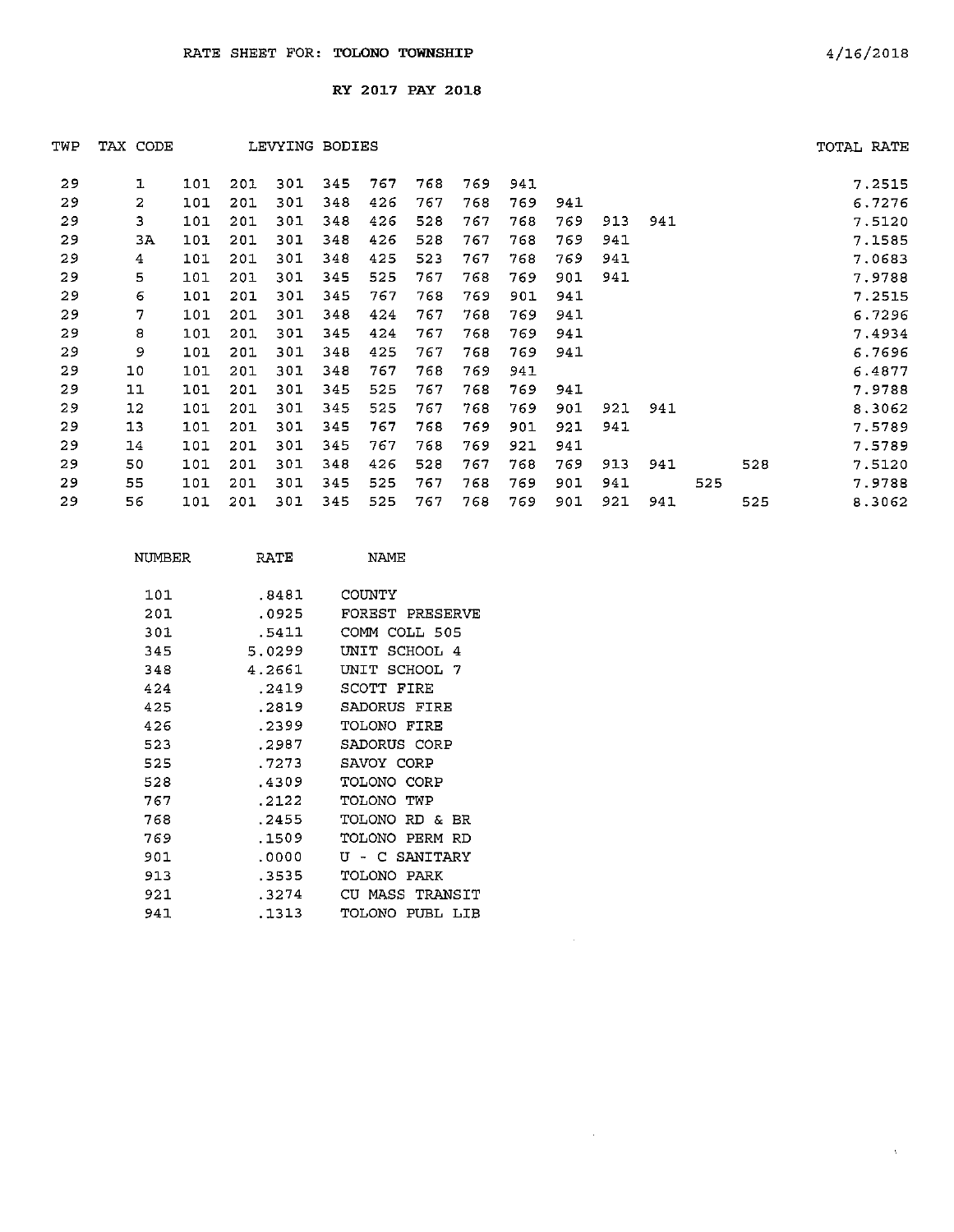| TWP | TAX CODE         |     |     | LEVYING BODIES |     |     |     |     |     |     |     |     | TOTAL RATE |
|-----|------------------|-----|-----|----------------|-----|-----|-----|-----|-----|-----|-----|-----|------------|
| 30  | 1                | 101 | 201 | 301            | 345 | 773 | 774 | 775 |     |     |     |     | 7.1198     |
| 30  | $\spadesuit$     | 101 | 201 | 301            | 351 | 419 | 773 | 774 | 775 |     |     |     | 8.3523     |
| 30  | 5                | 101 | 201 | 301            | 351 | 773 | 774 | 775 |     |     |     |     | 8.0583     |
| 30  | 5 <b>B</b>       | 101 | 201 | 301            | 351 | 403 | 773 | 774 | 775 |     |     |     | 8.3705     |
| 30  | 5C               | 101 | 201 | 301            | 351 | 406 | 773 | 774 | 775 | 921 |     |     | 8.8309     |
| 30  | 5D               | 101 | 201 | 301            | 351 | 406 | 773 | 774 | 775 | 914 | 921 |     | 10.0564    |
| 30  | 6C               | 101 | 201 | 301            | 351 | 406 | 773 | 774 | 775 | 901 | 921 |     | 8.8309     |
| 30  | 6D               | 101 | 201 | 301            | 351 | 406 | 773 | 774 | 775 | 901 | 914 | 921 | 10.0564    |
| 30  | $\boldsymbol{7}$ | 101 | 201 | 301            | 351 | 415 | 773 | 774 | 775 | 914 |     |     | 9.4905     |
| 30  | 9                | 101 | 201 | 301            | 314 | 333 | 419 | 773 | 774 | 775 |     |     | 7.0758     |
| 30  | 10               | 101 | 201 | 301            | 351 | 415 | 773 | 774 | 775 |     |     |     | 8.2650     |
| 30  | ${\bf 1.1}$      | 101 | 201 | 301            | 314 | 333 | 403 | 773 | 774 | 775 |     |     | 7.0940     |
| 30  | 12               | 101 | 201 | 301            | 351 | 403 | 773 | 774 | 775 | 921 |     |     | 8.6979     |
| 30  | 14               | 101 | 201 | 301            | 351 | 403 | 773 | 774 | 775 | 901 | 921 |     | 8.6979     |
| 30  | 16               | 101 | 201 | 301            | 351 | 405 | 773 | 774 | 775 | 901 | 921 |     | 8.7924     |
| 30  | 18               | 101 | 201 | 301            | 314 | 333 | 406 | 773 | 774 | 775 |     |     | 7.2270     |
| 30  | 19               | 101 | 201 | 301            | 351 | 405 | 773 | 774 | 775 | 901 | 914 | 921 | 10.0179    |
| 30  | 22               | 101 | 201 | 301            | 351 | 773 | 774 | 775 | 921 |     |     |     | 8.3857     |
| 30  | 23               | 101 | 201 | 301            | 345 | 773 | 774 | 775 | 921 |     |     |     | 7.4472     |
| 30  | 24               | 101 | 201 | 301            | 351 | 773 | 774 | 775 | 901 | 921 |     |     | 8.3857     |
| 30  | 25               | 101 | 201 | 301            | 351 | 405 | 773 | 774 | 775 | 921 |     |     | 8.7924     |
| 30  | 26               | 101 | 201 | 301            | 345 | 405 | 773 | 774 | 775 | 901 | 921 |     | 7.8539     |
| 30  | 27               | 101 | 201 | 301            | 351 | 406 | 773 | 774 | 775 |     |     |     | 8.5035     |
| 30  | 28               | 101 | 201 | 301            | 351 | 403 | 773 | 774 | 775 | 901 | 914 | 921 | 9.9234     |
| 30  | 32               | 101 | 201 | 301            | 351 | 403 | 773 | 774 | 775 | 914 | 921 |     | 9.9234     |
| 30  | 33               | 101 | 201 | 301            | 345 | 405 | 773 | 774 | 775 | 901 |     |     | 7.5265     |
| 30  | 34               | 101 | 201 | 301            | 345 | 773 | 774 | 775 | 901 | 921 |     |     | 7.4472     |
| 30  | 35               | 101 | 201 | 301            | 351 | 415 | 773 | 774 | 775 | 901 | 914 |     | 9.4905     |
| 30  | 36               | 101 | 201 | 301            | 351 | 415 | 773 | 774 | 775 | 921 |     |     | 8.5924     |
| 30  | 37               | 101 | 201 | 301            | 351 | 406 | 773 | 774 | 775 | 901 |     |     | 8.5035     |
| 30  | 38               | 101 | 201 | 301            | 351 | 415 | 773 | 774 | 775 | 901 |     |     | 8.2650     |

| NUMEER | RATE   | NAME                 |
|--------|--------|----------------------|
| 101    | .8481  | COUNTY               |
| 201    | .0925  | FOREST PRESERVE      |
| 301    | .5411  | COMM COLL 505        |
| 314    | 2.6906 | SCHOOL DIST 169      |
| 333    | 2.0013 | HIGH SCHOOL305C      |
| 345    | 5.0299 | SCHOOL 4<br>UNIT     |
| 351    | 5.9684 | UNIT SCHOOL 116      |
| 403    | .3122  | CARROLL FIRE         |
| 405    | .4067  | PRAIRIE FIRE<br>E.   |
| 406    | .4452  | EDGE SCOTT FIRE      |
| 415    | .2067  | PHILO FIRE           |
| 419    | .2940  | S JOE STAN<br>FIRE   |
| 773    | .1960  | URBANA TWP           |
| 774    | .2066  | URBANA<br>RD &<br>BR |
| 775    | .2056  | URBANA PERM<br>ח א   |
| 901    | . 0000 | ŢŢ<br>SANITARY<br>C  |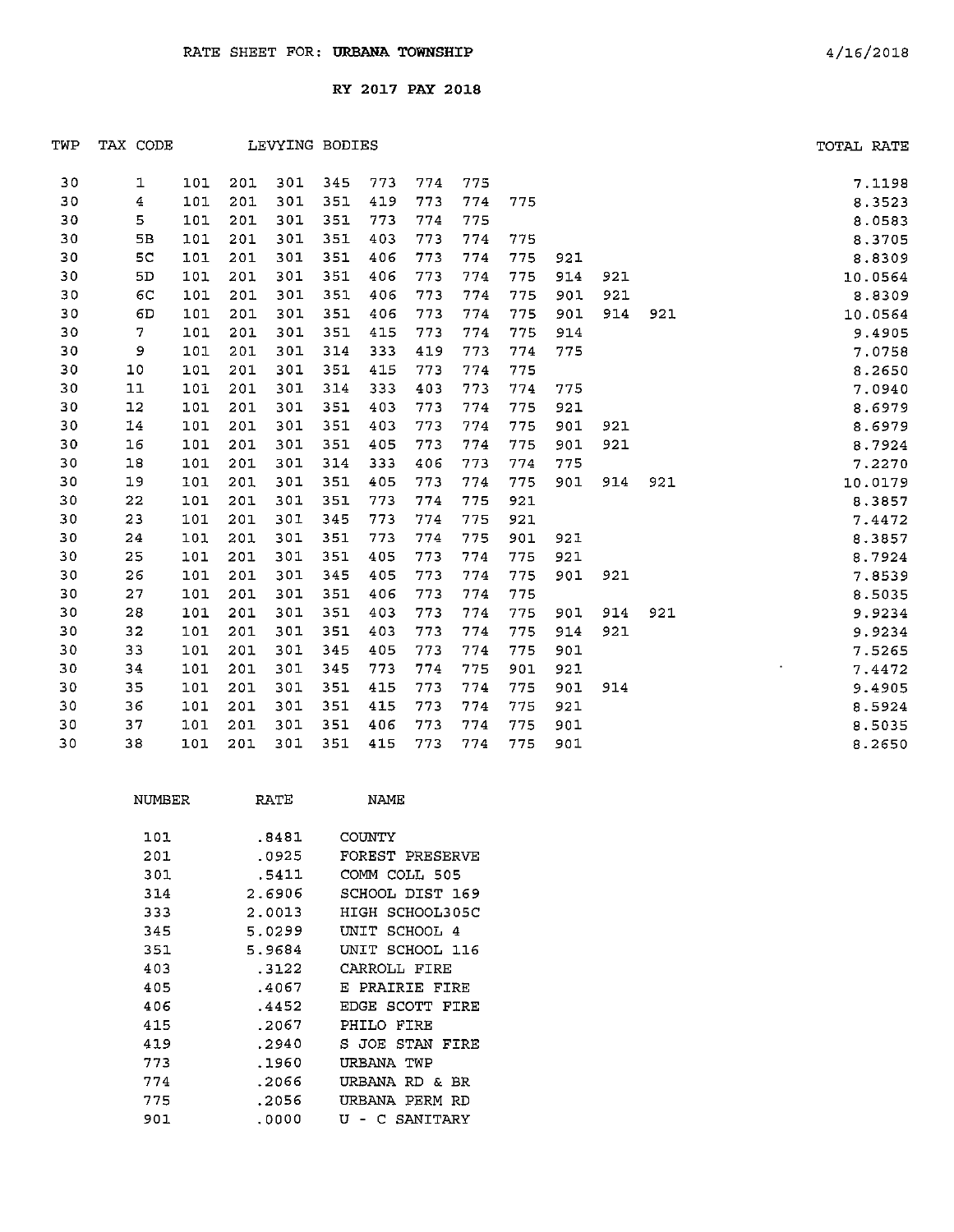$\sim 40^{\circ}$ 

 $\sim 10^6$ 

 $\hat{\boldsymbol{\beta}}$ 

| TWP | TAX CODE | LEVYING BODIES |                 | TOTAL RATE |  |
|-----|----------|----------------|-----------------|------------|--|
|     | 914      | 1.2255         | URBANA PARK     |            |  |
|     | 921      | .3274          | CU MASS TRANSIT |            |  |

 $\sim 10^7$ 

 $\sim 10^7$ 

 $\sim$   $\alpha$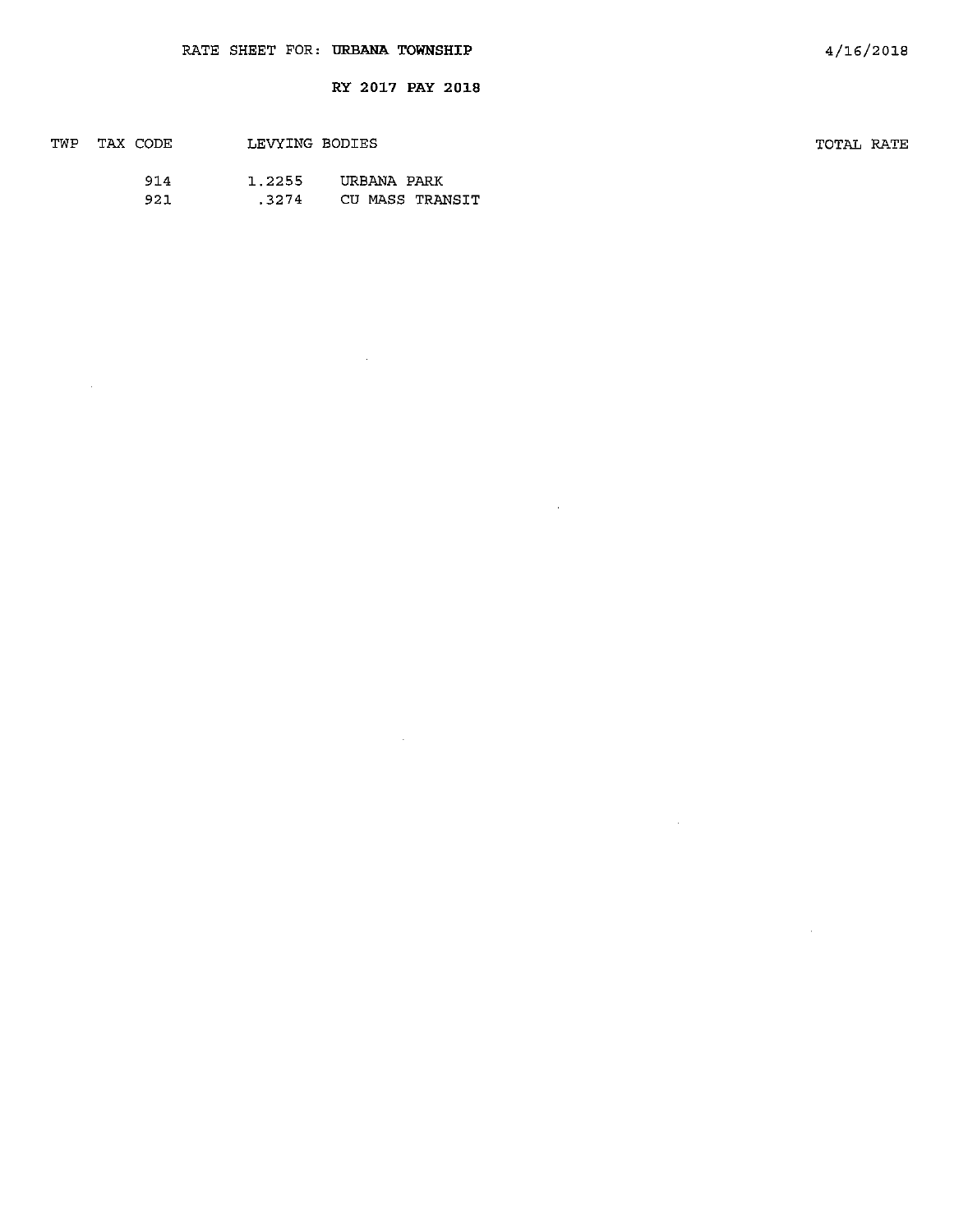|     |              | <b>BOOK 41</b> |     |                |     |     | <b>RY 2017 PAY 2018</b> |     |     |     |     |     |            |
|-----|--------------|----------------|-----|----------------|-----|-----|-------------------------|-----|-----|-----|-----|-----|------------|
| TWP | TAX CODE     |                |     | LEVYING BODIES |     |     |                         |     |     |     |     |     | TOTAL RATE |
| 41  | $\mathbf{1}$ | 101            | 201 | 301            | 345 | 504 | 619                     | 921 | 931 |     |     |     | 8.3211     |
| 41  | 2            | 101            | 201 | 301            | 345 | 504 | 619                     | 901 | 911 | 921 | 931 |     | 9.0360     |
| 41  | з            | 101            | 201 | 301            | 345 | 504 | 619                     | 901 | 911 | 931 |     |     | 8.7086     |
| 41  | 4            | 101            | 201 | 301            | 345 | 504 | 619                     | 931 |     |     |     |     | 7.9937     |
| 41  | 5            | 101            | 201 | 301            | 345 | 504 | 619                     | 901 | 931 |     |     |     | 7.9937     |
| 41  | 6            | 101            | 201 | 301            | 345 | 504 | 619                     | 911 | 921 | 931 |     |     | 9.0360     |
| 41  | 15           | 101            | 201 | 301            | 345 | 504 | 619                     | 901 | 921 | 931 |     |     | 8.3211     |
| 41  | 18           | 101            | 201 | 301            | 345 | 504 | 619                     | 911 | 931 |     |     |     | 8.7086     |
| 41  | 53           | 101            | 201 | 301            | 345 | 504 | 619                     | 901 | 911 | 921 | 931 | 504 | 9.0360     |
| 41  | 54           | 101            | 201 | 301            | 345 | 504 | 619                     | 901 | 911 | 921 | 931 | 504 | 9.0360     |
| 41  | 60           | 101            | 201 | 301            | 345 | 504 | 619                     | 901 | 911 | 921 | 931 |     | 9.0360     |
| 41  | 62           | 101            | 201 | 301            | 345 | 504 | 619                     | 901 | 911 | 931 |     |     | 8.7086     |
| 41  | 63           | 101            | 201 | 301            | 345 | 504 | 619                     | 911 | 921 | 931 |     |     | 9.0360     |
| 41  | 64           | 101            | 201 | 301            | 345 | 504 | 619                     | 911 | 931 |     |     |     | 8.7086     |
| 41  | 67           | 101            | 201 | 301            | 345 | 504 | 619                     | 921 | 931 |     |     |     | 8.3211     |

| NUMBER | RATE   | NAME            |
|--------|--------|-----------------|
| 101    | .8481  | COUNTY          |
| 201    | .0925  | FOREST PRESERVE |
| 301    | .5411  | COMM COLL 505   |
| 345    | 5.0299 | UNIT SCHOOL 4   |
| 504    | 1.3152 | CHAMPAIGN CORP  |
| 619    | .0393  | C OF C TWP      |
| 901    | .0000  | U - C SANITARY  |
| 911    | .7149  | CHAMPATGN PARK  |
| 921    | .3274  | CU MASS TRANSIT |
| 931    | .1276  | PUBLIC HEALTH   |

 $\sim$   $\alpha$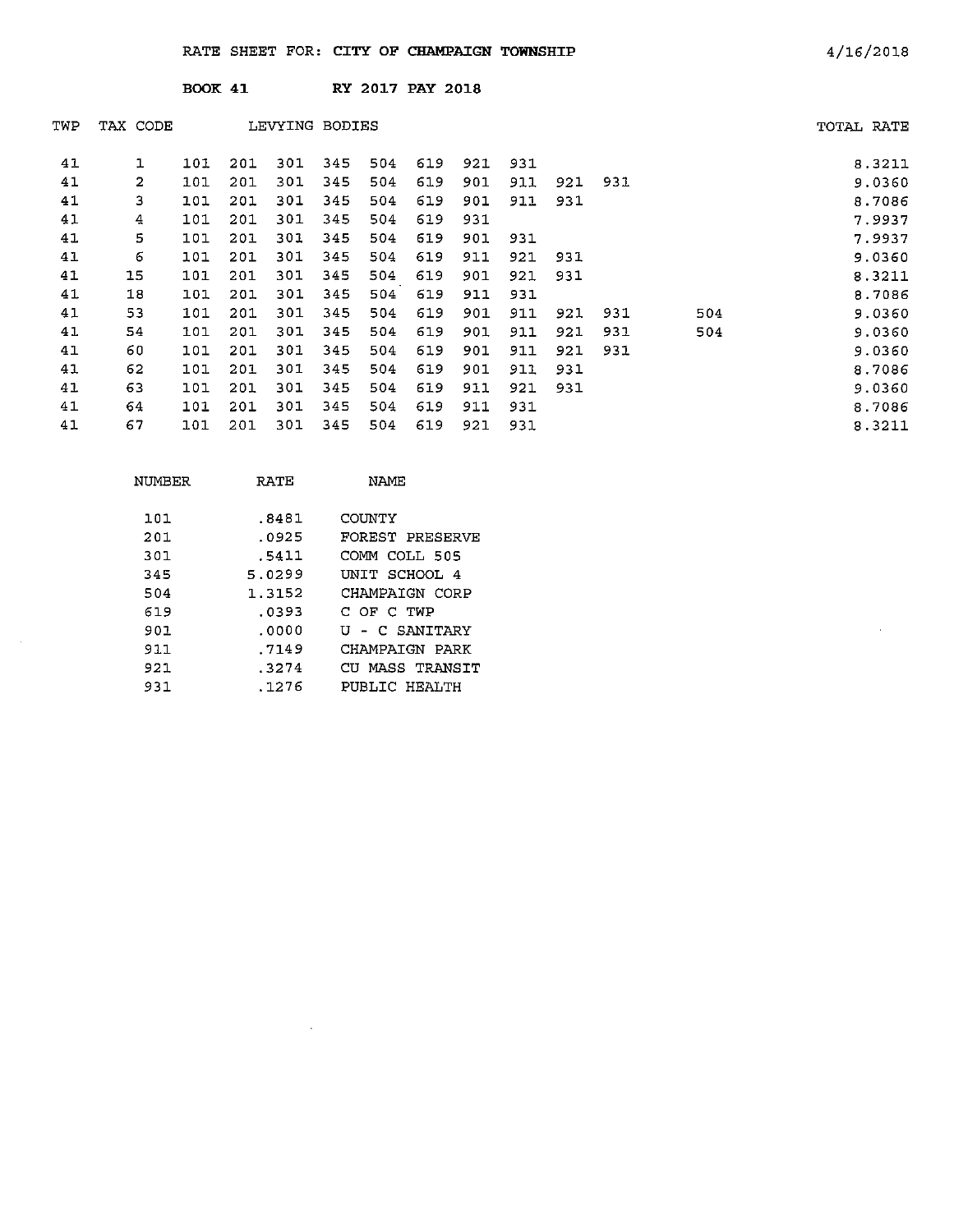|     |          | <b>BOOK 42</b> |     |                |         |     | <b>RY 2017 PAY 2018</b>         |     |     |     |      |     |            |
|-----|----------|----------------|-----|----------------|---------|-----|---------------------------------|-----|-----|-----|------|-----|------------|
| TWP | TAX CODE |                |     | LEVYING BODIES |         |     |                                 |     |     |     |      |     | TOTAL RATE |
| 42  | 2        | 101            | 201 |                |         |     | 301 345 504 619 901 911 921 931 |     |     |     |      |     | 9.0360     |
| 42  | 50       | 101            | 201 |                | 301 345 |     | 504 619                         | 901 | 911 | 921 | 931  | 504 | 9.0360     |
| 42  | 51       | 101            | 201 | 301            | 345     | 504 | 619                             | 901 | 911 | 921 | -931 | 504 | 9.0360     |
| 42  | 54       | 101            | 201 | 301            | 345     | 504 | 619                             | 901 | 911 | 921 | 931  | 504 | 9.0360     |
| 42  | 55       | 101            | 201 |                | 301 345 | 504 | 619                             | 901 | 911 | 921 | 931  | 504 | 9.0360     |
| 42  | 60       | 101            | 201 | 301            | 345     | 504 | 619                             | 901 | 911 | 921 | -931 |     | 9.0360     |

| NUMBER | RATE   | NAME            |
|--------|--------|-----------------|
| 101    | .8481  | COUNTY          |
| 201    | .0925  | FOREST PRESERVE |
| 301    | .5411  | COMM COLL 505   |
| 345    | 5.0299 | UNIT SCHOOL 4   |
| 504    | 1.3152 | CHAMPAIGN CORP  |
| 619    | .0393  | C OF C TWP      |
| 901    | .0000  | U - C SANITARY  |
| 911    | .7149  | CHAMPAIGN PARK  |
| 921    | .3274  | CU MASS TRANSIT |
| 931    | .1276  | PUBLIC HEALTH   |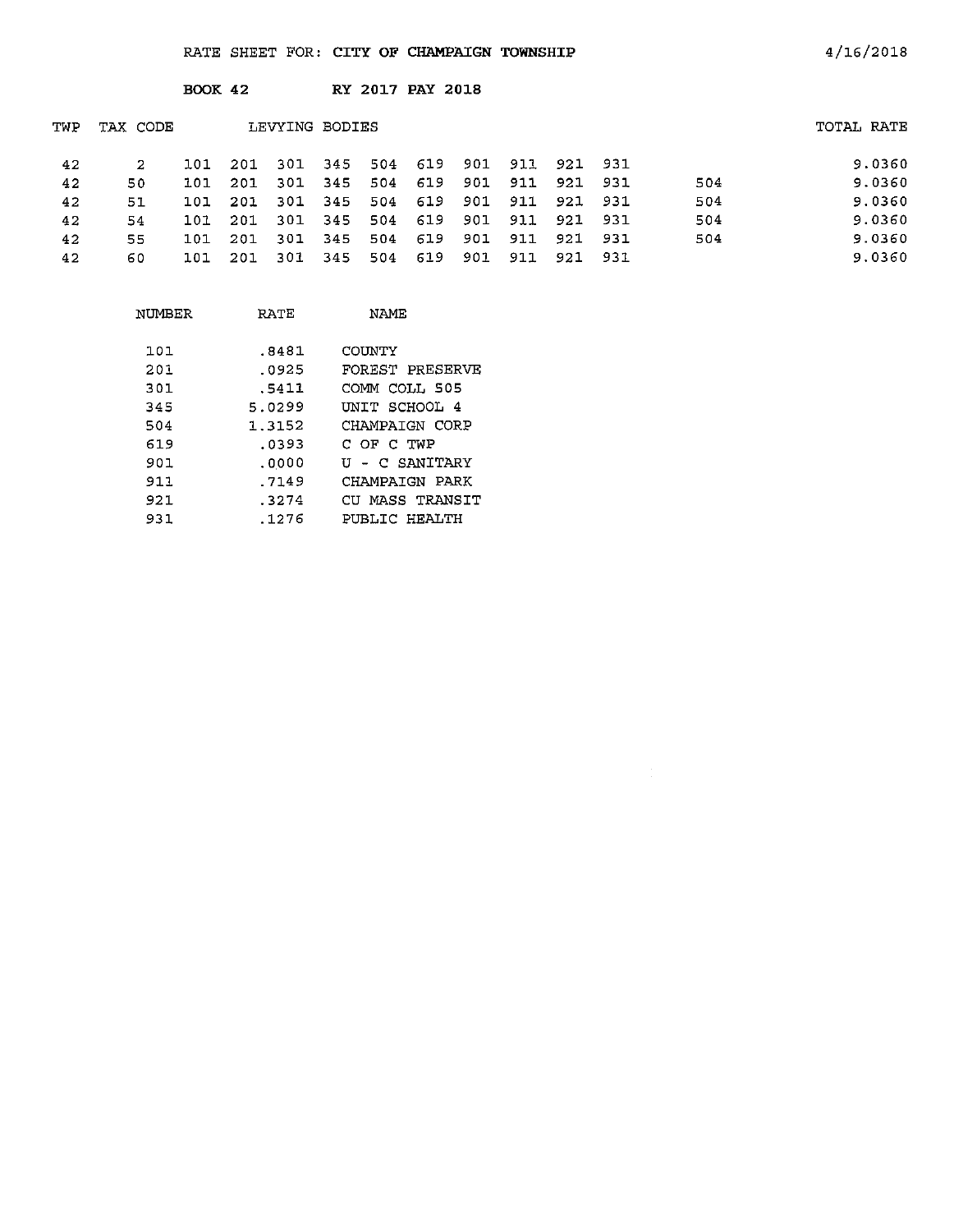|     |             | <b>BOOK 43</b> |                |  | RY 2017 PAY 2018                        |  |  |     |            |
|-----|-------------|----------------|----------------|--|-----------------------------------------|--|--|-----|------------|
| TWP | TAX CODE    |                | LEVYING BODIES |  |                                         |  |  |     | TOTAL RATE |
| -43 | $2^{\circ}$ |                |                |  | 101 201 301 345 504 619 901 911 921 931 |  |  |     | 9.0360     |
| 43  | 51          |                |                |  | 101 201 301 345 504 619 901 911 921 931 |  |  | 504 | 9.0360     |
| 43  | 60          | 101            |                |  | 201 301 345 504 619 901 911 921 931     |  |  |     | 9.0360     |

| NUMBER | RATE   | NAME            |
|--------|--------|-----------------|
| 101    | .8481  | COUNTY          |
| 201    | .0925  | FOREST PRESERVE |
| 301.   | .5411  | COMM COLL 505   |
| 345    | 5.0299 | UNIT SCHOOL 4   |
| 504    | 1.3152 | CHAMPAIGN CORP  |
| 619    | . ივ93 | C OF C TWP      |
| 901    | .0000  | U - C SANITARY  |
| 911    | .7149  | CHAMPAIGN PARK  |
| 921    | .3274  | CU MASS TRANSIT |
| 931    | .1276  | PUBLIC HEALTH   |

 $\sim$   $\sim$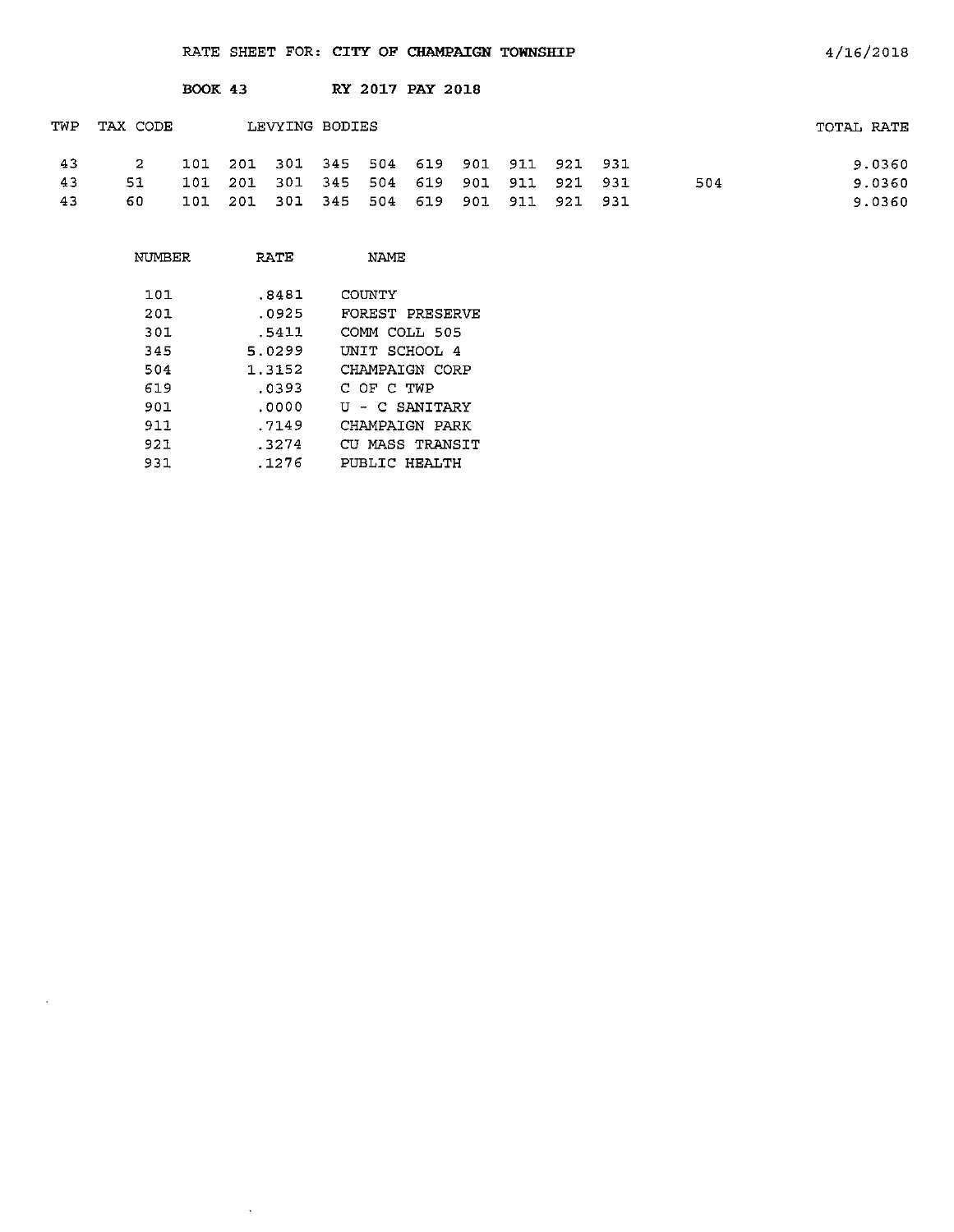|                |     |          |                |      |     |                |     |                         |     |     | TOTAL RATE |
|----------------|-----|----------|----------------|------|-----|----------------|-----|-------------------------|-----|-----|------------|
|                | 101 | -201     | 301            | 345  | 504 | 619            | 921 | 931                     |     |     | 8.3211     |
| $\overline{2}$ | 101 | 201      | 301            | -345 | 504 | 619            | 901 | 911                     | 921 | 931 | 9,0360     |
| з              | 101 | 201      | 301            | 345  | 504 | 619            | 901 | 911                     | 931 |     | 8.7086     |
| 6              | 101 | 201      | 301            | 345  | 504 | 619            | 911 | 921                     | 931 |     | 9.0360     |
| 19             | 101 | 201      | 301            | -344 | 504 | 619            | 911 | 921                     | 931 |     | 8.5711     |
| 20             | 101 | 201      | 301            | 344  | 504 | 619            | 911 | 931                     |     |     | 8.2437     |
| 21             | 101 | 201      | 301            | 344  | 504 | 619            | 901 | 911                     | 931 |     | 8.2437     |
| 22             | 101 | 201      | 301            | 344  | 504 | 619            | 901 | 911                     | 921 | 931 | 8.5711     |
| 60             | 101 | 201      | 301            | 345  | 504 | 619            | 901 | 911                     | 921 | 931 | 9.0360     |
| 63             | 101 | 201      | 301            | 345  | 504 | 619            | 911 | 921                     | 931 |     | 9.0360     |
|                |     | TAX CODE | <b>BOOK 44</b> |      |     | LEVYING BODIES |     | <b>RY 2017 PAY 2018</b> |     |     |            |

 $\sim$ 

| NUMBER | RATE   | NAMF            |
|--------|--------|-----------------|
| 101    | .8481  | COUNTY          |
| 201    | .0925  | FOREST PRESERVE |
| 301    | .5411  | COMM COLL 505   |
| 344    | 4.5650 | UNIT SCHOOL 3   |
| 345    | 5.0299 | INTT SCHOOL 4   |
| 504    | 1.3152 | CHAMPAIGN CORP  |
| 619    | .0393  | C OF C TWP      |
| 901    | .0000  | U - C SANTTARY  |
| 911    | .7149  | CHAMPAIGN PARK  |
| 921    | .3274  | CU MASS TRANSTT |
| 931    | . 1276 | PUBLIC HEALTH   |

 $\sim 10^{11}$ 

 $\mathcal{A}^{\mathcal{A}}$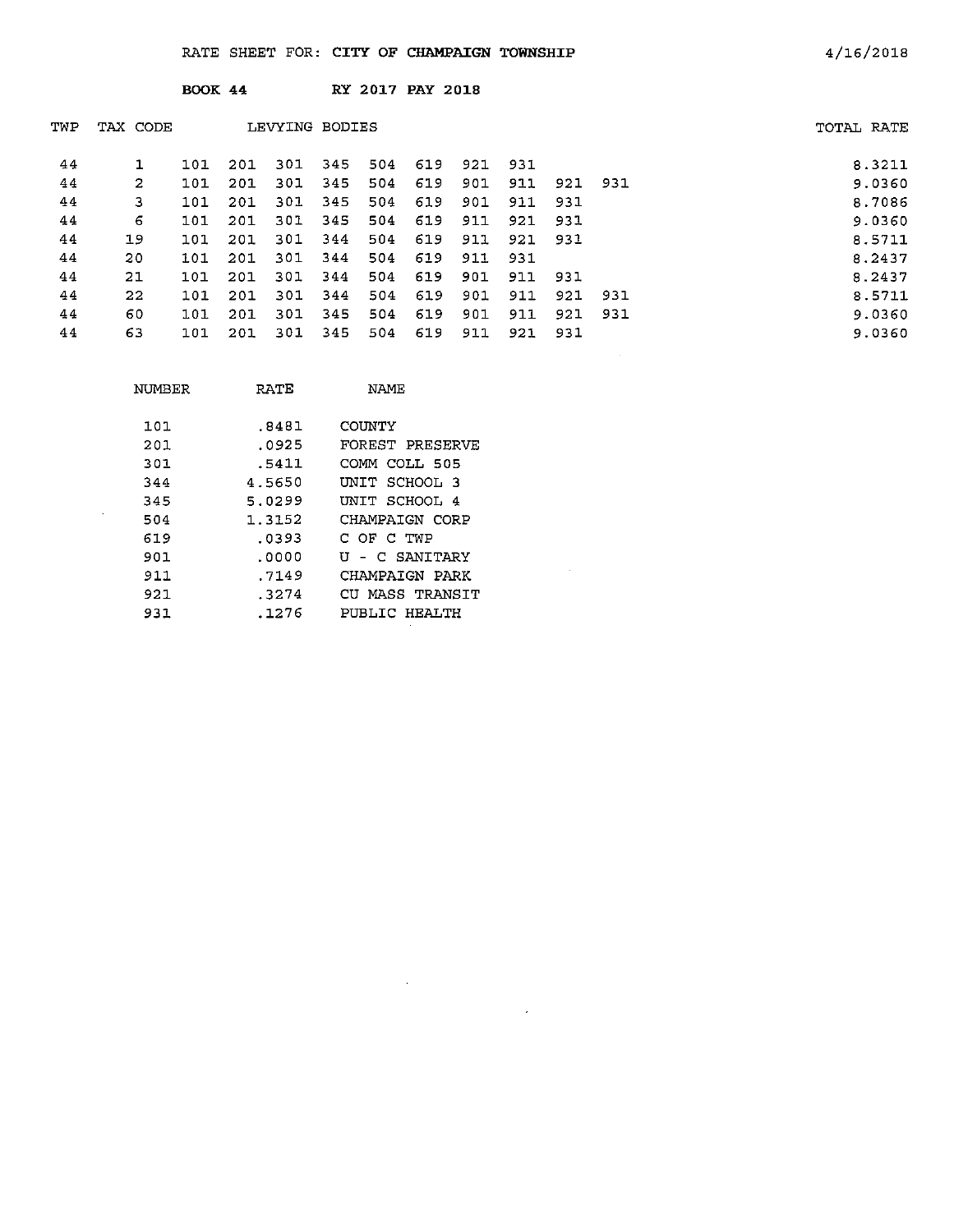BOOK 45 RY 2017 PAY 2018

| TWP | TAX CODE |     |      | LEVYING BODIES |       |     |         |     |             |                 |      | TOTAL RATE |
|-----|----------|-----|------|----------------|-------|-----|---------|-----|-------------|-----------------|------|------------|
| 45  | 2        | 101 | 201  | -301           | 345   | 504 | 619     |     |             | 901 911 921 931 |      | 9.0360     |
| 45  | 3        | 101 | 201  | -301           | 345   | 504 | 619     |     | 901 911 931 |                 |      | 8.7086     |
| 45  | 4        | 101 | 201  | -301           | 345   | 504 | 619 931 |     |             |                 |      | 7.9937     |
| 45  | 6        | 101 | -201 | -301           | 345   | 504 | 619     |     | 911 921 931 |                 |      | 9.0360     |
| 45  | 15       | 101 | -201 | 301            | 345   | 504 | 619     | 901 | 921 931     |                 |      | 8.3211     |
| 45  | 18       | 101 | 201  | 301            | - 345 | 504 | 619     | 911 | - 931       |                 |      | 8.7086     |
| 45  | 60       | 101 | 201  | 301            | 345   | 504 | 619     | 901 | 911         | 921             | -931 | 9.0360     |
|     |          |     |      |                |       |     |         |     |             |                 |      |            |

 $\label{eq:2.1} \frac{1}{\sqrt{2\pi}}\int_{\mathbb{R}^3}\frac{1}{\sqrt{2\pi}}\left(\frac{1}{\sqrt{2\pi}}\right)^2\frac{1}{\sqrt{2\pi}}\int_{\mathbb{R}^3}\frac{1}{\sqrt{2\pi}}\frac{1}{\sqrt{2\pi}}\frac{1}{\sqrt{2\pi}}\frac{1}{\sqrt{2\pi}}\frac{1}{\sqrt{2\pi}}\frac{1}{\sqrt{2\pi}}\frac{1}{\sqrt{2\pi}}\frac{1}{\sqrt{2\pi}}\frac{1}{\sqrt{2\pi}}\frac{1}{\sqrt{2\pi}}\frac{1}{\sqrt{2\pi}}\frac{$ 

 $\sim 10^{-11}$ 

| NUMBER | RATE   | NAME            |
|--------|--------|-----------------|
| 101    | .8481  | COUNTY          |
| 201    | .0925  | FOREST PRESERVE |
| 301    | .5411  | COMM COLL 505   |
| 345    | 5.0299 | UNIT SCHOOL 4   |
| 504    | 1.3152 | CHAMPAIGN CORP  |
| 619    | .0393  | C OF C TWP      |
| 901    | .0000  | II - C SANTTARY |
| 911    | .7149  | CHAMPAIGN PARK  |
| 921    | .3274  | CU MASS TRANSIT |
| 931    | . 1276 | PUBLIC HEALTH   |

 $\mathcal{A}^{\mathcal{A}}$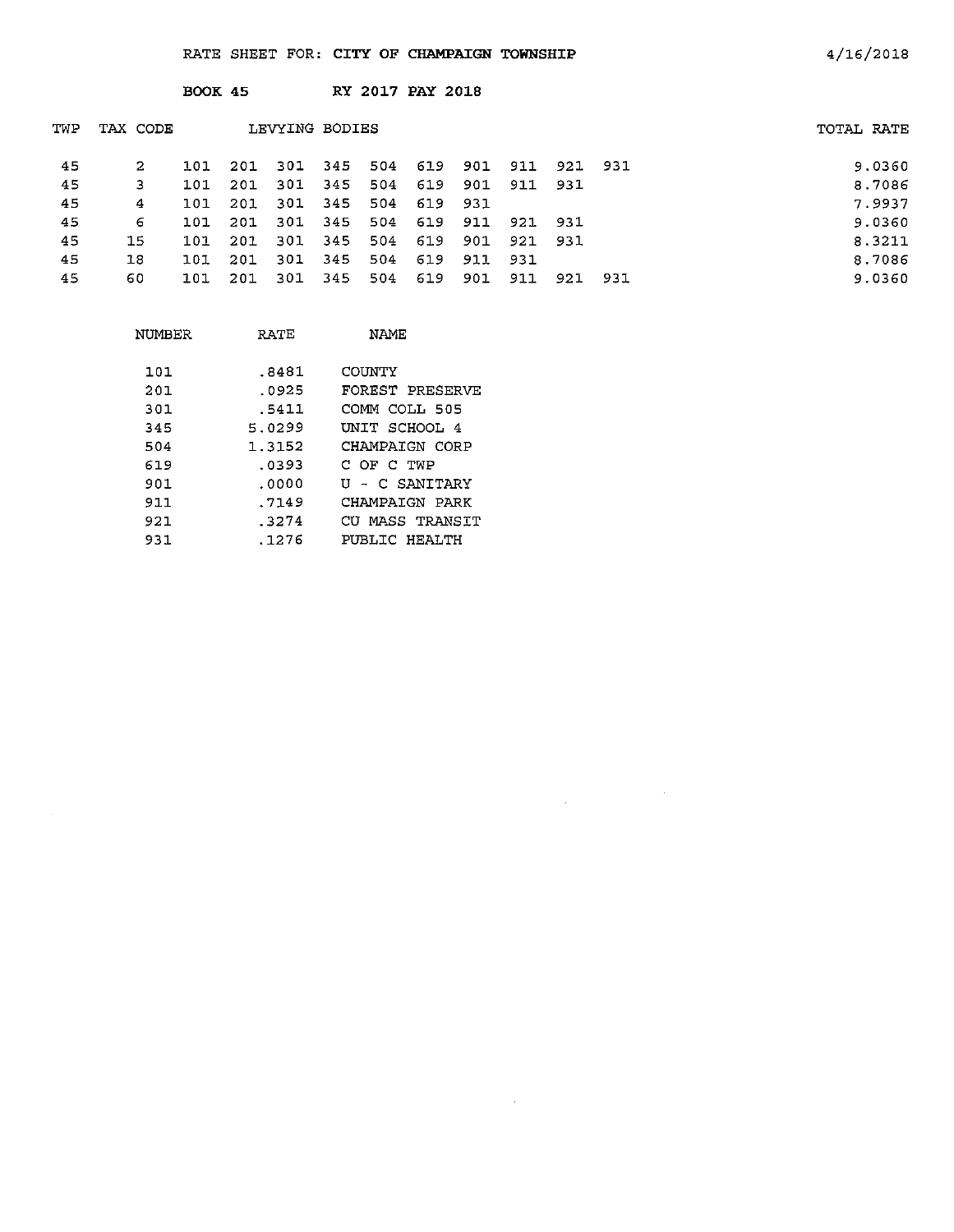|     |          | <b>BOOK 46</b> |     |                |     |     | <b>RY 2017 PAY 2018</b> |     |     |     |      |     |            |
|-----|----------|----------------|-----|----------------|-----|-----|-------------------------|-----|-----|-----|------|-----|------------|
| TWP | TAX CODE |                |     | LEVYING BODIES |     |     |                         |     |     |     |      |     | TOTAL RATE |
| 46  | 2        | 101            | 201 | 301            | 345 | 504 | 619                     | 901 | 911 | 921 | -931 |     | 9.0360     |
| 46  | 3        | 101            | 201 | 301            | 345 | 504 | 619                     | 901 | 911 | 931 |      |     | 8.7086     |
| 46  | 6        | 101            | 201 | 301            | 345 | 504 | 619                     | 911 | 921 | 931 |      |     | 9.0360     |
| 46  | 7        | 101            | 201 | 301            | 345 | 504 | 619                     | 901 | 911 | 931 |      |     | 8.7086     |
| 46  | 15       | 101            | 201 | 301            | 345 | 504 | 619                     | 901 | 921 | 931 |      |     | 8.3211     |
| 46  | 18       | 101            | 201 | 301            | 345 | 504 | 619                     | 911 | 931 |     |      |     | 8.7086     |
| 46  | 51       | 101            | 201 | 301            | 345 | 504 | 619                     | 901 | 911 | 921 | 931  | 504 | 9.0360     |
| 46  | 52       | 101            | 201 | 301            | 345 | 504 | 619                     | 901 | 911 | 921 | 931  | 504 | 9.0360     |
| 46  | 54       | 101            | 201 | 301            | 345 | 504 | 619                     | 901 | 911 | 921 | 931  | 504 | 9.0360     |
| 46  | 60       | 101            | 201 | 301            | 345 | 504 | 619                     | 901 | 911 | 921 | 931  |     | 9.0360     |
| 46  | 63       | 101            | 201 | 301            | 345 | 504 | 619                     | 911 | 921 | 931 |      |     | 9.0360     |

 $\sim 40\%$ 

 $\sim 10^{-11}$ 

| NUMBER | RATE   | NAME            |
|--------|--------|-----------------|
| 101    | .8481  | COINTY          |
| 201    | .0925  | FOREST PRESERVE |
| 301    | .5411  | СОММ СОТТ 505   |
| 345    | 5.0299 | UNIT SCHOOL 4   |
| 504    | 1.3152 | CHAMPAIGN CORP  |
| 619    | .0393  | C OF C TWP      |
| 901    | .0000  | U - C SANITARY  |
| 911    | .7149  | CHAMPAIGN PARK  |
| 921    | .3274  | CU MASS TRANSIT |
| 931    | . 1276 | PUBLIC HEALTH   |

 $\sim 10$ 

 $\sim$ 

 $\mathcal{L}(\mathcal{L}^{\text{max}}_{\text{max}})$  . The  $\mathcal{L}^{\text{max}}_{\text{max}}$ 

 $\sim 10^{11}$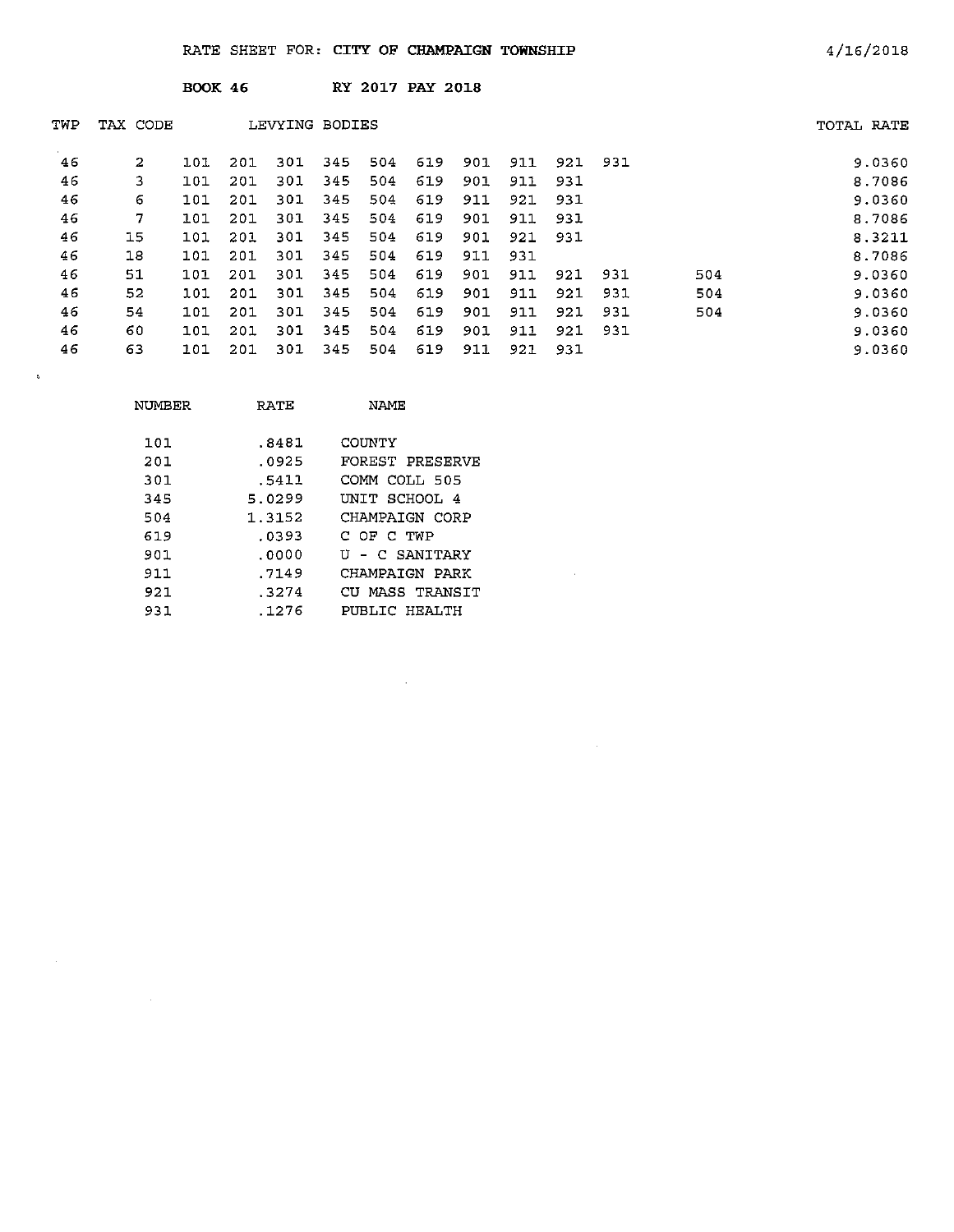|     |              | <b>BOOK 91</b> |     |                |     | RY 2017 PAY 2018 |     |     |     |     |     |     |     |            |
|-----|--------------|----------------|-----|----------------|-----|------------------|-----|-----|-----|-----|-----|-----|-----|------------|
| TWP | TAX CODE     |                |     | LEVYING BODIES |     |                  |     |     |     |     |     |     |     | TOTAL RATE |
| 91  | $\mathbf{1}$ | 101            | 201 | 301            | 345 | 529              | 648 | 914 | 921 | 931 |     |     |     | 9.7491     |
| 91  | 3            | 101            | 201 | 301            | 351 | 529              | 648 | 901 | 914 | 921 | 931 |     |     | 10.6876    |
| 91  | 4            | 101            | 201 | 301            | 351 | 529              | 648 | 914 | 931 |     |     |     |     | 10.3602    |
| 91  | 5            | 101            | 201 | 301            | 351 | 529              | 648 | 914 | 921 | 931 |     |     |     | 10.6876    |
| 91  | 6            | 101            | 201 | 301            | 351 | 529              | 648 | 901 | 914 | 931 |     |     |     | 10.3602    |
| 91  | 7            | 101            | 201 | 301            | 345 | 529              | 648 | 901 | 914 | 921 | 931 |     |     | 9.7491     |
| 91  | 8            | 101            | 201 | 301            | 351 | 529              | 648 | 901 | 921 | 931 |     |     |     | 9.4621     |
| 91  | 9            | 101            | 201 | 301            | 345 | 529              | 648 | 914 | 931 |     |     |     |     | 9.4217     |
| 91  | 10           | 101            | 201 | 301            | 351 | 529              | 648 | 921 | 931 |     |     |     |     | 9.4621     |
| 91  | 12           | 101            | 201 | 301            | 345 | 529              | 648 | 901 | 914 | 931 |     |     |     | 9.4217     |
| 91  | 50           | 101            | 201 | 301            | 351 | 529              | 648 | 901 | 914 | 921 | 931 |     | 529 | 10.6876    |
| 91  | 51           | 101            | 201 | 301            | 351 | 529              | 648 | 901 | 914 | 921 | 931 |     | 529 | 10.6876    |
| 91  | 52           | 101            | 201 | 301            | 351 | 529              | 648 | 901 | 914 | 921 | 931 |     | 529 | 10.6876    |
| 91  | 53           | 101            | 201 | 301            | 351 | 529              | 648 | 901 | 914 | 921 | 931 |     | 529 | 10.6876    |
| 91  | 54           | 101            | 201 | 301            | 351 | 529              | 648 | 914 | 931 |     | 529 |     |     | 10.3602    |
| 91  | 55           | 101            | 201 | 301            | 351 | 529              | 648 | 914 | 921 | 931 |     | 529 |     | 10.6876    |
| 91  | 56           | 101            | 201 | 301            | 351 | 529              | 648 | 901 | 914 | 931 |     | 529 |     | 10.3602    |
| 91  | 57           | 101            | 201 | 301            | 351 | 529              | 648 | 901 | 914 | 921 | 931 |     | 529 | 10.6876    |
| 91  | 60           | 101            | 201 | 301            | 351 | 529              | 648 | 901 | 914 | 921 | 931 |     |     | 10.6876    |
| 91  | 62           | 101            | 201 | 301            | 345 | 529              | 648 | 901 | 914 | 921 | 931 |     |     | 9.7491     |
| 91  | 63           | 101            | 201 | 301            | 351 | 529              | 648 | 914 | 921 | 931 |     |     |     | 10.6876    |
| 91  | 64           | 101            | 201 | 301            | 351 | 529              | 648 | 901 | 914 | 931 |     |     |     | 10.3602    |
| 91  | 66           | 101            | 201 | 301            | 345 | 529              | 648 | 901 | 914 | 931 |     |     |     | 9.4217     |

 $\mathcal{L}^{\text{max}}_{\text{max}}$  and  $\mathcal{L}^{\text{max}}_{\text{max}}$ 

| NUMBER | RATE   | NAME            |
|--------|--------|-----------------|
| 101    | .8481  | COUNTY          |
| 201    | .0925  | FOREST PRESERVE |
| 301    | .5411  | COMM COLL 505   |
| 345    | 5.0299 | INIT SCHOOL 4   |
| 351    | 5.9684 | UNIT SCHOOL 116 |
| 529    | 1.3550 | URBANA CORP     |
| 648    | .2020  | CUNNINGHAM TWP  |
| 901    | .0000  | U - C SANITARY  |
| 914    | 1.2255 | URBANA PARK     |
| 921    | .3274  | CU MASS TRANSIT |
| 931    | .1276  | PUBLIC HEALTH   |

 $\mathcal{L}^{\mathcal{L}}(\mathcal{A})$  and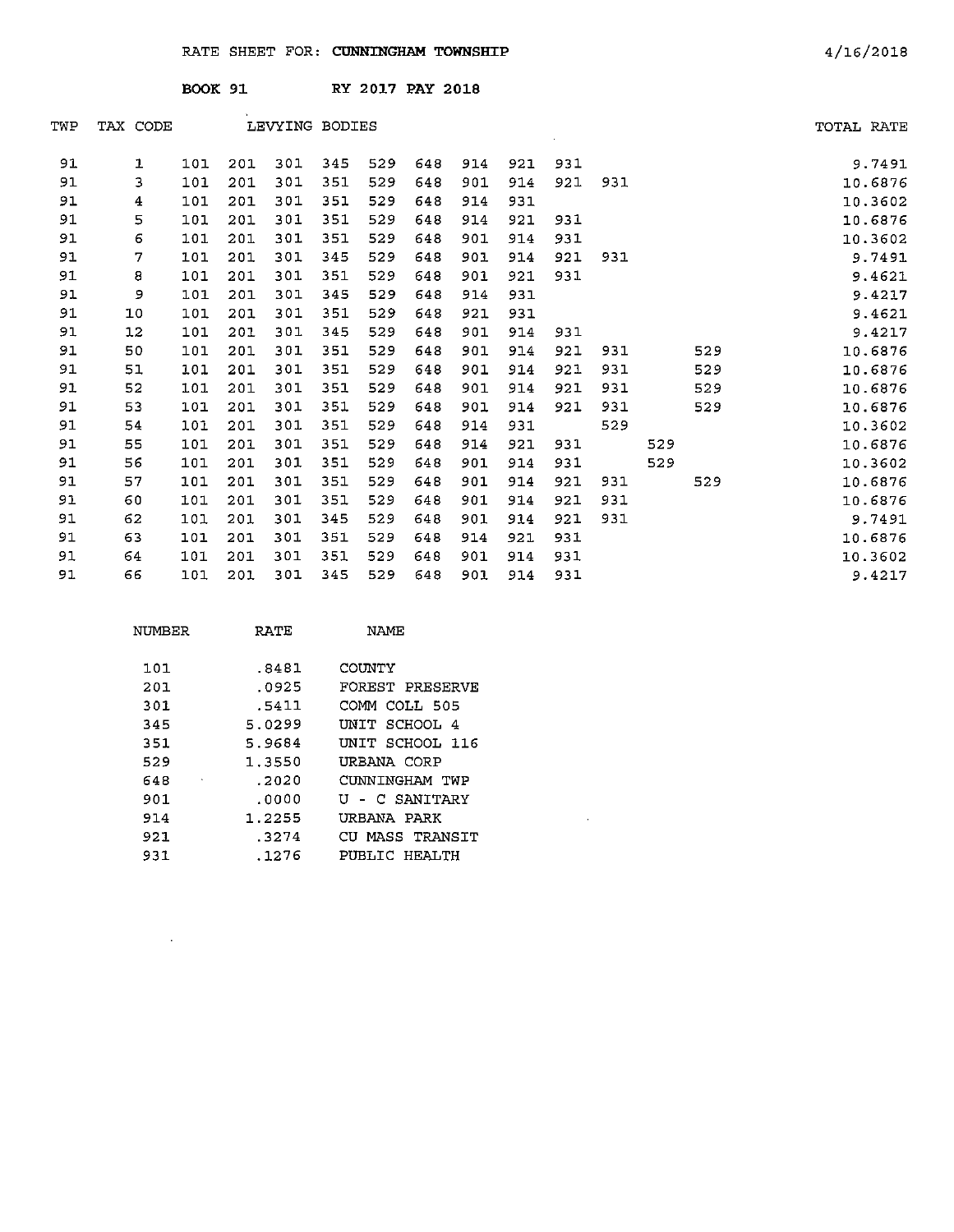|     |          | <b>BOOK 92</b> |     |      |                | RY 2017 PAY 2018 |     |     |         |         |       |     |            |
|-----|----------|----------------|-----|------|----------------|------------------|-----|-----|---------|---------|-------|-----|------------|
| TWP | TAX CODE |                |     |      | LEVYING BODIES |                  |     |     |         |         |       |     | TOTAL RATE |
| 92  | з        | 101            | 201 | 301  | 351            | 529              | 648 |     | 901 914 | 921 931 |       |     | 10.6876    |
| 92  | 50       | 101            | 201 | -301 | -351           | 529              | 648 | 901 | 914     | 921 931 |       | 529 | 10.6876    |
| 92  | 51       | 101            | 201 | 301  | 351            | 529              | 648 | 901 | 914     | 921     | -931  | 529 | 10.6876    |
| 92  | 57       | 101            | 201 | -301 | 351            | 529              | 648 | 901 | 914     | 921     | 931   | 529 | 10.6876    |
| 92  | 60       | 101.           | 201 | -301 | 351            | 529              | 648 | 901 | 914     | 921     | - 931 |     | 10.6876    |

| NUMBER           | RATE   | NAME            |  |  |  |
|------------------|--------|-----------------|--|--|--|
| 101              | .8481  | COUNTY          |  |  |  |
|                  |        |                 |  |  |  |
| 201              | .0925  | FOREST PRESERVE |  |  |  |
| 301              | .5411  | СОММ СОЊ 505    |  |  |  |
| 351              | 5.9684 | UNIT SCHOOL 116 |  |  |  |
| 529<br>$\bullet$ | 1.3550 | URBANA CORP     |  |  |  |
| 648              | . 2020 | CUNNINGHAM TWP  |  |  |  |
| 901              | . ೧೧೦೦ | U - C SANITARY  |  |  |  |
| 914              | 1.2255 | URBANA PARK     |  |  |  |
| 921              | .3274  | CU MASS TRANSIT |  |  |  |
| 931              | . 1276 | PUBLIC HEALTH   |  |  |  |

 $\sim$ 

 $\mathcal{A}$